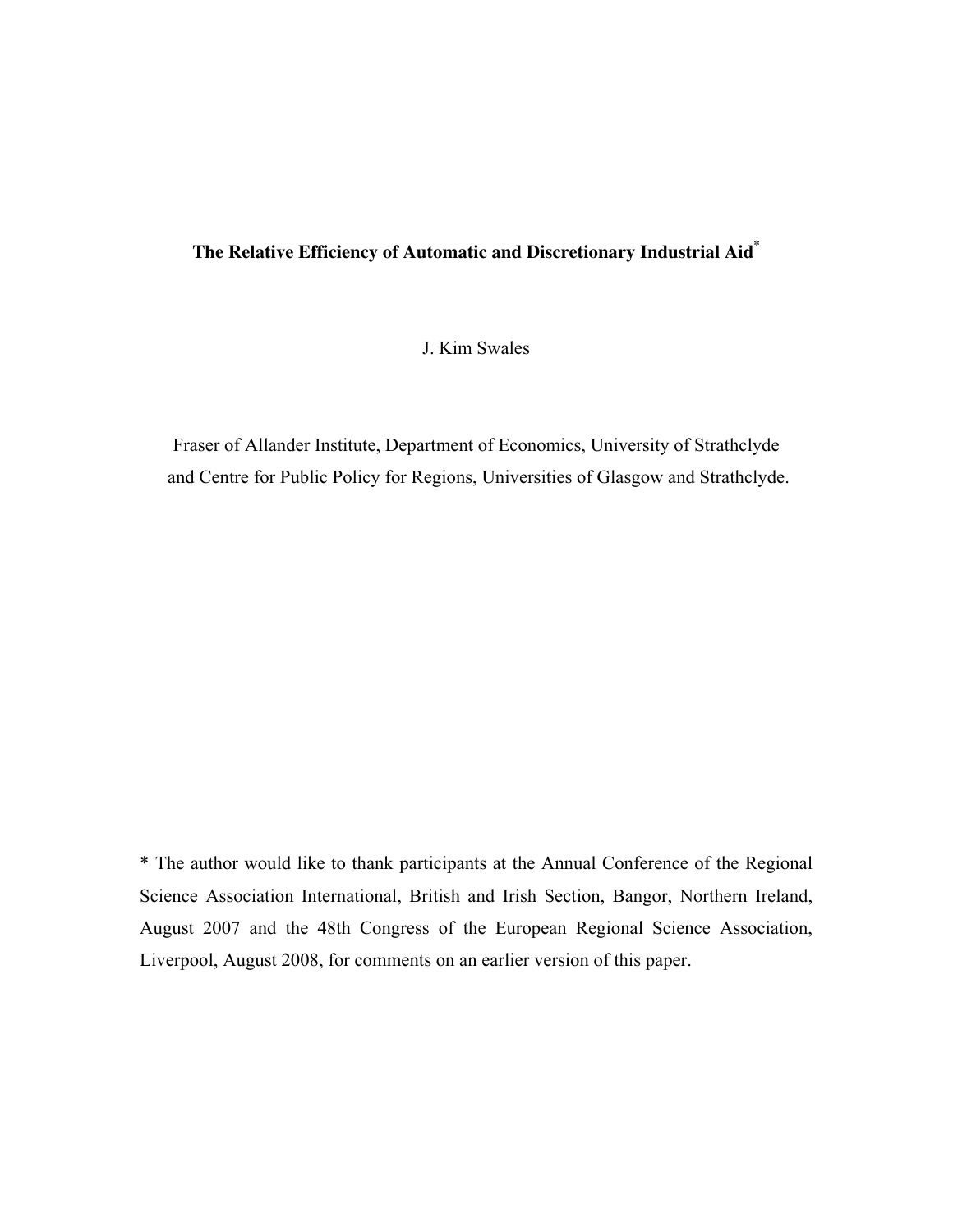### **Abstract**

For the last two decades, the primary instruments for UK regional policy have been discretionary subsidies. Such aid is targeted at "additional" projects - projects that would not have been implemented without the subsidy - and the subsidy should be the minimum necessary for the project to proceed. Discretionary subsidies are thought to be more efficient than automatic subsidies, where many of the aided projects are non-additional and all projects receive the same subsidy rate. The present paper builds on Swales (1995) and Wren (2007a) to compare three subsidy schemes: an automatic scheme and two types of discretionary scheme, one with accurate appraisal and the other with appraisal error. These schemes are assessed on their expected welfare impacts. The particular focus is the reduction in welfare gain imposed by the interaction of appraisal error and the requirements for accountability. This is substantial and difficult to detect with conventional evaluation techniques.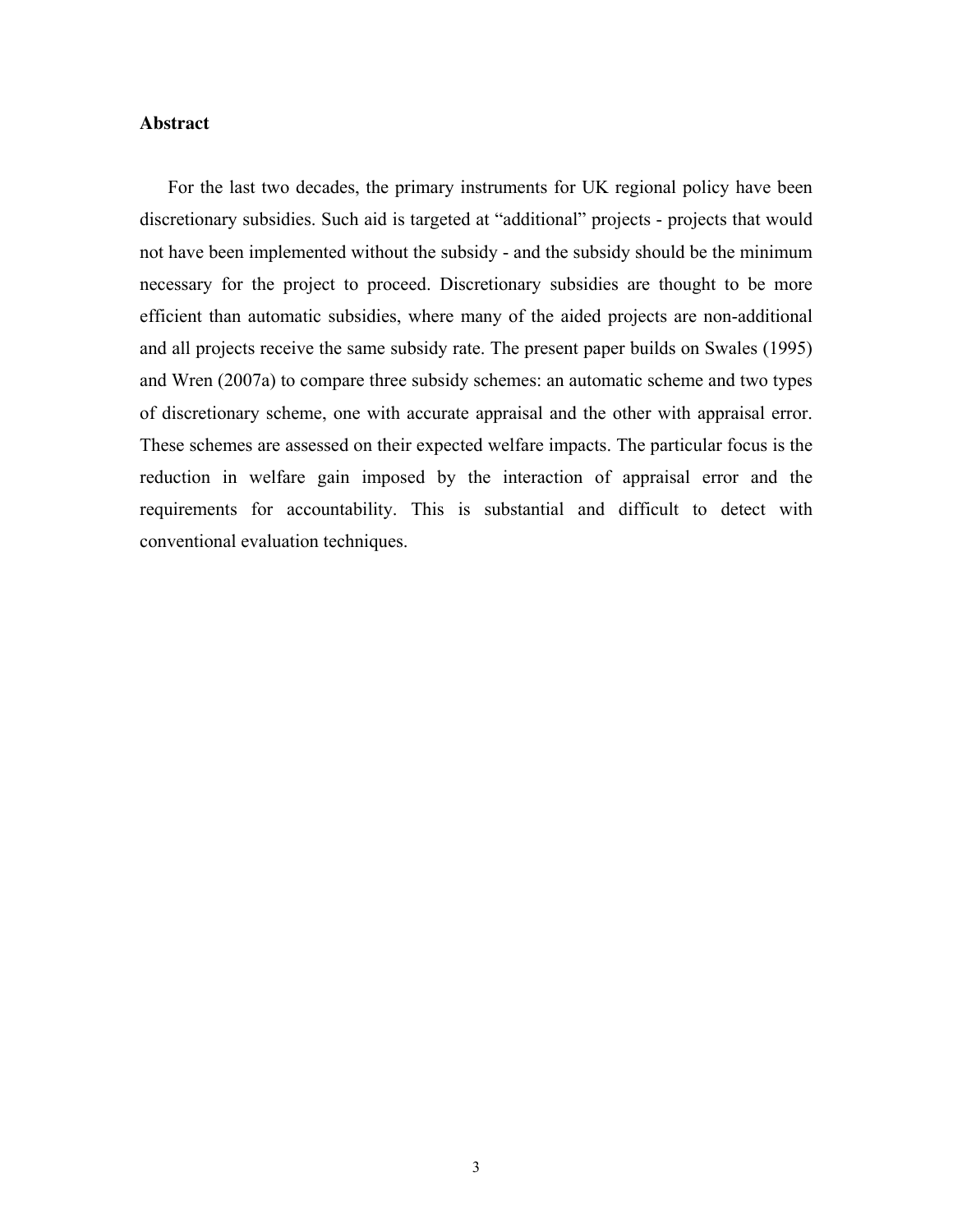### *1. Introduction*

For the last two decades, the primary instruments for UK regional policy have been discretionary subsidies. In particular, in 1988 the discretionary Regional Selective Assistance (RSA) replaced the automatic Regional Development Grant (RDG) as the ma[i](#page-41-0)n systematic aid for industrial regeneration.<sup>1</sup> For a particular project, the receipt of an automatic subsidy depends on that project's meeting a clear set of easily verified conditions. However, a discretionary subsidy is allocated on project criteria that are initially private information to the firm.

Two general aspects of discretionary subsidies that certainly apply to RSA are the following. First, the subsidy is targeted at "additional" projects: projects that would not have been implemented without the subsidy. Second, the subsidy given to additional projects is calculated as the minimum necessary for the project to proceed (HM Treasury, 2003; Scottish Executive, 2006). In this respect, discretionary subsidies are thought to be more efficient than automatic subsidies, where many of the aided projects are nonadditional and all projects receive the same subsidy rate.

However, the use of discretionary subsidies raises three fundamental difficulties. First, discretionary subsidies have potentially higher administration costs, stemming from the need for the government to appraise in detail each project individually. Second, the government is likely to make appraisal errors, which reduces the effectiveness of discretionary subsidies. Third, discretionary subsidies are inherently less transparent than automatic subsidies. Typically the subsidy offered depends on recommendations from civil servants, a procedure that is therefore open to potential corruption (Rose-Ackerman, 1999). In order to counteract this, discretionary schemes must be accountable, but this accountability can adversely affect the scheme's economic efficiency.

The present paper builds on, and extends, the analysis of Swales (1995) and Wren (2007a). It compares three subsidy schemes: an automatic scheme; a discretionary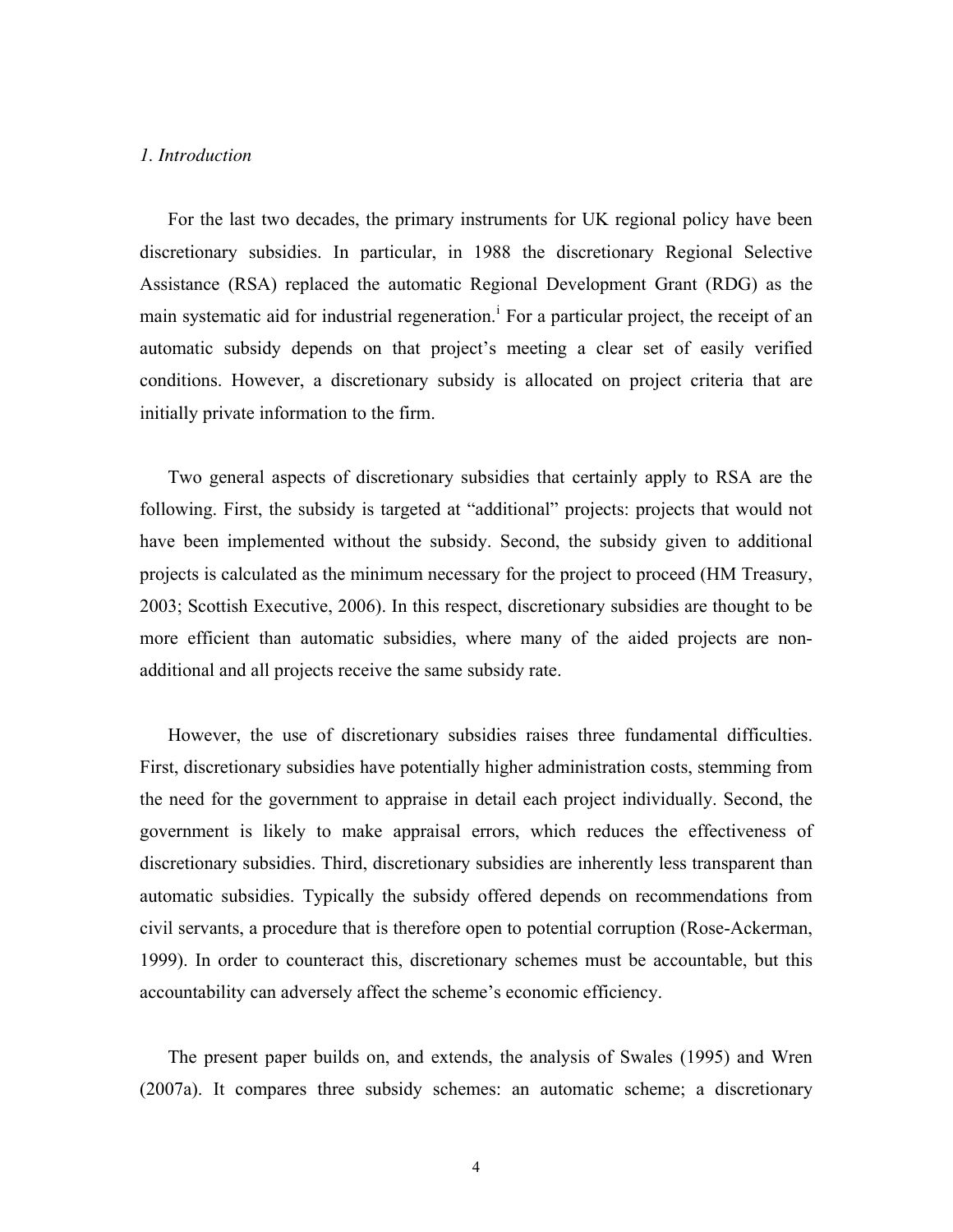scheme with accurate appraisal; and a discretionary scheme with appraisal errors. Of particular concern is the impact of appraisal error, in combination with the requirement for accountability, on the efficiency of a discretionary subsidy regime. The usual concern over appraisal error is the costs imposed by non-additionality. However, the present analysis identifies a much more serious concern. This is the loss from the scheme of additional projects that fear inaccurate classification and therefore inadequate subsidy.

The paper is organised in the following way. Section 2 outlines the model assumptions. Sections 3 and 4 identify the optimal (welfare maximising) automatic scheme and discretionary scheme with accurate appraisal. Section 5 gives the impact of introducing appraisal error in the operation of the discretionary scheme with accountability. Sections 6 compares the three schemes on expected welfare gains. Section 7 is a short conclusion.

### *2. Model assumptions*

A standard principal-agent approach is adopted, where the government is the principal and the firm the agent. The subsidy regimes have the following characteristics. The government subsidises individual projects. These projects have identical total financial costs, which are normalised to unity. The output of each project is sold in a competitive market where the price per unit is again set at one. However, project productivity,  $\rho_i$ , is a random variable drawn from a uniform distribution whose range is 0 to  $1 + r$  (where  $r > 0$ ).<sup>[ii](#page-41-1)</sup>

The firm's objective function is to maximise profits. If a firm is offered a grant of  $g_i$ on project i, and the firm accepts the grant, the firm must implement the project<sup>[iii](#page-41-1)</sup>, where the project's profits,  $\pi_i$ , are given by:

$$
\pi_i = \rho_i - 1 + g_i
$$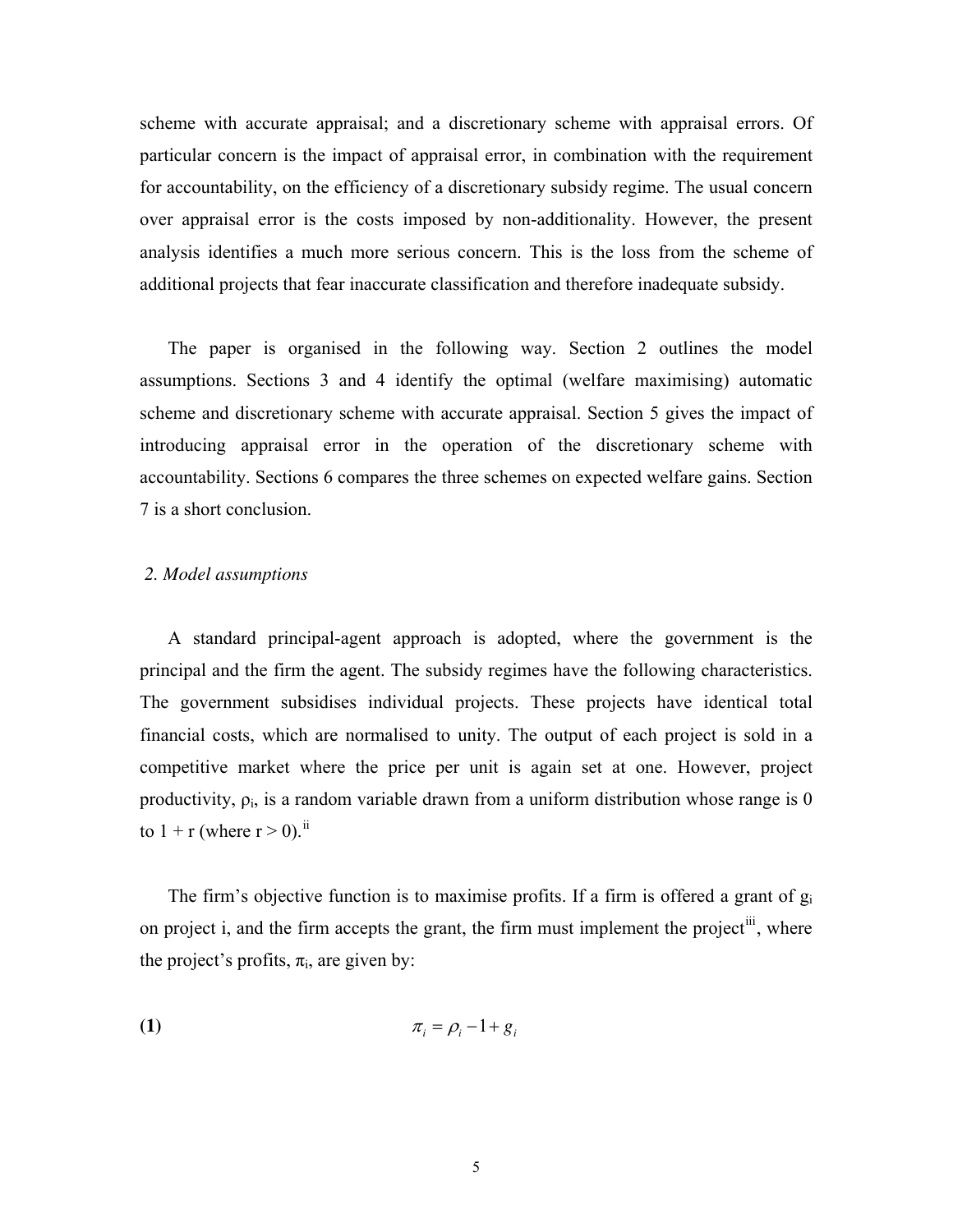Note that for ease of analysis, the firm's compliance cost is zero. However, where the project is subject to a discretionary subsidy, the firm has to commit a share, β, of the project's cost prior to knowing the level of the subsidy offer.<sup>[iv](#page-41-1)</sup> For terminological convenience, if a firm is made a zero offer but implements the project, the firm is said to have accepted the offer.

The government's objective function is to maximise the expected change in social welfare, E(W<sub>i</sub>), associated with each project (Drazen, 2000, p.8). Through some market failure, the shadow price of the project's inputs,  $\Delta$ , (which is identical across all projects) is less than their market price:  $\Delta \in [0,1)$ . This means that without a subsidy some projects that would potentially generate positive net welfare will not be implemented. These are projects where  $\rho_i \in (\Delta, 1)$ . However, operating any subsidy scheme involves transaction cost. The obvious elements are the administration cost for the government, which are given as k per project, and the proportional resource and distortionary cost, c, involved in raising the tax revenues to cover the government's cost and subsidy payments.<sup>[vi](#page-41-1)</sup> Subsidies also generally have distributional impacts with potential welfare implications, but these are abstracted from here.<sup>vii</sup>

For a given project, the welfare change associated with its implementation,  $W_i$ , is therefore the resource benefit,  $B_i$ , minus the transactions cost,  $T_i$ :

*i i*<sub>*i*</sub>  $= B_i - T_i$ 

If the project accepts the subsidy offer  $g_i$ :

**(3)**  $B_i = \rho_i - \Delta$ 

and

**(4)**  $T_i = cg_i + k(1+c)$ 

The subsidy schemes are modelled as games involving asymmetric information where the precise productivity of the project is initially private information to the firm. In the case of an automatic subsidy, the government's administration costs are taken to be zero  $(k = 0)$  and a common subsidy is offered across all projects.<sup>[viii](#page-42-0)</sup> In the discretionary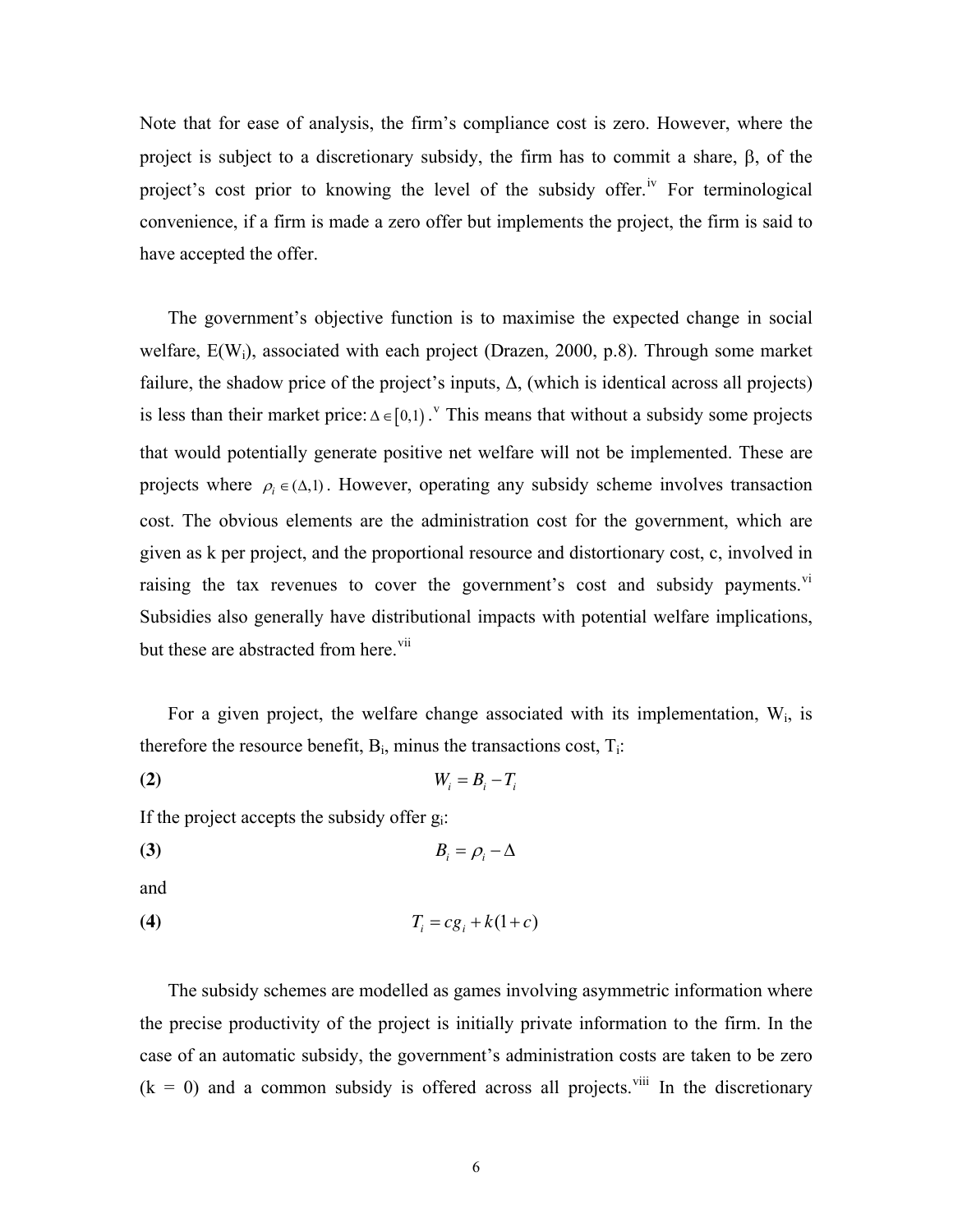subsidy, the government adopts an appraisal process that has a positive administration cost, k, and implies a commitment of resources by the firm in order to extract a productivity signal, si, for the project. The government then bases the subsidy level on the signal. Both the firm and the government are taken to be risk neutral.

### *3. An optimal automatic scheme*

Figure 1a gives an extensive form representation of the automatic subsidy scheme. At G the government sets a fixed subsidy level per project,  $g<sup>A</sup>$ , where the A superscript indicates an automatic grant. At N a move by nature allocates the firm a project with productivity  $\rho_i$ . At F<sub>1</sub> the firm can choose to accept or reject the subsidy. If the firm accepts, it must carry out the project with a pay-off to the government of  $(\rho_i$ - $\Delta$ -cg<sup>A</sup>) and to the firm of  $(\rho_i + g^A - 1)$ .<sup>[ix](#page-42-0)</sup> If the firm rejects the subsidy at  $F_2$  it can then either abandon the project, with pay-offs of (0,0), or implement it unaided where the pay-offs are ( $\rho_i$ - $\Delta$ ,  $\rho_i-1$ ).

Using backward induction, at  $F_1$  with a positive subsidy offer, the firm will never reject the scheme and then implement the project. Therefore all projects where:

$$
\rho_i + g^A - 1 \ge 0
$$

accept the scheme, implement the project and receive the subsidy. Where the productivity lies in the range  $\rho_i \in \left[1 - g^A, 1\right]$  the projects are additional.

With an automatic scheme, the government sets the fixed subsidy level to maximise expected welfare. The following general notation is introduced. The lowest productivity level for which a firm will choose to enter the subsidy scheme is given as  $\rho^A$ , so that imposing expression (5) as an equality gives:

$$
\rho^A = 1 - g^A
$$

Using equation (6), the expected net resource benefit,  $E(NB)^{A}$  - that is, the resource benefit above that which would have occurred without the subsidy scheme - is given as: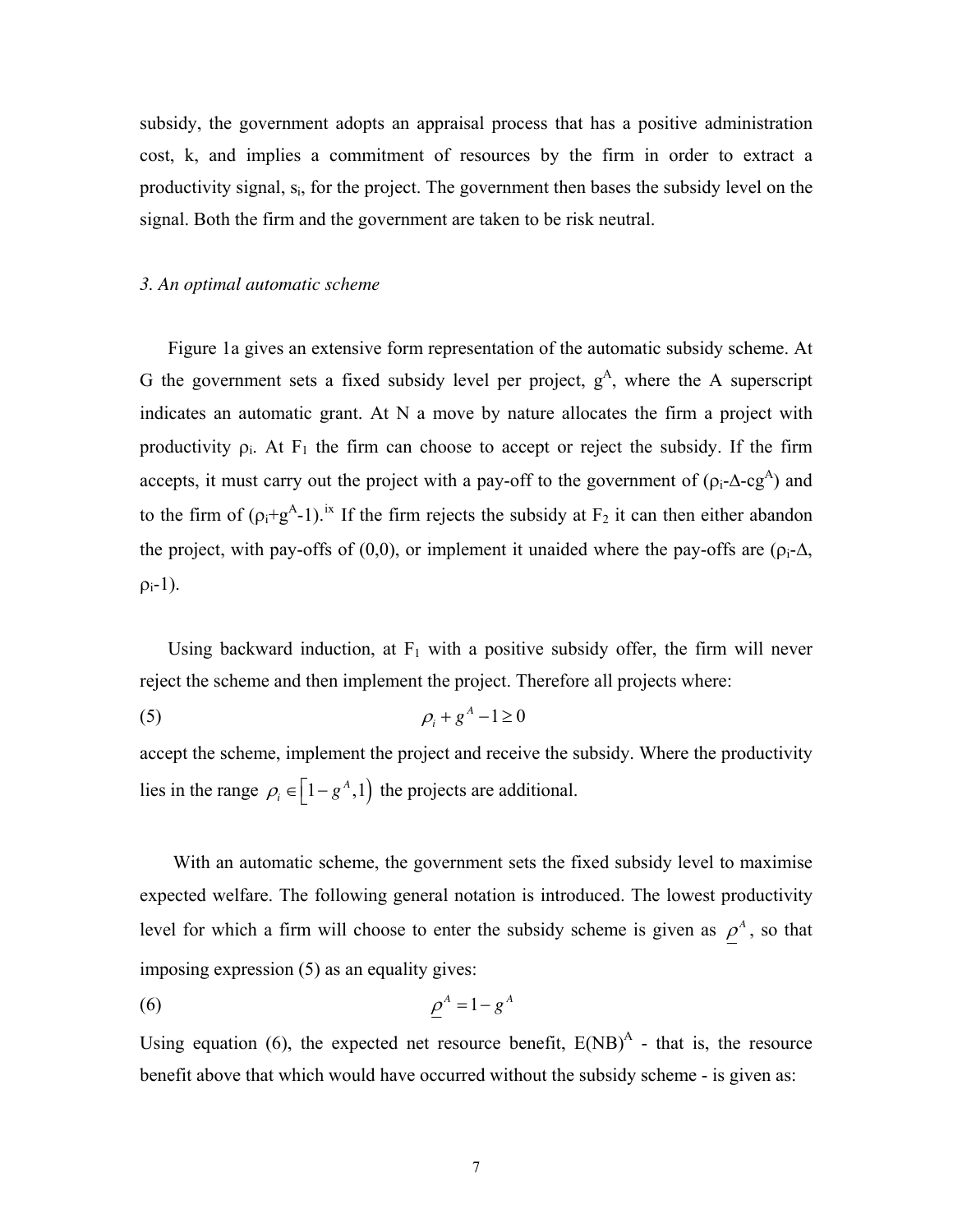(7) 
$$
E(NB)^{A} = \frac{1}{1+r} \int_{\rho_{i}=\rho}^{\rho_{i}=1} (\rho_{i}-\Delta) d\rho_{i} = \frac{(1-\rho^{A})(1+\rho^{A}-2\Delta)}{2(1+r)} = \frac{g^{A}(2(1-\Delta)-g^{A})}{2(1+r)}
$$

and the expected transaction cost as

(8) 
$$
E(T)^{A} = \frac{1}{1+r} \int_{\rho_{i}=\rho}^{\rho_{i}=1+r} c g^{A} d\rho_{i} = \frac{c g^{A} (1+r-\rho^{A})}{1+r} = \frac{c g^{A} (r+g^{A})}{1+r}
$$

Equations (7) and (8) express the expected net resource benefit and transaction cost as functions of the subsidy level. Reformulating equation (2) to reflect expected net resource benefit, it is straightforward to derive the optimal subsidy rate using the first and second order conditions. However, for pedagogic reasons, the marginal values of the expected net resource benefit and transaction cost of increasing the subsidy rate are determined separately. This procedure has two advantages: it allows a diagrammatic exposition and eases the welfare comparison of an automatic and discretionary subsidy.

Here, and at various other points in the paper, it is convenient to derive the expected outcomes not for an individual project but for projects submitted by a population of  $(1+r)$ firms, each with one project. $^x$  $^x$  Adopting this procedure and partially differentiating equations (7) and (8) with respect to the subsidy rate gives the expected marginal net benefit and cost for changes in the level of the automatic subsidy. These will be subsequently referred to as the marginal benefit and marginal cost of the subsidy.

(9) 
$$
ME(NB)^{A} = \frac{\partial E(NB)^{A}}{\partial g^{A}} = 1 - \Delta - g^{A}
$$

(10) 
$$
ME(T)^{A} = \frac{\partial E(T)^{A}}{\partial g^{A}} = c(r + 2g^{A})
$$

The marginal benefit and cost curves are presented in Figure 2. The marginal benefit curve has a negative 45° slope and takes the value  $1 - \Delta$  where the subsidy is zero. The marginal cost comprises fixed and variable elements. The fixed element, cr, corresponds to the deadweight spending on non-additional projects.<sup>[xi](#page-42-0)</sup> The variable element,  $2cg^A$ , is generated by the requirement to pay increased subsidies to all the additional projects, and this accounts for the positive slope.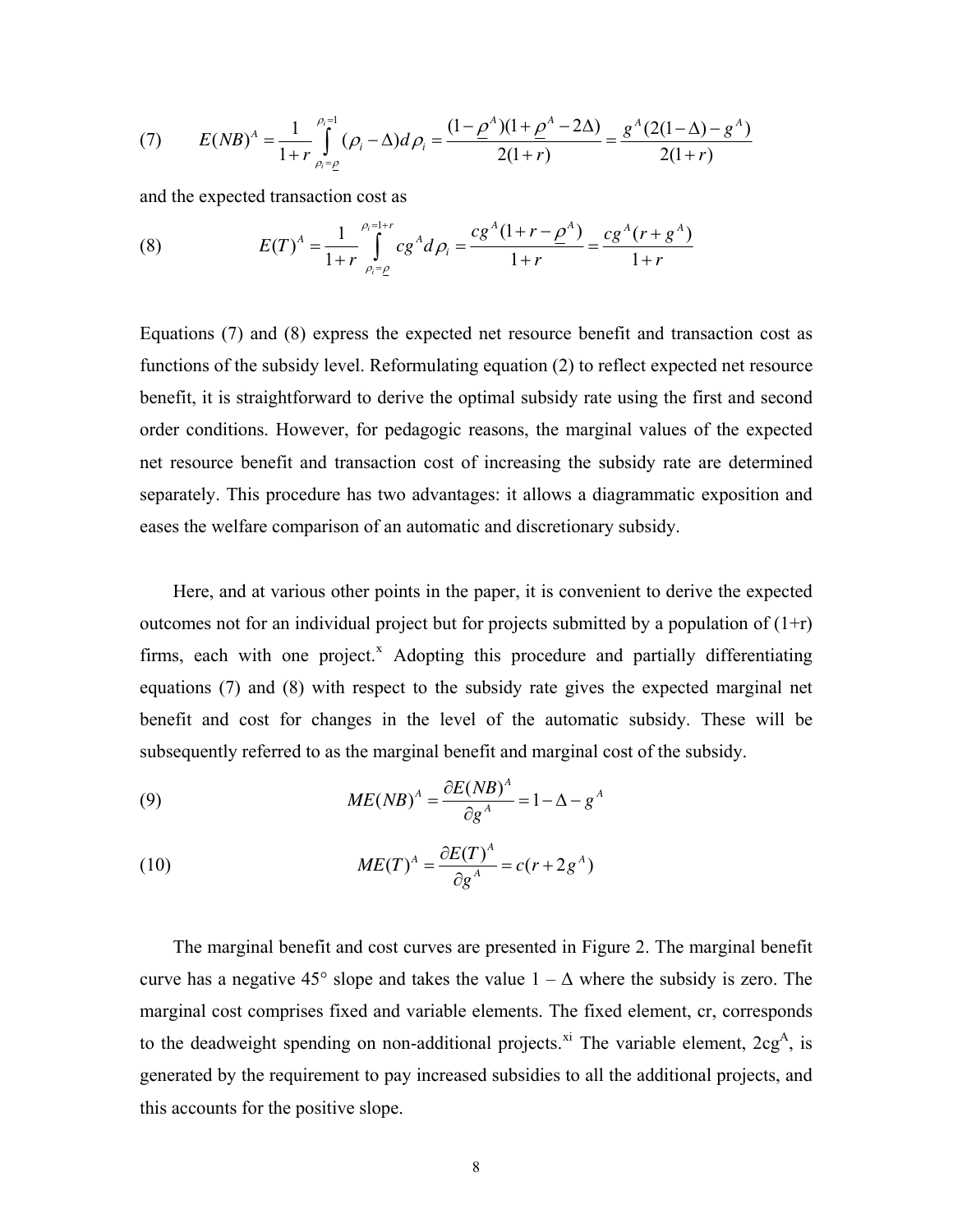Setting marginal benefit and cost equal gives the optimal automatic subsidy,  $g^{A^*}$ ,  $as^{xii}$  $as^{xii}$  $as^{xii}$ :

$$
(11) \t\t\t g^{A^*} = \frac{1 - \Delta - cr}{1 + 2c}
$$

The corresponding optimal change in welfare is shown as the area of the triangle between the marginal benefit and cost curves. It is calculated as:

(12) 
$$
E(W)^{A^*} = \frac{(1 - \Delta - cr)g^{A^*}}{2} = \frac{(1 - \Delta - cr)^2}{2(1 + 2c)} = \frac{(1 + 2c)(g^{A^*})^2}{2}
$$

A number of basic points are clear from inspection of Figure 2. First, with no transaction cost, so that c is set to zero, the optimal automatic subsidy is  $1 - \Delta$ , reducing the subsidised financial cost of inputs to their shadow price. Second, with any increase in transaction cost, either through an increase in the cost of public funds, c, or the extent of non-additionality, r, the optimal subsidy and additional welfare falls, so that:

$$
\frac{\partial g^{A^*}}{\partial c}, \frac{\partial g^{A^*}}{\partial r}, \frac{\partial E(W)^{A^*}}{\partial c} \frac{\partial E(W)^{A^*}}{\partial r} < 0
$$

Third, if the fixed marginal transactional cost of subsidising the non-additional projects, cr, is greater than the marginal resource benefit from projects on the verge of profitability,  $1-\Delta$ , then the optimal strategy is to offer a zero subsidy.

### *4. A discretionary scheme with accurate appraisal*

Consider next a discretionary scheme with no appraisal error. The game is set up as in Figure 1b. The government moves first, at  $G_1$ , by announcing a subsidy schedule that sets the non-negative subsidy level for an individual project as a function of the productivity signal:

$$
(13) \t\t\t g_i = g(s_i)
$$

One key element of the accountability of both discretionary schemes analysed in this paper is that this announcement must be credible. That is to say, the actual subsidy offer must follow this announced schedule.<sup>[xiii](#page-43-0)</sup>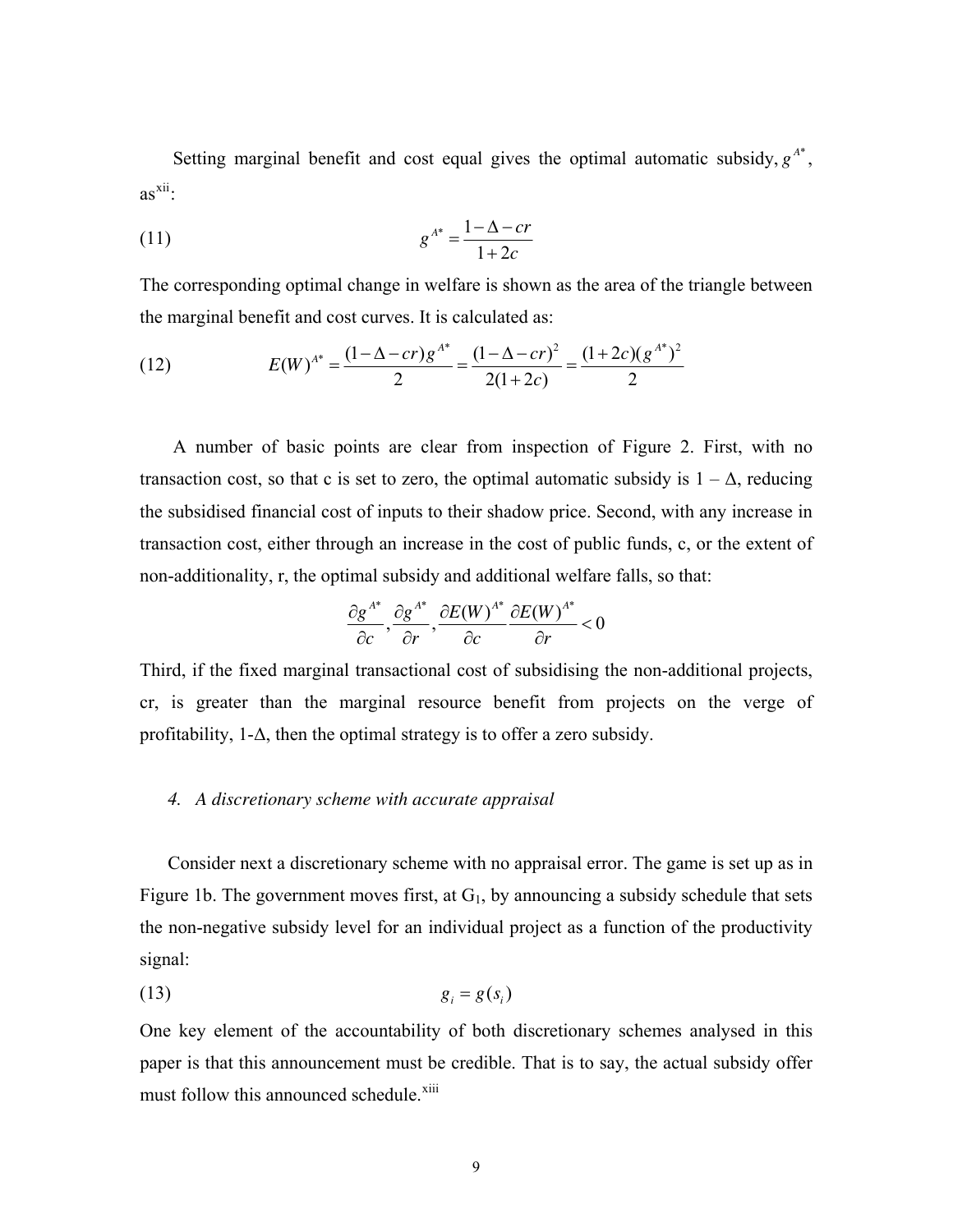At  $N_1$  there is a move by nature that randomly allocates the firm a project with productivity level,  $\rho_i$ , which is private information to the firm. At  $F_1$  the firm then decides whether to accept or reject the scheme. If the firm rejects the scheme, at node  $F_2$  it chooses either to implement the project or not. The pay-offs at this point are in principle the same as the corresponding pay-offs under the automatic subsidy. However, for pedagogic purposes, the pay off to the firm if it implements the project unaided is taken to be  $\rho_i - 1 + \varepsilon$ , where  $\varepsilon$  is vanishingly small.<sup>[xiv](#page-43-0)</sup>

Up to this stage in the game, there is no transaction cost. However, once the firm accepts the subsidy scheme, there is an appraisal procedure that costs the government k per project and requires the firm to make a resource commitment of  $\beta$ . If the project goes ahead, the total cost to the firm is still unity. However, if the project is not implemented then the firm looses the committed resources.

In order to compare more easily discretionary schemes with accurate appraisal and with appraisal error, the appraisal procedure is identified with a move by nature at  $N_2$ . Here this produces a productivity signal,  $s_i^{DA}$ , where the DA superscript stands for a discretionary subsidy with accurate appraisal. The definition of accurate appraisal is that the productivity signal equals the actual project productivity, so that:

$$
(14) \t\t s_i^{DA} = \rho_i
$$

At  $G_2$  the government makes a non-negative subsidy offer, given generically as expression (13), which is determined by the productivity signal and the announcement at  $G_1$ . At  $F_3$  the firm can either accept the offer and implement the project, or reject the offer. At F3, because the subsidy offer is non-negative, a firm that rejects always abandons the project. (Recall that a firm that is made a zero offer and implements the project is classified as accepting the offer). The pay-offs if the subsidy is rejected are (-  $(1+c)$ k-  $\beta$ , -  $\beta$ ). Accepting the offer, and therefore being required to undertake the project, produces the pay-offs:  $(\rho_i - \Delta - cg_i - (1 + c)k, \rho_i + g_i - 1)$ .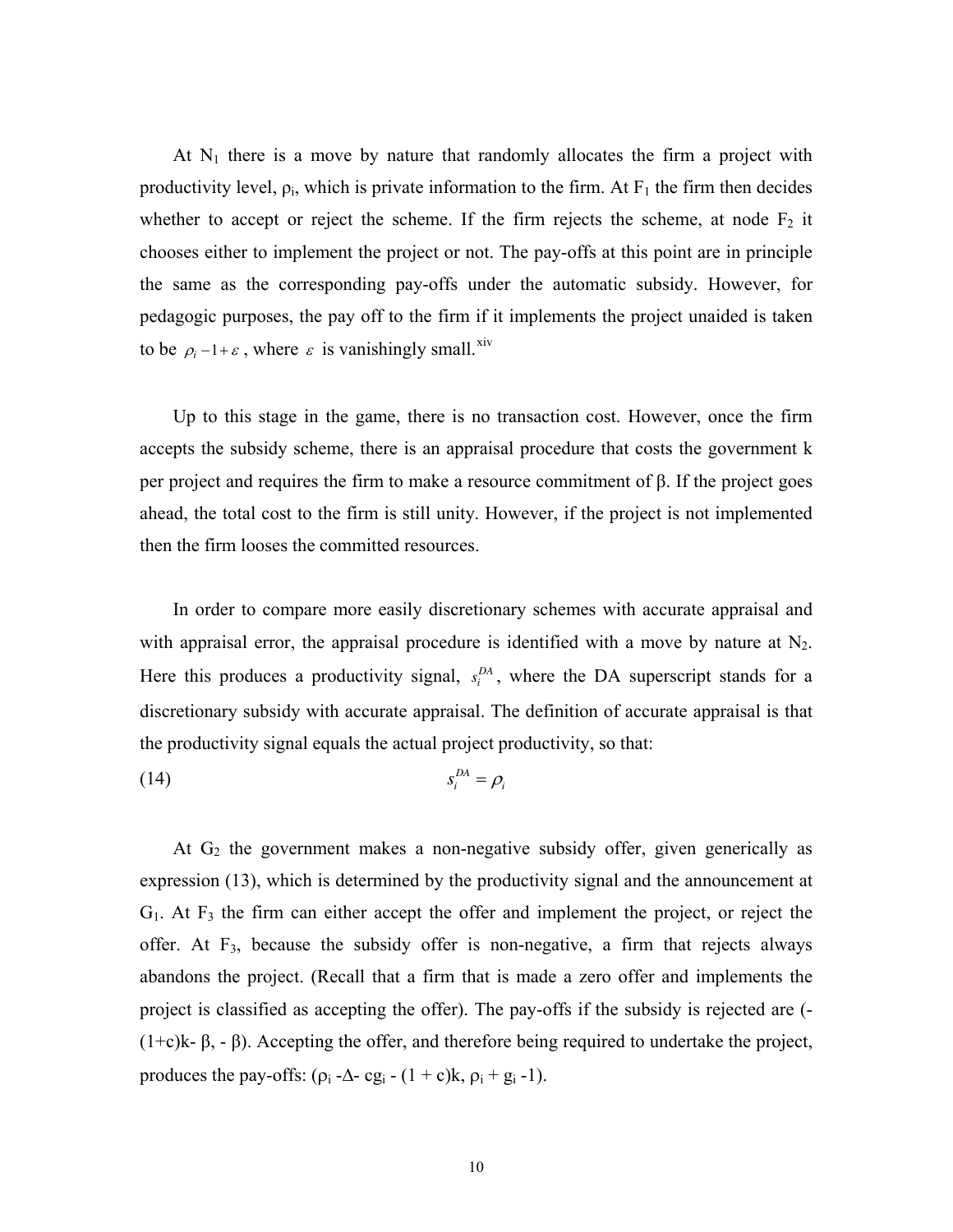To find the optimal subsidy schedule - that is the optimal form of expression (13) first consider the incentive compatibility constraint at  $F_3$  (Grossman and Hart, 1983). For the firm to accept the subsidy requires:

$$
\rho_i - 1 + g_i \ge -\beta
$$

Next, using backward induction at  $F_2$ , the firm's participation constraint at  $F_1$  is that:

$$
\rho_i - 1 + g_i \ge Max(\rho_i - 1 + \varepsilon, 0)
$$

The government's initial step in deriving the optimal subsidy schedule is to satisfy the firm's incentive compatibility and participation constraints at minimum cost.

Expression (16) suggests that a separation should be made in the analysis, depending on whether the inequality  $p_i - 1 \ge 0$  holds. Where this inequality does hold, the project would be implemented even if unassisted. The government therefore offers a subsidy of zero:  $g_i = 0$ .

On the other hand, where  $\rho_i - 1 < 0$  for the project to be implemented, a subsidy is required. In this case, the lowest cost subsidy consistent with the participation constraint is given as:

$$
(17) \t\t\t g_i = 1 - \rho_i
$$

This subsidy level is also consistent with the firm's incentive compatibility constraint (equation (15)). Substituting equation (17) into equations (2), (3) and (4) gives the government's "lowest cost" pay-off from subsidising a project whose productivity lies within this range as:

(18) 
$$
W_i = \rho_i - \Delta - c(1 - \rho_i) - k(1 + c)
$$

Imposing the government's participation constraint  $(W_i \ge 0)$  in equation (18) generates the range of productivity values that optimally attract a subsidy as:

$$
(19) \t\t\t 1 > \rho_i \ge \frac{\Delta + c}{1 + c} + k
$$

Where the project's productivity lies in the range lower than that given in equation (19), the pay-off to the government is always negative, so that it is optimal for government to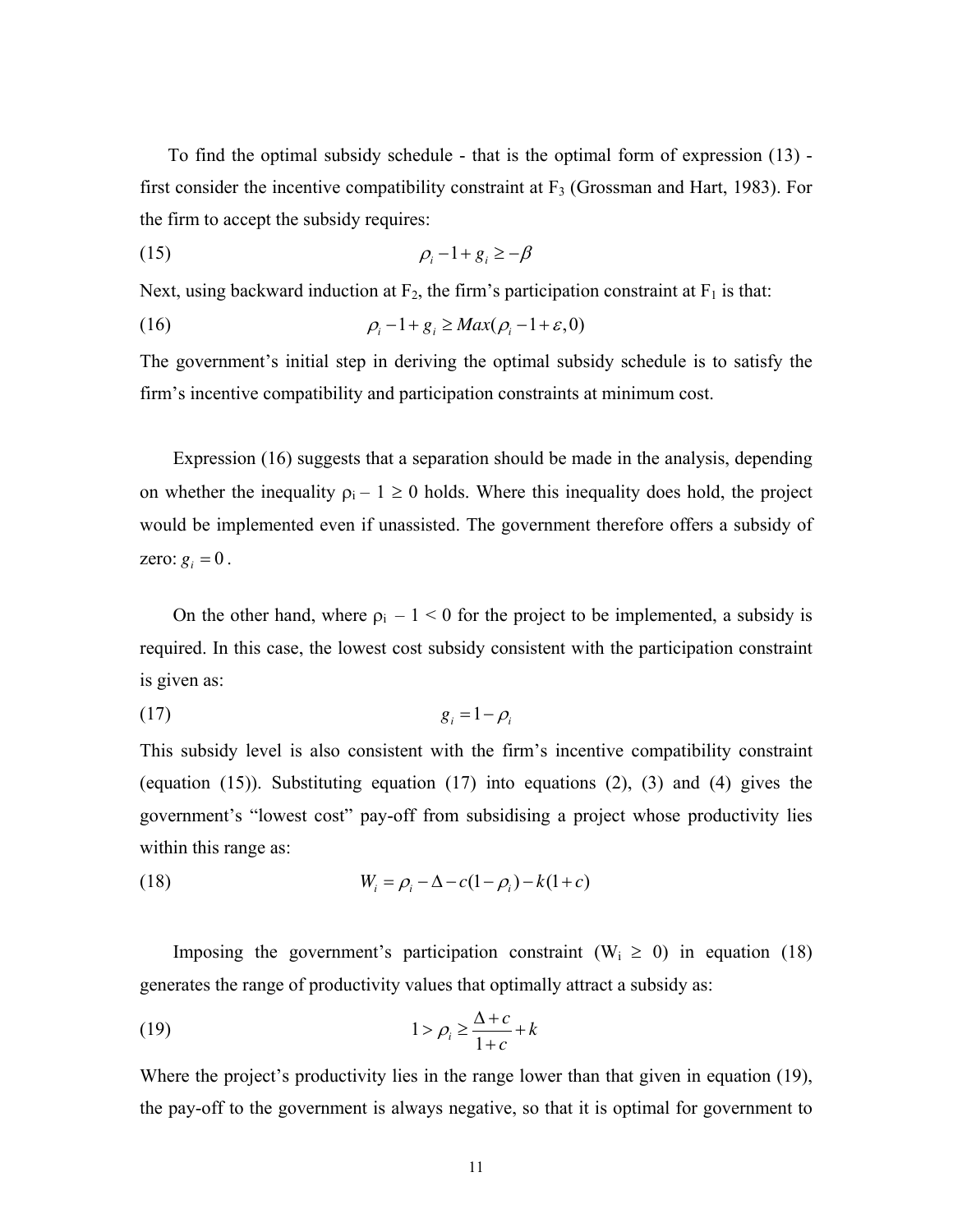offer a subsidy that fails to meet the firm's participation constraint.<sup>[xv](#page-43-0)</sup> Again a zero subsidy is convenient.

Following these arguments, the optimal form of expression (13) is therefore:

(20) 
$$
\begin{aligned}\n\text{If} \quad & \bar{s}^{DA} > s_i \geq \underline{s}^{DA}, \quad g_i = 1 - s_i, \\
\text{else} \quad & g_i = 0\n\end{aligned}
$$

where

$$
\overline{s}^{DA} = 1 \quad and \quad \underline{s}^{DA} = \frac{\Delta + c}{1 + c} + k
$$

This optimal subsidy scheme has characteristics that are reflected in the rules for RSA. In particular, the UK government aims only to subsidise additional projects, so that  $\bar{s}^{DA} = 1$ , and the subsidy is the minimum required for the project to be profitable,  $g_i = 1 - s_i$ . The determination of  $\mathbf{s}^{DA}$  is a more uncertain. RSA applications where the grant is greater than  $£250,000$   $\degree$  are required to satisfy an explicit test of economic efficiency to ensure that the project will confer some net benefit to the UK economy" (Scottish Executive, 2006, p. 4). Projects where the grant is likely to be greater than £2 million are put through an even more detailed efficiency test and, if necessary, a fuller cost benefit appraisal. However, there are also imposed aid ceilings for RSA, where the maximum level of aid varies across different sub-regions. In Development Areas in Scotland, the maximum grant level varies between 10% and 30% of project costs in.

From equations (14) and (17) it is clear that there is a very straightforward mapping between the project's actual productivity, the productivity signal and the subsidy offer. In particular, corresponding to the range of productivity signals that will attract a subsidy, there is an identical range of project productivities within which the firm will enter the subsidy scheme. This range of productivities is again bounded by the minimum and maximum values:  $\left[ \rho^{DA}, \overline{\rho}^{DA} \right)$ . Therefore in the accurate appraisal case:

(21) 
$$
\underline{\rho}^{DA} = \underline{s}^{DA} = \frac{\Delta + c}{1 + c} + k
$$

$$
\overline{\rho}^{DA} = \overline{s}^{DA} = 1
$$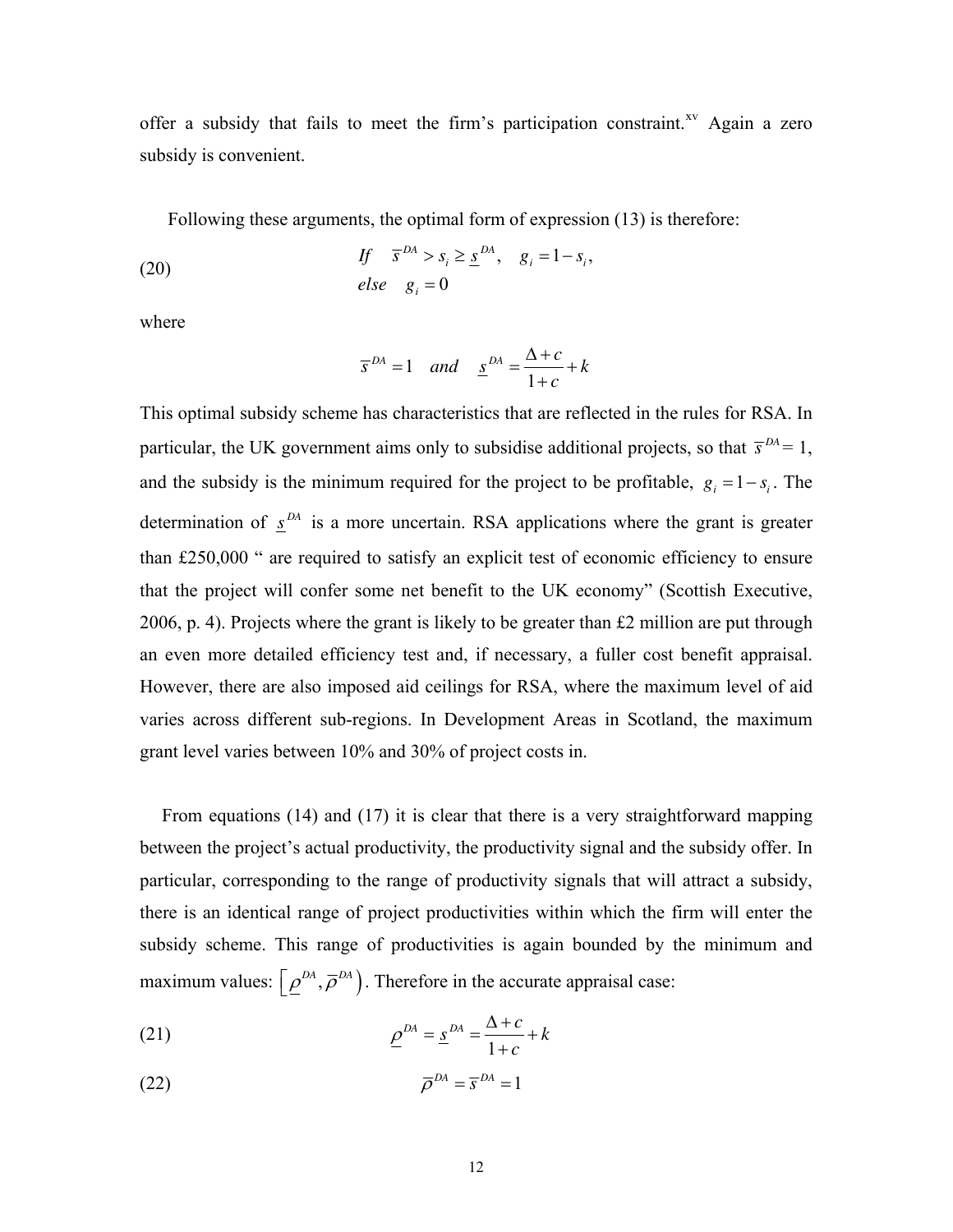with the corresponding optimal minimum and maximum values for the discretionary subsidy:

(23) 
$$
\overline{g}^{DA^*} = \frac{1-\Delta}{1+c} - k, \quad \underline{g}^{DA^*} = 0
$$

The increase in expected welfare, E(W), from operating the subsidy scheme can be decomposed into the expected net resource benefit and transaction cost.

(24)  

$$
E(NB)^{DA} = \frac{1}{1+r} \int_{\rho_i = \rho^{DA}}^{\rho_i = 1} (\rho_i - \Delta) d\rho_i
$$

$$
= \frac{(1-\rho^{DA})(1+\rho^{DA}-2\Delta)}{2(1+r)} = \frac{\overline{g}^{DA}(2(1-\Delta)-\overline{g}^{DA})}{2(1+r)}
$$

(25)  

$$
E(T)^{DA} = \frac{1}{1+r} \int_{\rho_i = \rho^{DA}}^{\rho_i = 1} (c(1-\rho_i) + k(1+c))d\rho_i
$$

$$
= \frac{1}{1+r} \left[ \frac{c(1-\rho^{DA})^2}{2} + k(1+c)(1-\rho^{DA}) \right] = \frac{1}{1+r} \left[ \frac{c(\bar{g}^{DA})^2}{2} + k(1+c)\bar{g}^{DA} \right]
$$

Again, applying the policy to a population of 1+r projects, differentiating (24) and (25) with respect to  $\bar{g}^{DA}$  gives the marginal benefit and cost for changes in the maximum subsidy for a discretionary scheme with perfect appraisal.

(26) 
$$
ME(NB)^{DA} = \frac{\partial E(NB)^{DA}}{\partial \overline{g}^{DA}} = 1 - \Delta - \overline{g}^{DA}
$$

(27) 
$$
ME(T)^{DA} = \frac{\partial E(T)^{DA}}{\partial \overline{g}^{DA}} = k(1+c) + c\overline{g}^{DA}
$$

To begin, note that interchanging  $g^A$  with  $\bar{g}^{DA}$  in equations (9) and (26) reveals that the expected marginal net resource benefit curve under this discretionary subsidy is identical to that for the automatic subsidy. Therefore any difference in the operation of the two schemes depends solely on the transaction cost. The marginal transaction cost curve for the discretionary subsidy again has fixed and variable elements. The fixed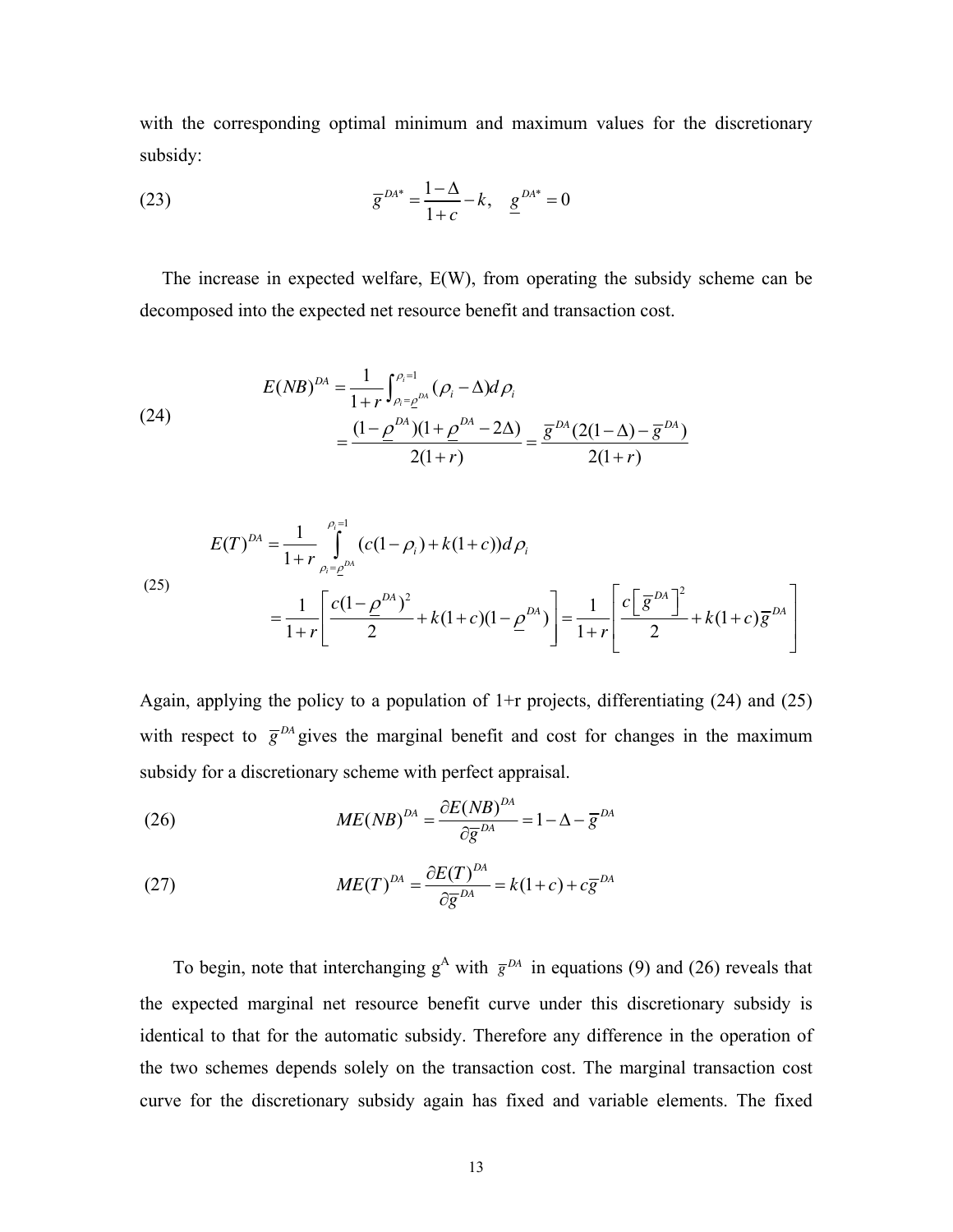element,  $k(1+c)$  is the resource and tax cost associated with the appraisal. The variable element,  $c\overline{g}^{DA}$ , is the cost of the tax to financial marginal projects.

The relevant marginal benefit and cost curves for the discretionary subsidy with accurate appraisal are also shown on Figure 2. The optimal discretionary subsidy is found where they intersect. In general, the optimal levels for the maximum discretionary and automatic subsidies differ. Algebraically these expressions are given in equations (11) and (23). As with the automatic subsidy, that area of Figure 2 between the marginal benefit and cost curves represents the welfare gain. This has the value:

(28) 
$$
W^{DA^*} = \frac{(1 - \Delta - k(1 + c))\overline{g}^{DA^*}}{2} = \frac{(1 - \Delta - k(1 + c))^2}{2(1 + c)} = \frac{(1 + c)(\overline{g}^{DA^*})^2}{2}
$$

It is clear by inspection that any increase in transaction cost, in this case the appraisal cost, k, and the cost of public finance, c, will again reduce the optimal maximum grant and the expected welfare change:

$$
\frac{\partial \overline{g}^{DA^*}}{\partial c}, \frac{\partial \overline{g}^{DA^*}}{\partial k}, \frac{\partial E(W)^{DA^*}}{\partial c}, \frac{\partial E(W)^{DA^*}}{\partial k} < 0
$$

Further, Figure 2 also indicates that there might be no possibility for a welfare increasing discretionary subsidy. This would be where the fixed marginal appraisal cost,  $k(1+c)$ , is greater than the maximum possible marginal net resource gain,  $1-\Delta$ .

An examination of Figure 2 shows that there is no *a priori* reason for believing that the discretionary subsidy with perfect appraisal produces higher welfare gains than an optimal automatic subsidy. From inspection,  $cr > k(1+c)$  is sufficient for the discretionary subsidy to have a higher welfare gain, whilst  $g^{A^*} > \overline{g}^{DA^*}$  is sufficient for the automatic subsidy to have the higher welfare. In general the relative welfare gain depends on the trade off between the greater revenue-raising costs associated with the automatic subsidy against the potentially greater appraisal costs of the discretionary subsidy.

## *5. A discretionary scheme with appraisal error*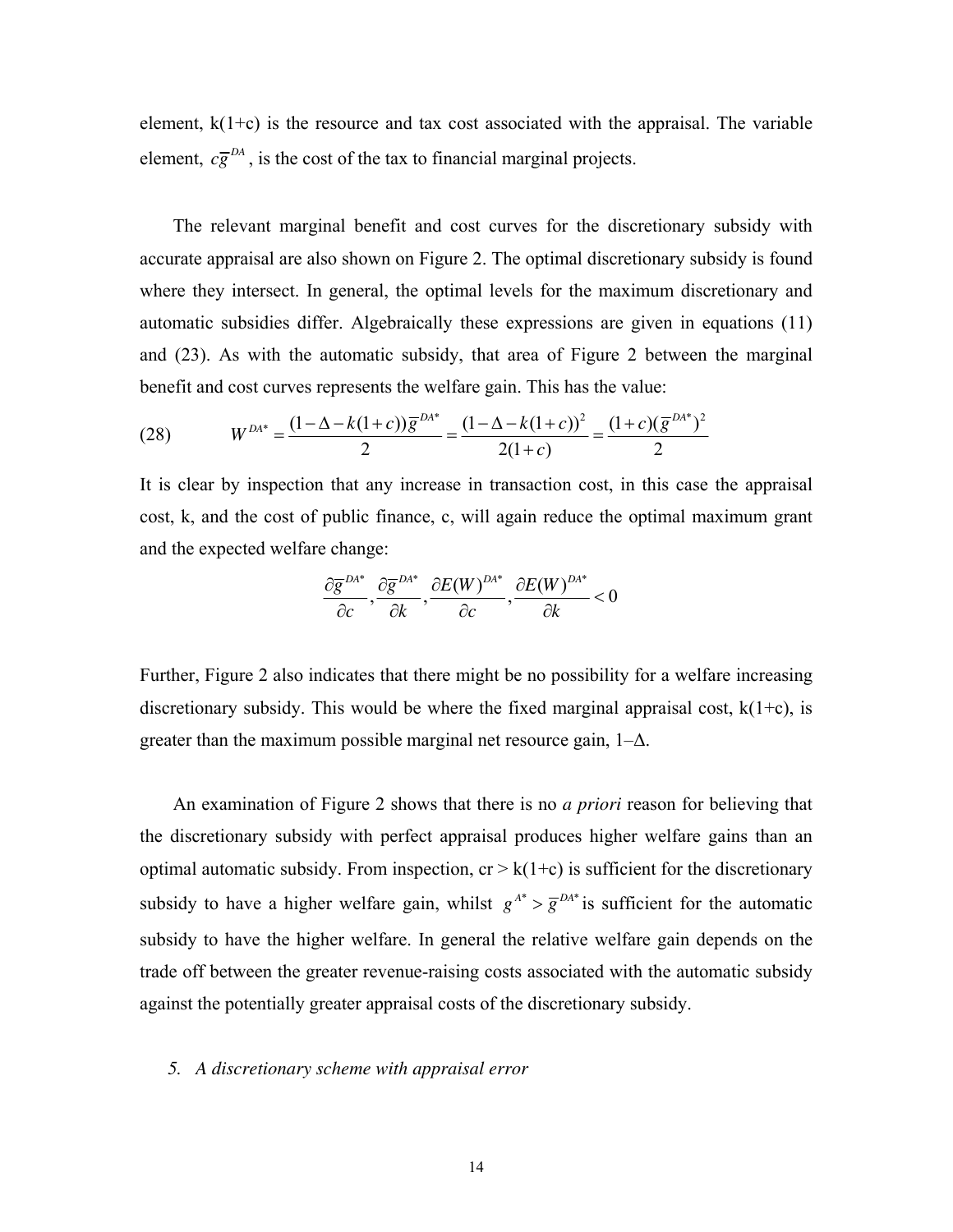The accurate appraisal scheme has the following important features. First, there is perfect separation: no "non-additional" projects apply for the subsidy. Second, all additional projects that generate a welfare benefit apply, whilst no additional project whose subsidisation would generate a welfare loss applies. Third, firms enjoy no information rent: all the benefit from the subsidy scheme goes to the government. Finally, all projects that apply are implemented. However, in general, none of the above characteristics apply once appraisal error is allowed.

Appraisal error is introduced in the following way. Where a project with productivity  $\rho_i$  is being appraised, the productivity signal takes a symmetric, uniform distribution with maximum and minimum values of  $\rho_i + \overline{\alpha}$  and  $\rho_i - \overline{\alpha}$ .<sup>[xvi](#page-43-0)</sup> This distribution is common knowledge. The game represented in Figure 1b is adjusted accordingly. The move by nature at  $N_2$  now generates the productivity signal,  $s_i^{DE}$ , in the random manner as described. The superscript DE indicates a discretionary scheme with appraisal error. All other elements of the game are as before.

For accountability, the subsidy schedule is given by equation (20). It is identical to that used in the accurate appraisal model. In effect, this procedure requires that the government treat its own appraisals as accurate. This implies that a project should be offered a positive subsidy only where the appraisal suggests that this is appropriate. Further, the project should be given the minimum subsidy required for project viability given the productivity signal. As argued in the introduction, this reflects existing UK practice on the administration of RSA (Scottish Executive, 2006).

Appraisal error combined with accountability has four practical implications. First, there is an incentive for some non-additional projects to apply for the assistance scheme because there is a possibility that the productivity signal will incorrectly identify the project as requiring a subsidy. Second, some additional projects might apply for the subsidy and then be made an offer that is insufficient to meet the incentive compatibility constraint. This can occur where a project's productivity has been appraised as greater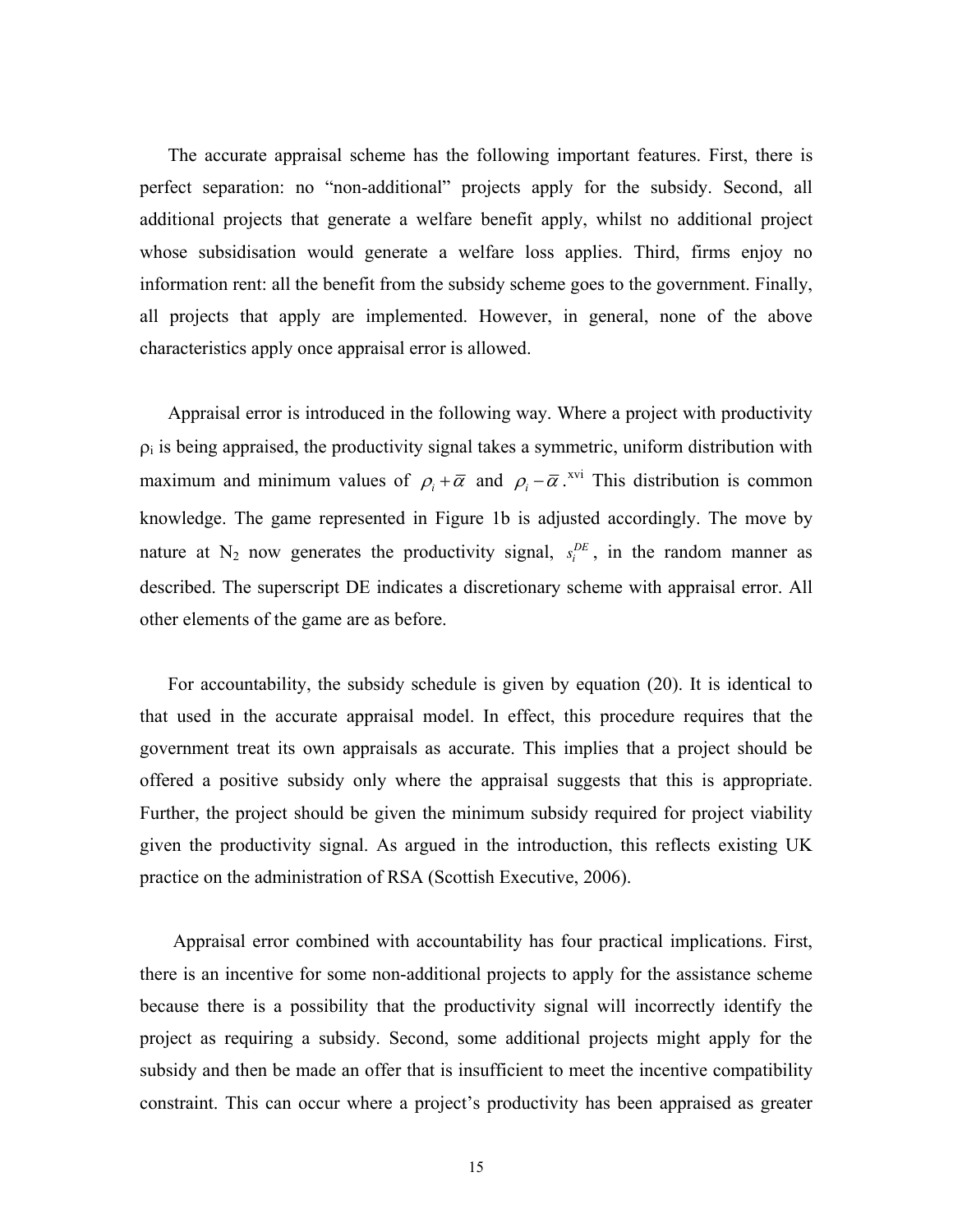than its actual level. Third, there might be additional welfare improving projects that no longer meet the participation constraint once errors are introduced into the appraisal procedure. Finally, because firms can accept those subsidy offers that produce excess profits but reject those that produce a loss, generally firms will make positive profits from entering the scheme. As will become apparent, expected profits also occur where a project's productivity is close to the upper bound signal,  $\bar{s}^{DA}$ : that is, close to unity. All these changes that accompany appraisal error reduce the efficiency of the discretionary subsidy scheme.

The values of two key parameters, expressed relative to the appraisal error,  $\bar{\alpha}$ , determine the change in the efficiency of the discretionary scheme that accompanies appraisal error. These parameters are the value of the maximum grant,  $\bar{g}^{DA}$ , and the firm's committed cost,  $\beta$ . The nature of these effects can be investigated by first considering a situation where the maximum subsidy and the committed costs are large, relative to the appraisal error, so that  $\frac{\bar{g}^{DA}}{2} \geq 2$  $rac{\overline{p}}{\overline{\alpha}} \geq 2$  and  $\frac{\beta}{\overline{\alpha}} \geq 1$  $\frac{\rho}{\overline{\alpha}} \geq 1$ . <sup>[xvii](#page-43-0)</sup>

5.1 Relatively small appraisal error: 
$$
\frac{\overline{g}^{DA}}{\overline{\alpha}} \geq 2, \frac{\beta}{\overline{\alpha}} \geq 1
$$

Begin with a project whose possible productivity signals all lie within the aided range, so that:

(29) 
$$
1 = \overline{s}^{DA} > \rho_i + \overline{\alpha} > \rho_i > \rho_i - \overline{\alpha} \geq \underline{s}^{DA}
$$

At  $F_3$  in Figure 1b the firm accepts the subsidy offer only if the incentive compatibility constraint, inequality (15), holds, with the subsidy being determined by equation (20), but in this case the signal is equal to:

$$
(30) \t\t\t s_i = \rho_i + \alpha_i
$$

Given that in the case under consideration the signal lies within the range  $\left[ \underline{s}^{DA}, \overline{s}^{DA} \right)$ , substituting equations (21) and (30) into inequality (15) produces the result that at  $F_3$  the project will accept the subsidy only if: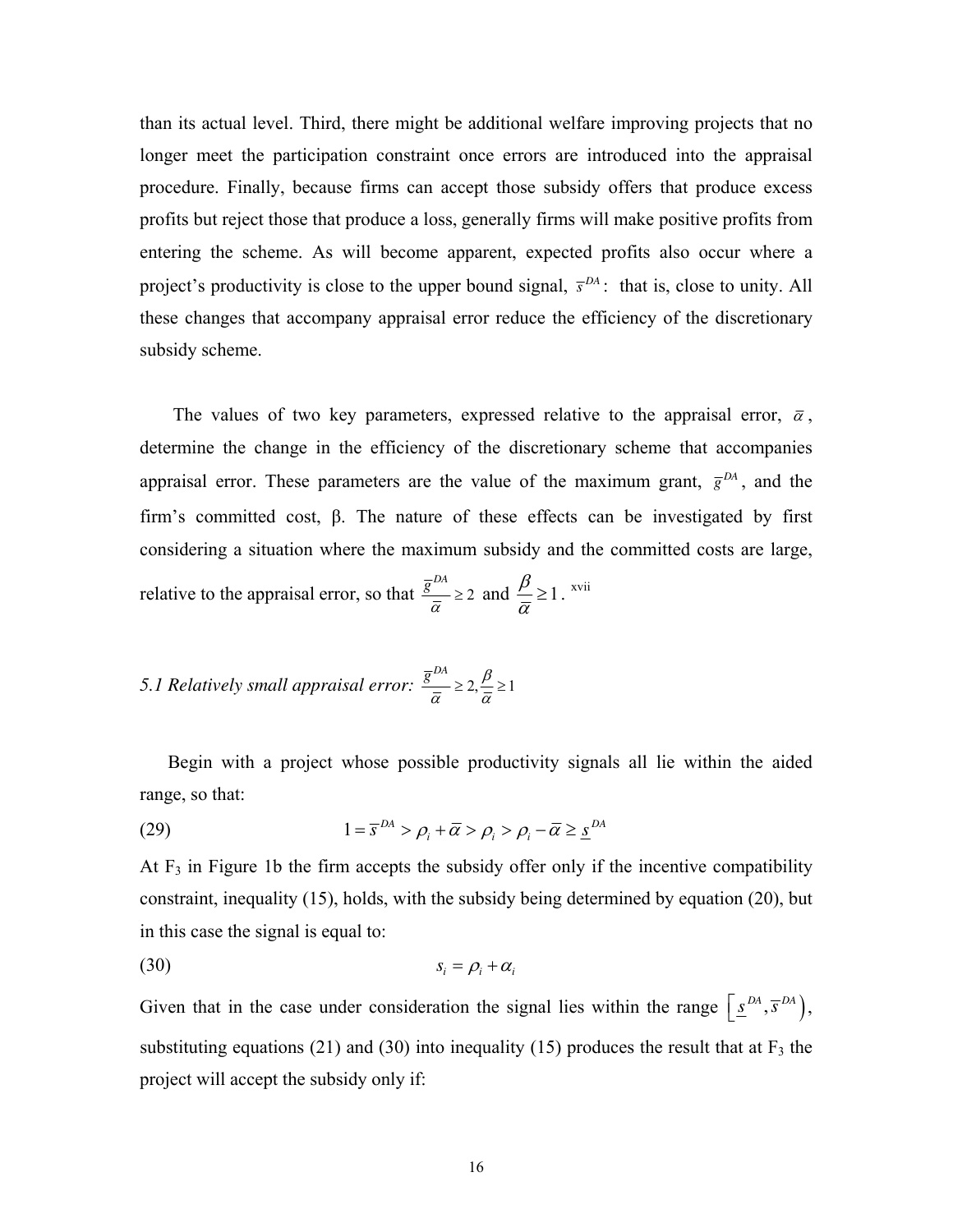(31)  $\beta \geq \alpha_i$ 

The most straightforward situation, and the one that will be the focus of the discussion in the text, is where the size of the maximum error is less that the committed costs. This is given as:

$$
\frac{\beta}{\overline{\alpha}} \ge 1
$$

The alternative case, where inequality (32) fails to hold, is dealt with in Appendix 1. The assumption of relatively high committed costs makes the analysis more tractable. But more importantly, when the model is calibrated to stylised facts about the operation of UK regional subsidies, the observed outcomes are consistent with a high committed costs.

If inequality (32) holds, then for any project that receives a positive subsidy offer, the incentive compatibility constraint holds too. For projects that lie within the range given by expression (29), the expected profitability of entering the scheme is calculated, using equations  $(1)$  and  $(20)$ , as:

(33) 
$$
E(\pi_i) = \frac{1}{2\overline{\alpha}} \int_{s_i = \rho_i - \overline{\alpha}}^{s_i = \rho_i + \overline{\alpha}} (\rho_i - s_i) ds_i = 0
$$

In this case the expected value of the subsidy just equals the unassisted loss. In this range of productivities, the introduction of error into the appraisal process has no impact on the expected outcome. The incentive compatibility condition always holds at  $F_3$  and the participation constraint holds at  $F_1$  with expected profit at a minimum value.

However, for projects whose productivity is closer to the lower or upper bound signal values, that is, where  $\rho_i \in \left[\frac{s^{DA}}{A}, \frac{s^{DA} + \overline{\alpha}}{B}\right]$  or  $\rho_i \in (1 - \overline{\alpha}, 1)$ , the appraisal error does adversely affect the subsidy effectiveness. Such projects always meet the incentive compatibility constraint but the reduced subsidy range affects the expected profitability of entering the scheme and can impact on the participation constraint.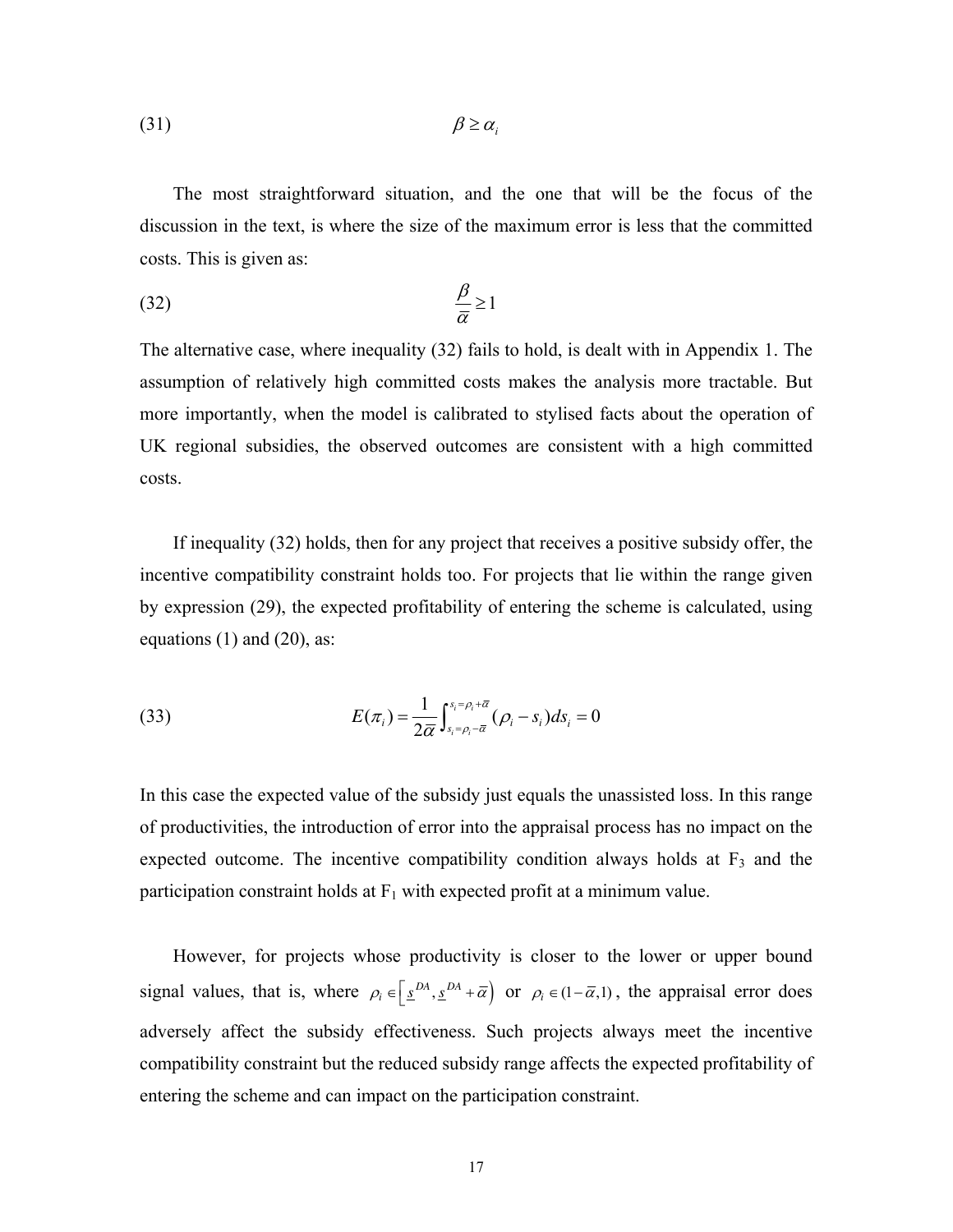Begin where the project productivity is  $\rho_i = 1 - \phi$ , where  $0 < \phi < \overline{\alpha}$ . In this instance the project productivity is close to the upper bound productivity signal, 1. The expected profitability is given by the expression $x$ <sup>viii</sup>:

(34) 
$$
E(\pi_i) = \rho_i - 1 + \frac{1}{2\bar{\alpha}} \int_{s_i=1-\phi-\bar{\alpha}}^{s_i=1} (1-s_i) ds_i = -\phi + \frac{(\bar{\alpha}+\phi)^2}{4\bar{\alpha}} > 0
$$

A project close to the upper bound signal will not get a subsidy offer where the appraisal wrongly identifies the project as being non-additional. However, it still receives subsidy offers above the minimum required level for viability when the productivity signal is below the actual productivity. But for the net impact of the subsidy scheme on the firm's profitability to be zero, the firm would have to pay a penalty when the productivity signal is greater than one. Simply giving a project with a non-additional appraisal a zero subsidy means that the firm's expected profitability becomes positive. This is welfare reducing in so far as the additional subsidy has to be funded and therefore the cost of raising tax revenue is increased.

On the other hand, where the project's productivity is close to the lower bound signal, so that  $\rho_i = \frac{s^{DA} + \varphi}{}$ , where  $\varphi \leq \overline{\alpha}$ , expected profitability is adversely affected and is therefore always negative.<sup>[xix](#page-43-0)</sup> The scheme now fails to satisfy the firm's participation constraint at F<sub>1</sub>. The intuition here is straightforward. Where the lower bound signal,  $\underline{s}^{DA}$ , is within the project's range of possible productivity signals, some of these potential high subsidy payments that such a project could attract are ruled out. Hence the participation constraint is not met. This implies that for the discretionary scheme with appraisal error where  $\frac{\beta}{2} \geq 1$  $\frac{\beta}{\overline{\alpha}} \ge 1$  and  $\frac{\overline{g}^{DA}}{\overline{\alpha}} \ge 2$  $\frac{1}{\overline{\alpha}} \geq 2$  the lower bound productivity level where firms will enter the scheme is given by:

$$
\underline{\rho}^{DE} = \underline{s}^{DA} + \overline{\alpha}
$$

Finally, any non-additional project that has a positive probability of receiving a subsidy will enter the scheme because even if the firm receives a zero subsidy offer at  $F_3$ ,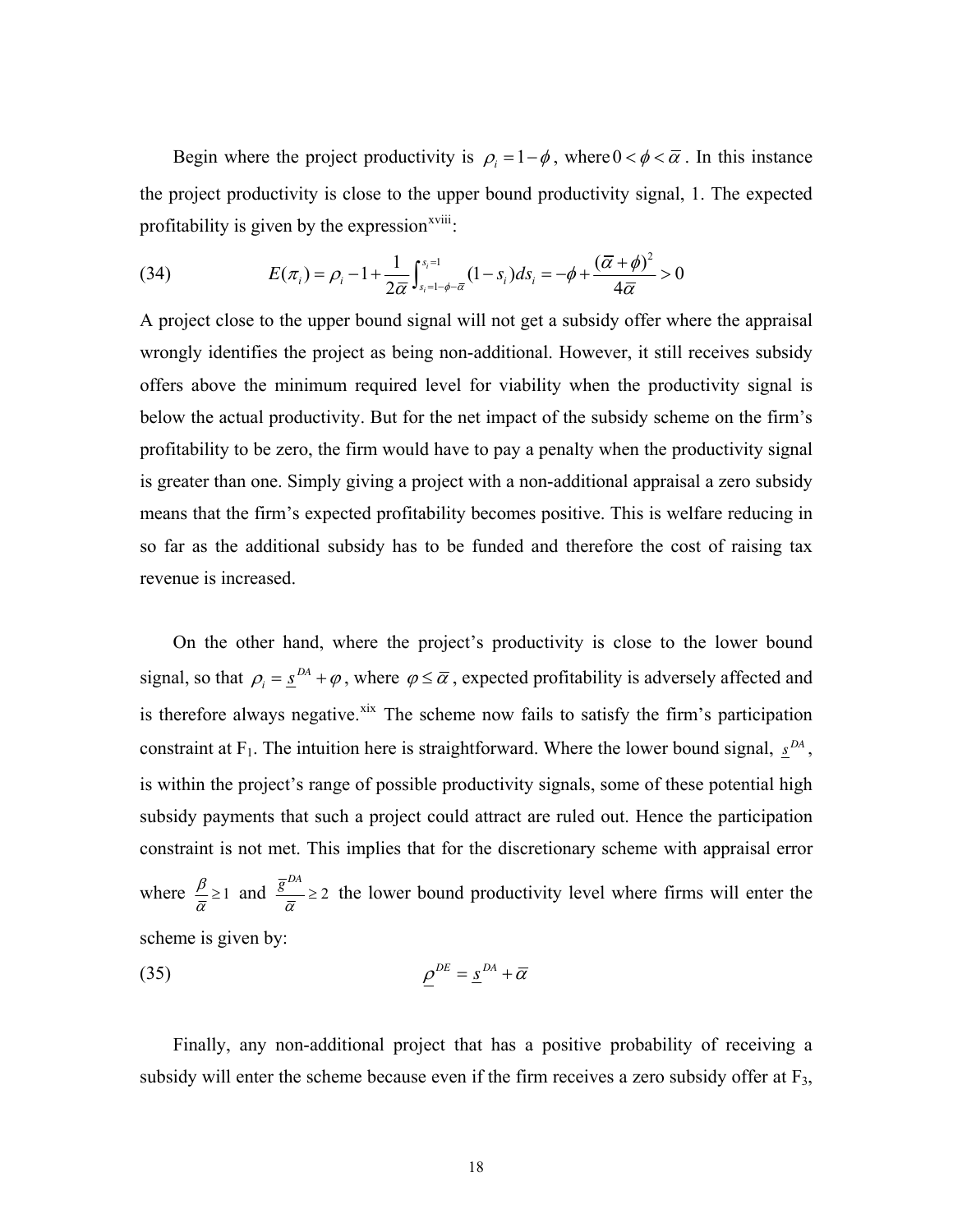it will accept. $\frac{xx}{x}$  $\frac{xx}{x}$  $\frac{xx}{x}$  This implies that the upper bound productivity level for entering the discretionary scheme with appraisal error is:

$$
\overline{\rho}^{DE} = 1 + \overline{\alpha}
$$

For a non-additional project whose productivity level lies in the range  $[1,1+\bar{\alpha})$ , the probability of receiving a subsidy is  $\frac{1}{1}$ 2  $\rho$ <sub>*i*</sub> +  $\alpha$ α  $-\rho_i +$ and the expected value of that subsidy

would be: 
$$
E(\pi_i) = \frac{(1 - \rho_i + \overline{\alpha})^2}{4\overline{\alpha}}
$$
.

If  $\frac{6}{1} \geq 2$  $\overline{g}^{DA}$  $\frac{a}{\overline{\alpha}} \ge 2$ , Figure 3 gives the probability that a project with productivity  $\rho_i$  would receive a positive subsidy. This is the product of the probability that a firm with such a project would apply and the probability that such a project would receive a positive offer, conditional on its applying. Table 1 summarises the results for the accurate appraisal and appraisal error discretionary schemes constructed for the parameter values  $\frac{\beta}{\alpha} \geq 1$  $\frac{\rho}{\overline{\alpha}} \geq 1$  and 2 *DA g*  $\frac{1}{\overline{\alpha}} \geq 2$ . This table shows whether a project whose productivity lies within a particular band will participate in each discretionary subsidy scheme. It also identifies those productivity ranges where the expected subsidy payment adds to the counterfactual level of profits. This occurs for additional projects where the expected profits are positive and for non-additional projects where the expected subsidy payment is positive.

It is apparent that in this case the introduction of appraisal error moves the range of project productivities that meet the firm's participation constraint,  $\left[ \rho^{DE}, \overline{\rho}^{DE} \right]$ , upwards by the value  $\bar{\alpha}$ . This indicates two important sources of inefficiency introduced with appraisal error. The first is the additional projects that are lost to the scheme where  $\rho_i \in \left[ \underline{s}^{DA}, \underline{s}^{DA} + \overline{\alpha} \right]$ . The second is the additional administration and tax raising costs associated with the appraisal and subsidy payments made to non-additional projects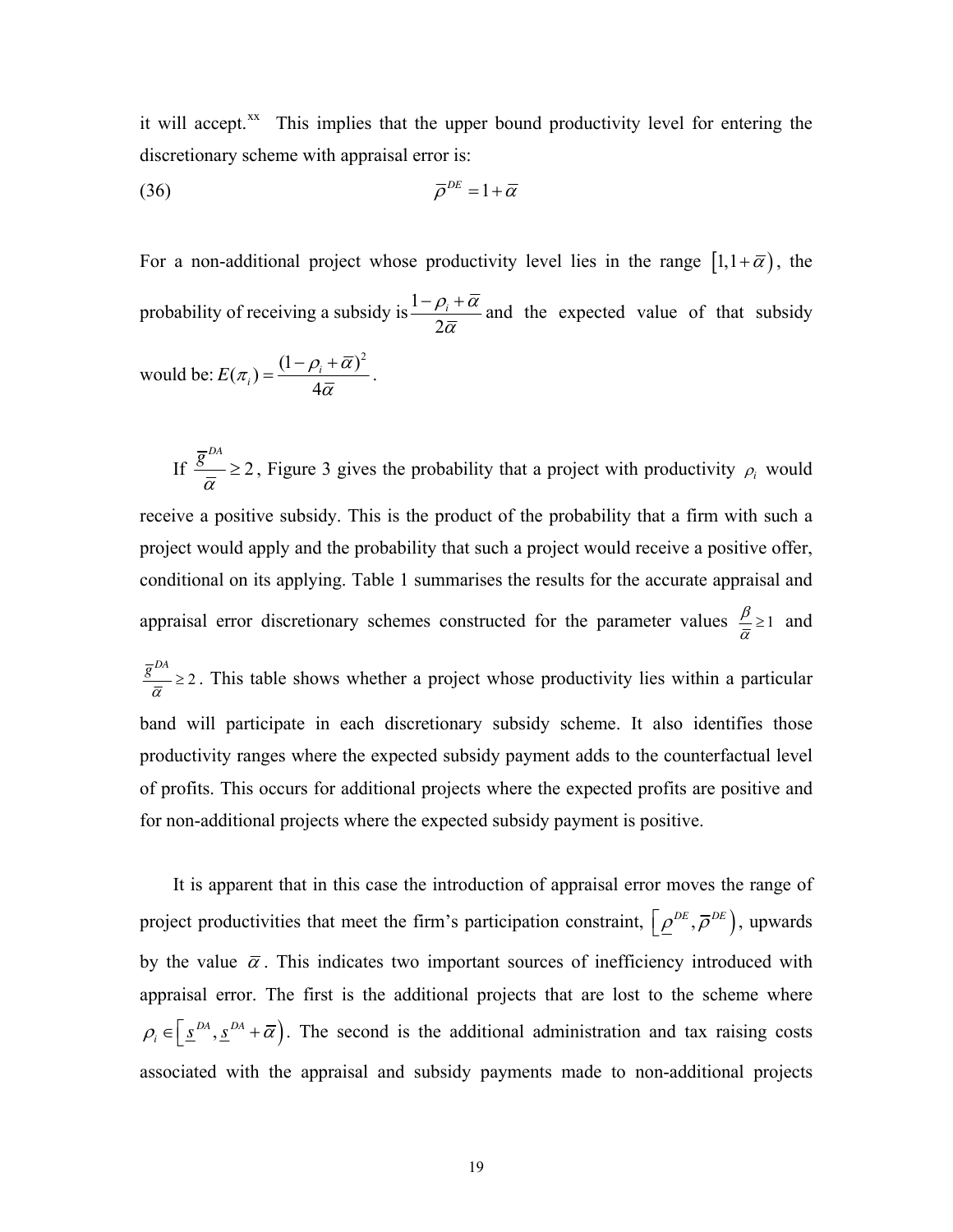where  $\rho_i \in [1, 1 + \overline{\alpha})$ . The third source of reduced efficiency associated with appraisal error is the tax funding of the positive profits made by projects where  $\rho_i \in (1 - \overline{\alpha}, 1)$ .

5.2 Relatively low maximum subsidy: 
$$
\frac{\overline{g}^{DA}}{\overline{\alpha}} < 2, \frac{\beta}{\overline{\alpha}} \ge 1
$$

A reduction in the relative size of the maximum grant, so that  $\frac{\bar{g}^{DA}}{2} < 2$  $\frac{1}{\overline{\alpha}}$  < 2, slightly complicates the analysis. One implication is that a project at the lower bound productivity,  $\rho^{DE}$ , generates a range of productivity signals that includes both the upper and lower bound signal constraints. That is to say, a project with the lower bound productivity has a positive probability of receiving a zero subsidy offer both because its productivity signal might be too low and also because it might be too high. This is analysed in Appendix 2. The lower bound productivity level is now given as:

(37) 
$$
\underline{\rho}^{DE} = 1 - \frac{\left[\overline{g}^{DA}\right]^2}{4\overline{\alpha}}
$$

The probability that a project entering the scheme will receive a positive subsidy is also more complex with this more limited range of acceptable subsidy signals. For the range of productivity values where the project does not encounter the lower bound signal constraint,  $1 > \rho_i \ge 1 - \overline{g}^{DA} + \overline{\alpha}$ , the probability of getting a positive subsidy offer is 1 2  $\alpha-\rho_{_i}$  $+\overline{\alpha}-\rho_i$ . For projects in the range  $1-\overline{g}^{DA}+\overline{\alpha}>\rho_i\geq 1-\overline{g}^{DA}$ , the probability of a positive subsidy is 2  $\overline{g}^{DA}$  $\overline{\overline{\alpha}}^{xxi}$  $\overline{\overline{\alpha}}^{xxi}$  $\overline{\overline{\alpha}}^{xxi}$  The probability of receiving a positive subsidy where 2  $\bar{g}^{DA}$  $\frac{g^{2}}{a} \ge 1$  is presented in Figure 4.<sup>[xxii](#page-44-0)</sup> Again the inefficient loss of potential welfare enhancing additional projects is present, together with the appraisal and subsidisation of non-additional projects. Also in this case, all subsidised additional projects will have a positive expected profitability.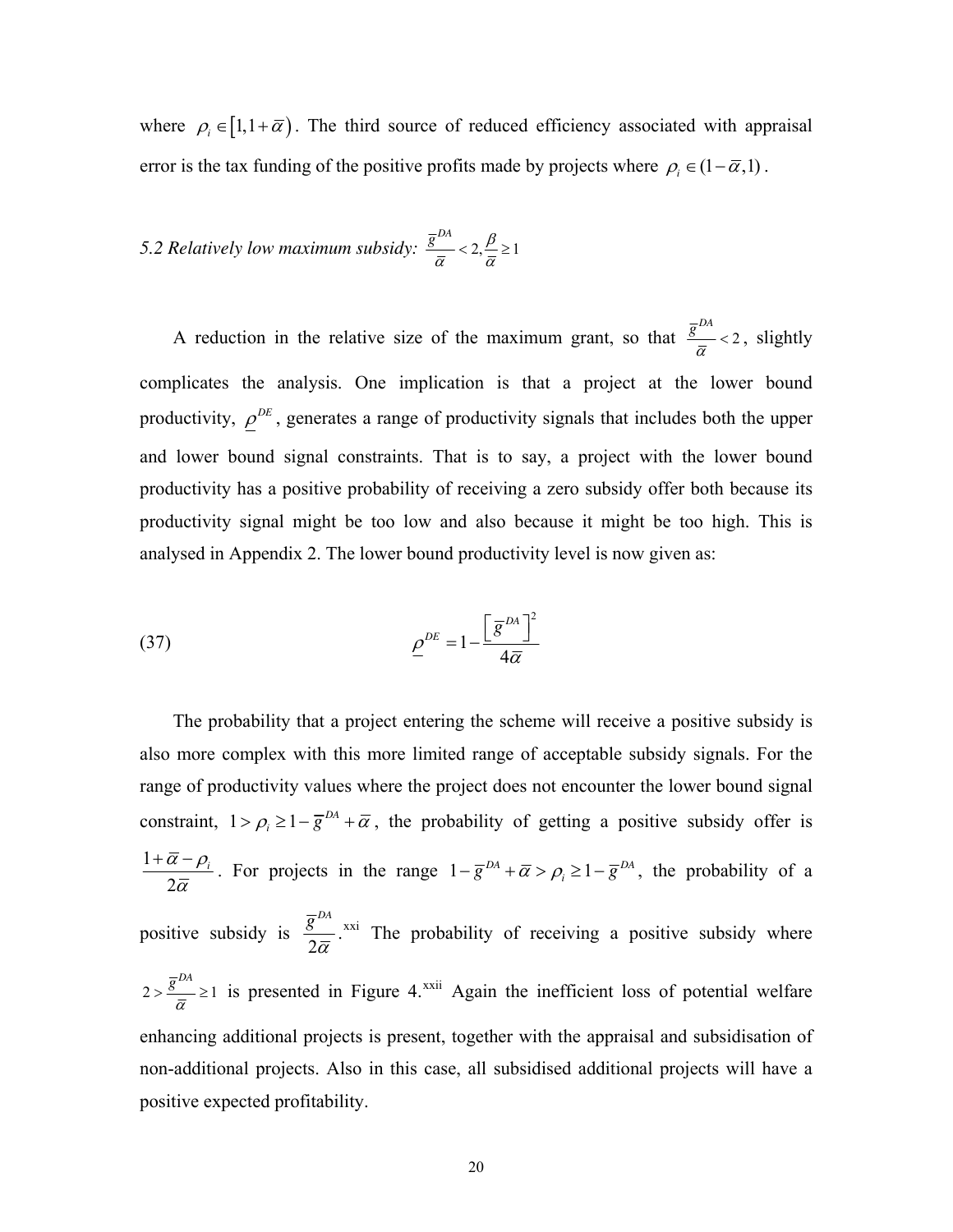The importance in this model of the relative size of the maximum discretionary grant is consistent with empirical work on the impact of RSA by Criscuolo *et al. (*2007). Their most favoured statistical model identifies no statistically significant effect of receipt of RSA on firm employment in those UK regions where the Net Grant Equivalent (NGE) the maximum investment subsidy  $-$  is 10%. However, in assisted areas where the NGE is 20% and above, significant positive effects on employment are consistently found. The high proportionate non-additionality and the low values for the probability of receiving a positive subsidy offer for additional plants are likely to generate statistically insignificant effects.

## *6. Comparison of the discretionary subsidy with and without appraisal errors.*

It is clear from Figures 3 and 4 that introducing appraisal error reduces the efficiency of the discretionary subsidy scheme and that the greater the error, the lower the expected welfare gain. These welfare losses are calibrated using stylised facts concerning the operation of discretionary subsidies. However, it must be emphasised that the results should be regarded as indicative orders of magnitude only.

A number of *ex post* evaluation studies using industrial survey data have attempted to determine the degree of non-additionality in discretionary schemes. These studies generally produce a value of around  $50\%$  (HM Treasury, 1995).<sup> $xxiiii$  $xxiiii$ </sup> This means that amongst projects receiving a positive subsidy, the number of additional projects should broadly equal the number of non-additional projects.<sup>[xxiv](#page-44-0)</sup> The extent of non-additionality can be used to fix the relationship between the degree of error,  $\bar{\alpha}$ , the lower bound productivity signal,  $\mathbf{S}^{DA}$ , the lower and upper bound productivity level that meets the firm's participation constraint,  $\rho^{DE}$  and  $\bar{\rho}^{DA}$ , and the expected welfare gain that would apply to the corresponding optimal scheme with accurate appraisal,  $E(W)^{DA*}$ . The details are given in Appendix 3.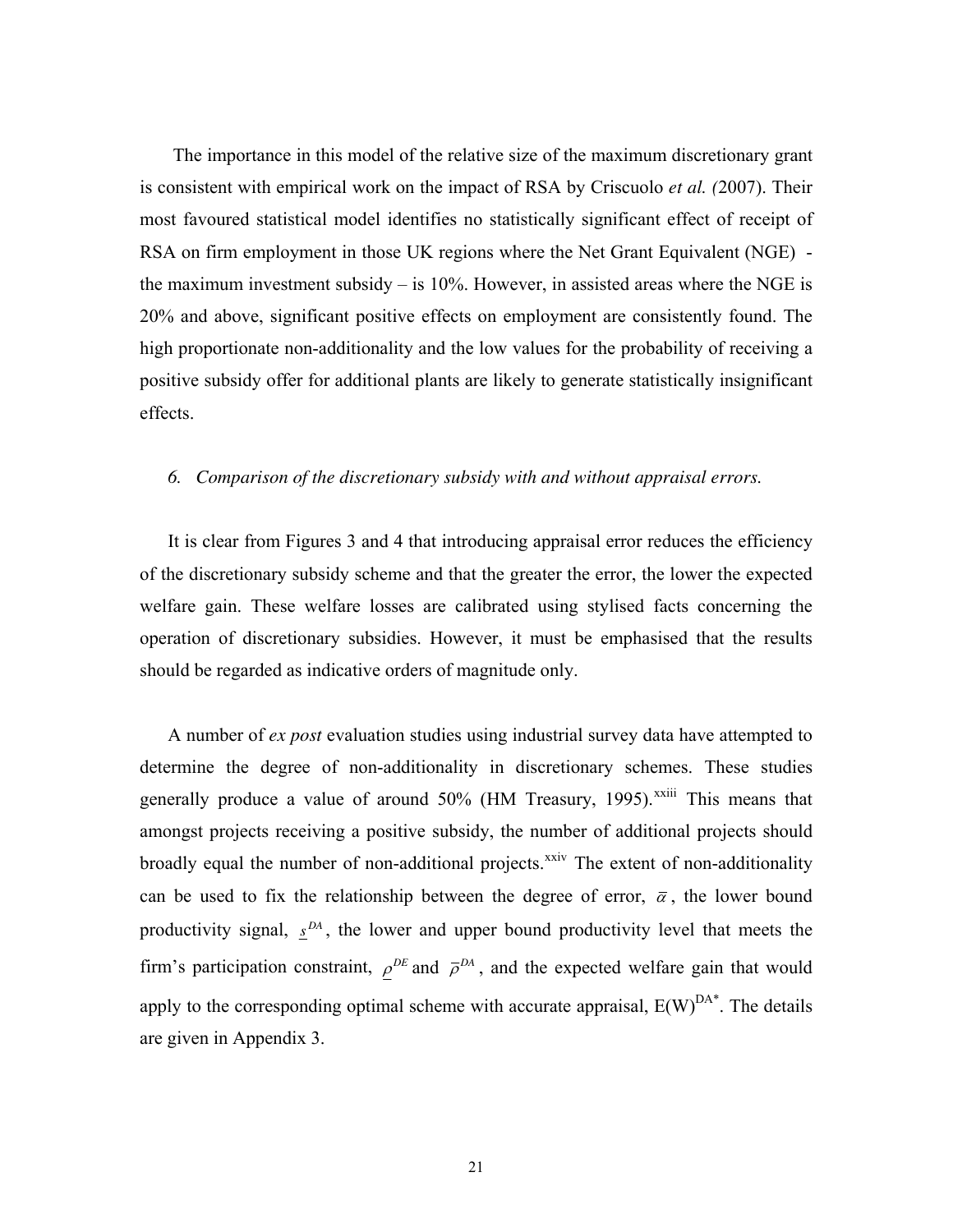The number of non-additional aided schemes,  $N_{NA}^{DE}$ , can be expressed as a function of  $\bar{\alpha}$ :

(38) 
$$
N_{\scriptscriptstyle NA}^{\scriptscriptstyle DE} = \frac{1}{2\overline{\alpha}} \int\limits_{\rho_i=1}^{\rho_i=1+\overline{\alpha}} (1-\rho_i+\overline{\alpha}) d\rho_i = \frac{\overline{\alpha}}{4}
$$

The very low number of non-additional projects relative to the value of  $\bar{\alpha}$  indicates that if the additional aided projects are to be of an equal number, the range for acceptable productivity signals must be less than  $2\bar{\alpha}$ . Using the arguments following equation (37), the number of additional aided schemes,  $N_A^{DE}$ , is given by:

(39) 
$$
N_A^{DE} = \overline{\alpha} \left[ \left[ \frac{m^2}{4} - m + 1 \right] \frac{m}{2} + \frac{1}{2} \left[ \frac{(m+1)(m-1)}{2} \right] \right]
$$

where:

$$
(40) \t\t\t m = \frac{\overline{g}^{DA}}{\overline{\alpha}}
$$

so that in the case under consideration,  $2 > m \ge 1$  Setting equation (38) equal to equation (39) and solving numerically gives a value of m equal to 1.3. From equations (36), (37) and (40), the values for  $\rho^{DE}$ ,  $\overline{\rho}^{DE}$ ,  $\underline{s}^{DA}$  and  $\overline{g}^{DA}$  are  $1-0.42\overline{\alpha}$ ,  $1+\overline{\alpha}$ ,  $1-1.30\overline{\alpha}$  and  $1.30\overline{\alpha}$ respectively.

These results are sufficient to calculate the standard deadweight loss due the reduced range of subsidised additional projects,  $R_{DW}^{DE}$ . <sup>XXV</sup> Figure 2 shows the welfare benefit of the discretionary subsidy scheme with accurate appraisal as the area between the marginal benefit and cost curves. With appraisal error, the number of projects that apply is reduced by the ratio  $1 - \frac{0.42}{1.38} = 0$ . 1.30  $-\frac{6.42}{1.38}$  = 0.68. This generates a deadweight loss, relative to the scheme with accurate appraisal, equal to the welfare triangle indicated in Figure 5. The proportionate reduction is  $0.68^2 = 0.46$ , so that:

(41) 
$$
R_{DW}^{DE} = 0.46W^{DA*}
$$

This implies that in this model the more limited range of subsidised projects associated with appraisal error generates a substantial reduction in the welfare gain of almost 50%.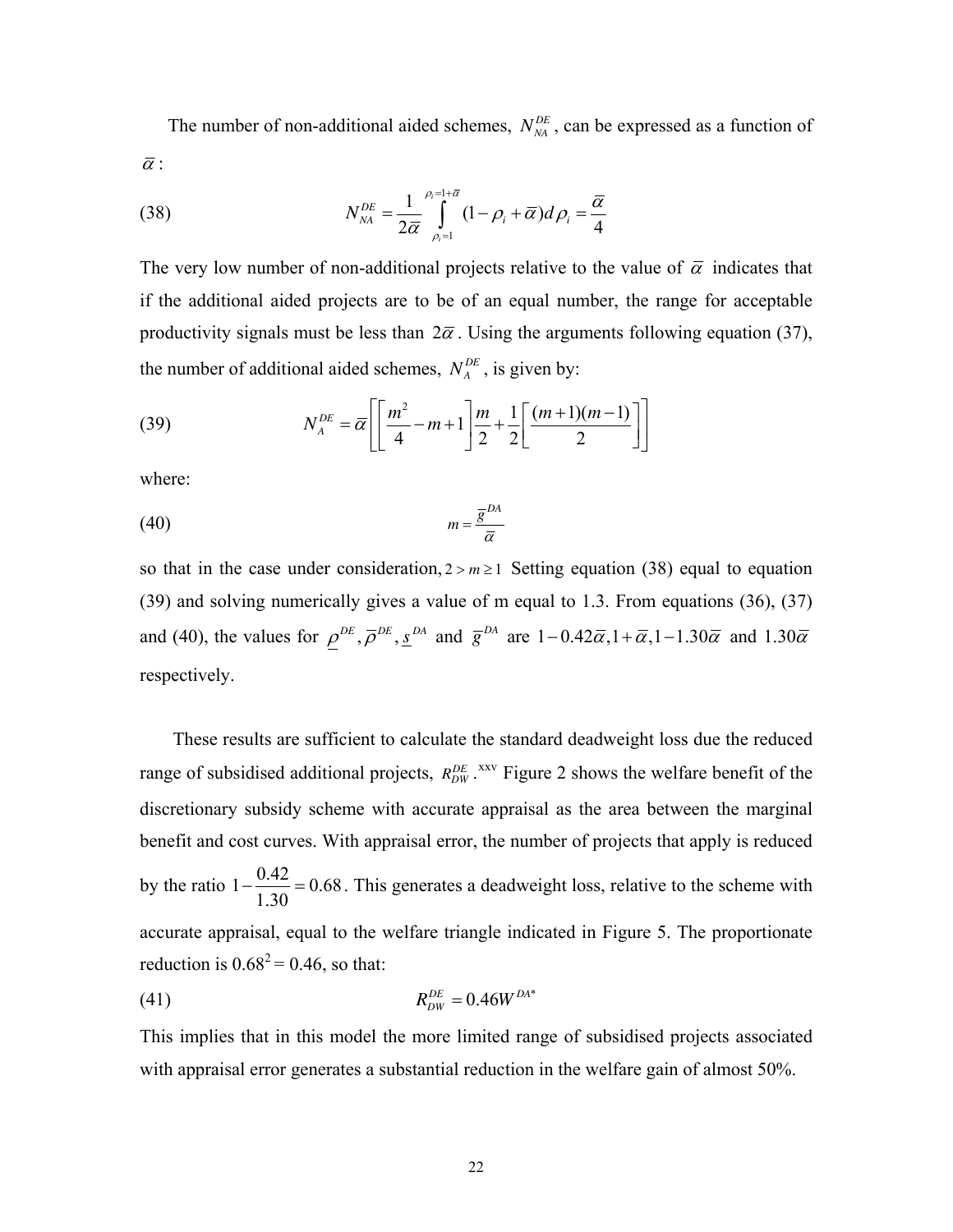Given the value of  $\bar{g}^{DA}$ , equation (28) can be employed to derive the welfare that would be generated by a discretionary subsidy with accurate appraisal,  $W^{DA*}$ . Using an estimate for the administration and distortionary costs of raising taxation, c, of 0.5 (Wren, 2007a),  $W^{DA*}$ . is given as:

(42) 
$$
W^{DA*} = \frac{\left[1.30\overline{\alpha}\right]^2 \left[1+c\right]}{2} = 1.27\overline{\alpha}^2.
$$

Using the information on the upper bound productivity value with appraisal error, the second potential source of welfare loss relates to the additional tax-raising costs associated with financing the non-additional grants<sup>[xxvi](#page-45-0)</sup>.

(43) 
$$
R_{\text{NAT}}^{\text{DE}} = \frac{c}{4\bar{\alpha}} \int_{\rho_i=1}^{\rho_i=1+\bar{\alpha}} (1-\rho_i+\bar{\alpha})^2 d\rho_i = \frac{\bar{\alpha}^2}{24} = 0.03 W^{\text{DA*}}
$$

Official evaluations emphasise identifying the expenditures made for non-additional projects, with the aim of attempting to reduce the non-additional expenditure. However, equation (43) suggests that, in this model at least, the welfare loss on this score is relatively low.

The third source of inefficiency is the cost of financing the profits on the additional projects. The details of this calculation are also shown in Appendix 3. Its value is given as:

(44) 
$$
R_{APT}^{DE} = 0.031\overline{\alpha}^2 = 0.02W^{DA*}
$$

Again these additional tax-raising costs are low, relative to the additional welfare that would be generated by a discretionary subsidy with accurate appraisal.

The final step is to take into account the additional administration costs generated through the need to appraise the non-additional projects. Once more the details of this calculation are given in Appendix 3. The loss of welfare as a result of the costs of appraising non-additional projects once appraisal error is introduced is given by  $\overline{\alpha}k(1+c)$ . If a value for the appraisal cost, k, is taken of 5% of the maximum grant, the appropriate welfare reduction is given as: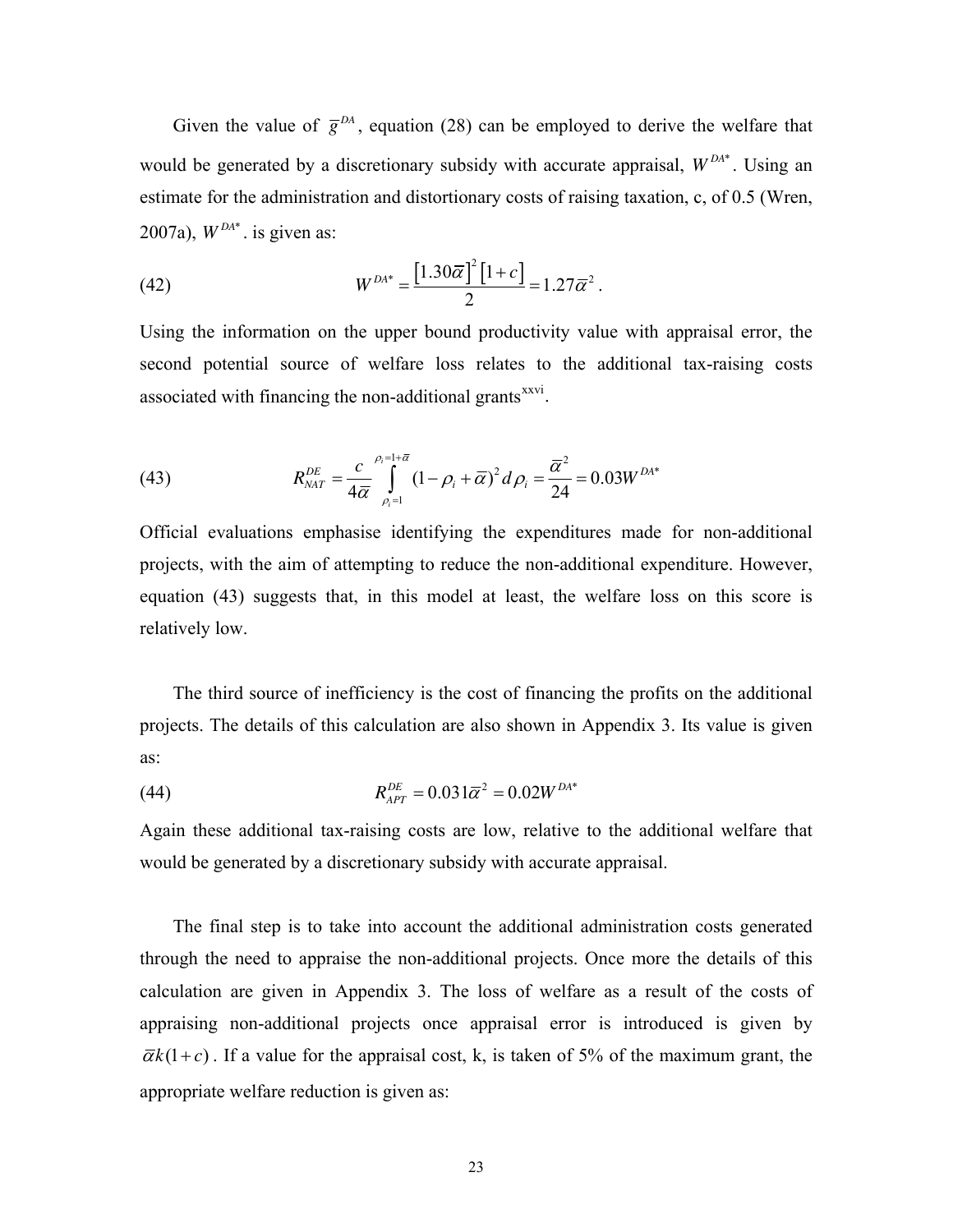(45) 
$$
R_{\text{NAA}}^{DE} = 0.08W^{DE^{*}}
$$

Summing these costs indicates that the appraisal errors generate a decline of almost 60% in the welfare derived from the discretionary subsidy. The fall mainly comes from the reduction in the number of projects that apply.

### *6.Conclusions*

This paper uses a stylised model to compare the efficiency of automatic and discretionary government grant schemes. Though abstract, the research is motivated by the practical issues that have emerged in the operation of UK regional policy. The effectiveness of the schemes has been measured primarily from a welfare (or cost benefit) perspective. The key findings are these.

For automatic subsidies and discretionary subsidies with no appraisal error, the relative welfare impact depends on a trade-off between the higher administration cost per project for discretionary subsidies as against the higher tax raising costs of financing grants to non-additional projects with automatic subsidies.

The introduction of appraisal error reduces the effectiveness of the discretionary subsidies: calibrating the present model to stylised facts taken from UK *ex post* industrial survey evaluations, the welfare gain from the discretionary scheme is more than halved. The main cause for concern over appraisal error is usually the extent of non-additionality. However, with the parameter values used here, the additional administrative and tax raising welfare costs associated with non-additionality are relatively small. Rather, in this model the main welfare loss stems from the restricted number of projects entering the scheme because the scheme no longer meets the firm's participation constraint for lower productivity projects. In the model this is linked to the need for accountability in the administration of discretionary aid. This source of welfare loss is particularly difficult to identify in empirical studies.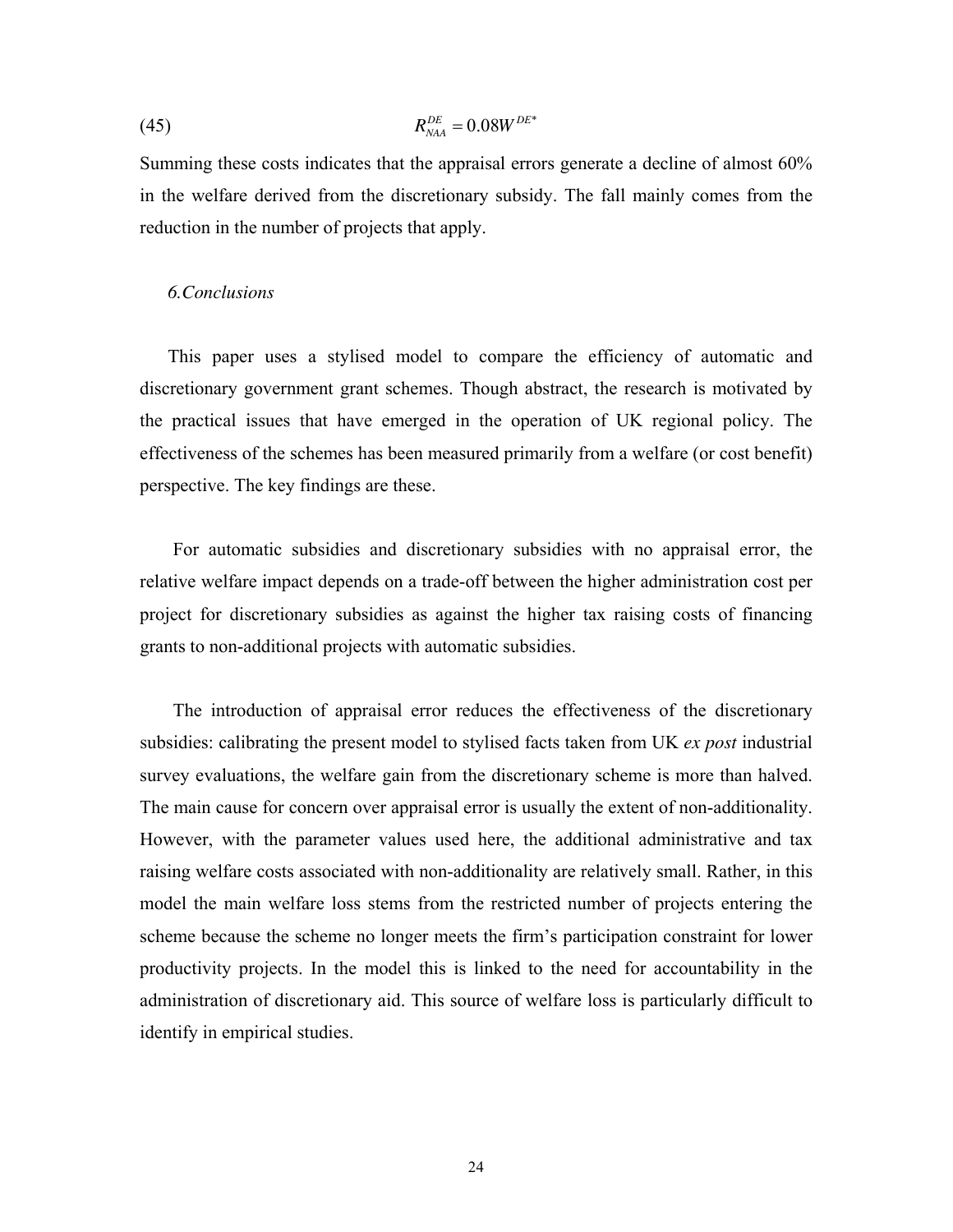However, the analysis raises a number of unanswered questions. The first relates to the high level of non-additionality identified in empirical, typically industrial survey, evaluations. This suggests that the error in the appraisal procedure is high relative to the optimal maximum grant. This result has the implication that the number of rejected projects (projects that receive a zero subsidy offer) should be very large – greater than the number of projects that receive positive grant offers.<sup>[xxvii](#page-45-0)</sup> There is no evidence that such a large proportion of applicants fail to receive positive assistance. However, the procedure for applying for RSA is rather more protracted than implied here and firms are recommended to make informal approaches initially to the relevant government department. This may be where many projects are turned away.

The second problem is that the implicit high relative appraisal error, and the corresponding small range of project productivities over which the firm will enter a discretionary scheme, leads to a situation where all firms that apply implement the project whether they receive a positive grant offer or not. This contradicts previous evidence on the operation of RSA that suggests that some projects that are given a zero grant offer do not subsequently implement the project (Allen *et al*, 1986).

A third issue concerns the potential conflict between economic efficiency and accountability that is embedded in the analysis in this paper. These, albeit indicative, results suggest that with appraisal error, the range of additional productivity signals that the government is prepared to subsidise should be increased above that which would be optimal with accurate appraisal. If this is a major source of inefficiency associated with inaccurate appraisal, can this be solved through more sophisticated government practice?

Fourth, if appraisal error is negatively related to the appraisal costs, an optimising subsidy scheme would also incorporate the optimal level of appraisal activity (Wren, 2007a). This is an issue not tackled in this paper

Finally at the moment projects only vary in terms of their productivity. However, other characteristics of projects might affect the take-up of discretionary subsidies with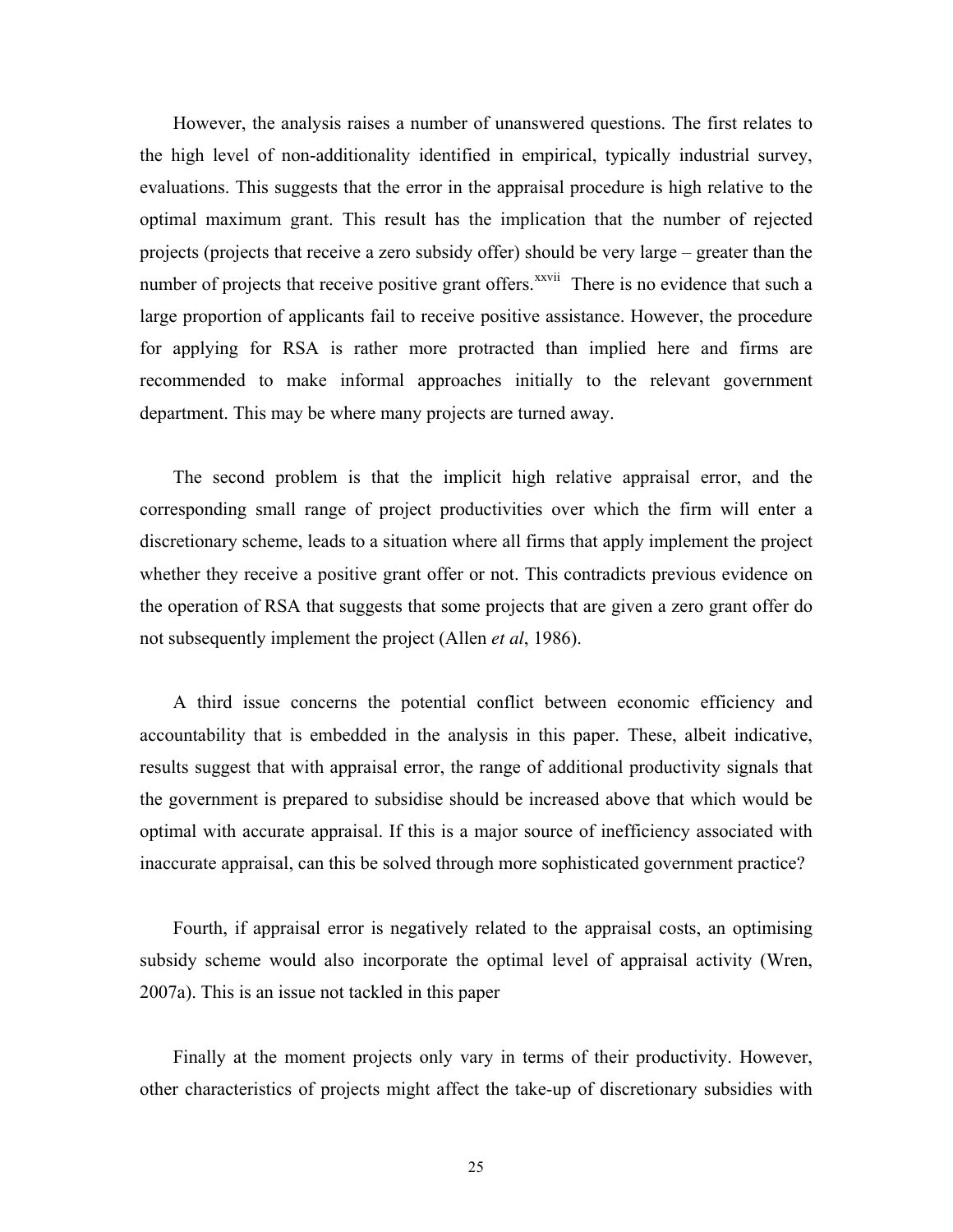appraisal error. Examples would be their degree of risk neutrality or the size of the proportionate resource commitment. The impact of such additional plant heterogeneity should be investigated.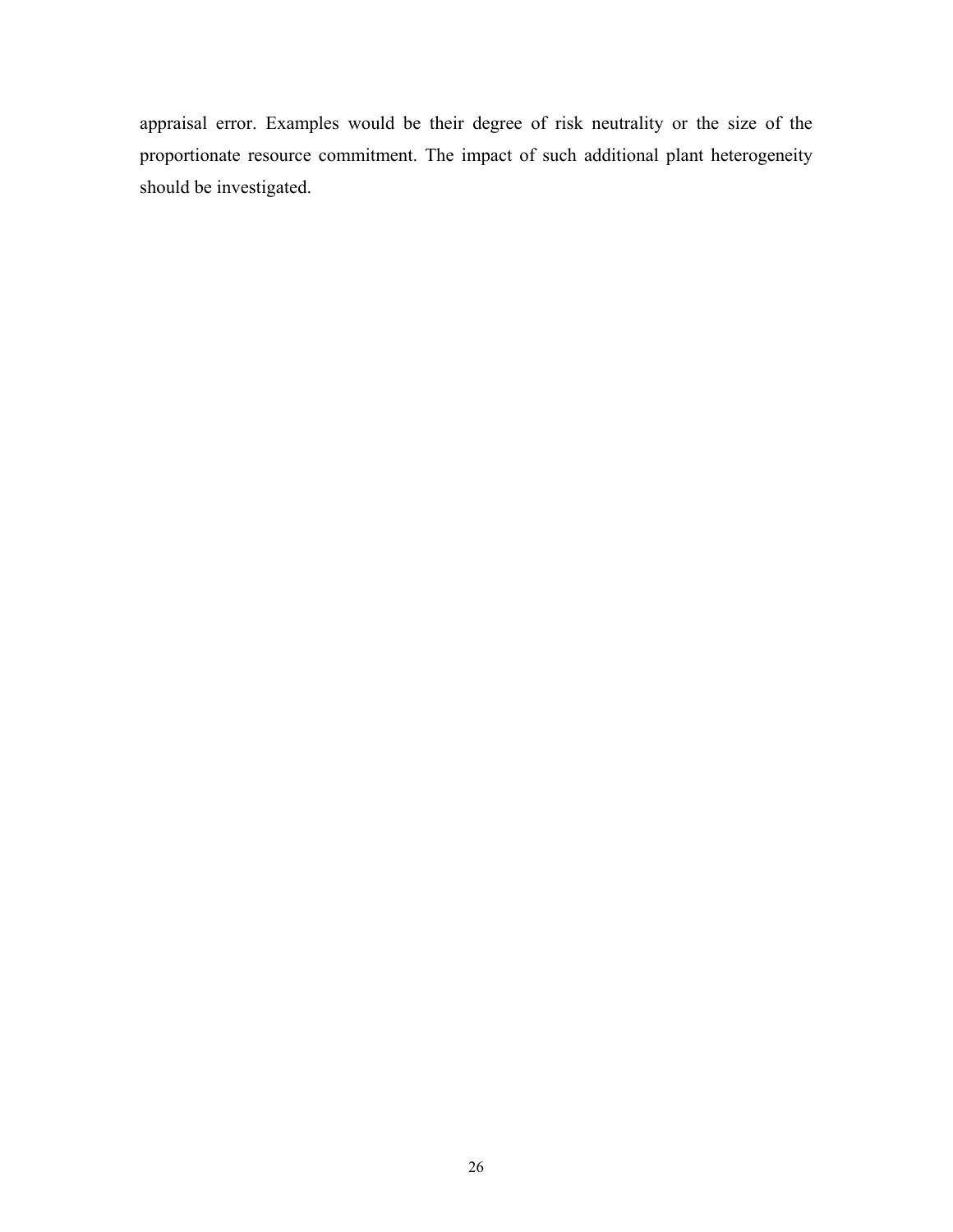## **APPENDIX 1: The analysis with relatively low committed costs:**  $\beta < \overline{\alpha}$

This appendix outlines the operation of a discretionary subsidy with appraisal error where  $\frac{\beta}{2}$  < 1  $\frac{\beta}{\overline{\alpha}}$  < 1 and  $\frac{\overline{g}^{DA}}{\overline{\alpha}} \ge 2$  $\frac{\partial}{\partial \overline{\alpha}} \geq 2$ . Initially consider a project whose productivity,  $\rho_i$ , is such that all possible productivity signals lie within the aided range, so that expression (29) of the text holds. In this case, for values of  $\alpha_i$  greater than  $\beta$ , at  $F_3$  the firm's incentive compatibility constraint is not met: the subsidy offer is inadequate and the firm will reject. In this range, the proportion of projects made an offer that they reject is given as  $\lambda$ , where:

$$
\lambda = \frac{\overline{\alpha} - \beta}{2\overline{\alpha}}
$$

Consider next the firm's participation constraint at F<sub>1</sub>. The expected profitability  $E(\pi_i)$  is:

(A1.2) 
$$
E(\pi_i) = \frac{1}{2\overline{\alpha}} \int_{s_i = \rho_i - \overline{\alpha}}^{s_i = \rho_i + \beta} (\rho_i - s_i) ds_i - \beta = \frac{(\overline{\alpha} + \beta)^2}{4\overline{\alpha}} - \beta > 0
$$

which is always positive. This reflects the fact that the firm does not now accept subsidy offers below a certain level and therefore extracts an information rent.

Equations  $(A1.1)$  and  $(A1.2)$  characterise projects whose productivity lies within the range given by expression (29). However, because the firm will reject offers where the productivity signal is greater than  $\rho_i + \beta$ , then equations (A1.1) and (A1.2) actually apply to a wider range of project productivities, that is where:

$$
(A1.3) \t\t \overline{s}^{DA} = 1 \ge \rho_i + \beta > \rho_i > \rho_i - \overline{\alpha} \ge \underline{s}^{DA}
$$

Projects whose productivity levels satisfy expression (A1.3) are not affected by the discontinuities introduced by the government's restricted productivity signal range  $\left[ \underline{s}^{DA}, \overline{s}^{DA} \right]$ , imposed for accountability considerations. In productivity ranges closer to these upper and lower subsidy bounds, the outcomes generated by the subsidy regime differ. This is represented in Figure A1. This figure gives the range of productivities for which a firm will apply for the discretionary subsidy with appraisal errors  $\left[ \rho^{DE}, \overline{\rho}^{DE} \right)$ . It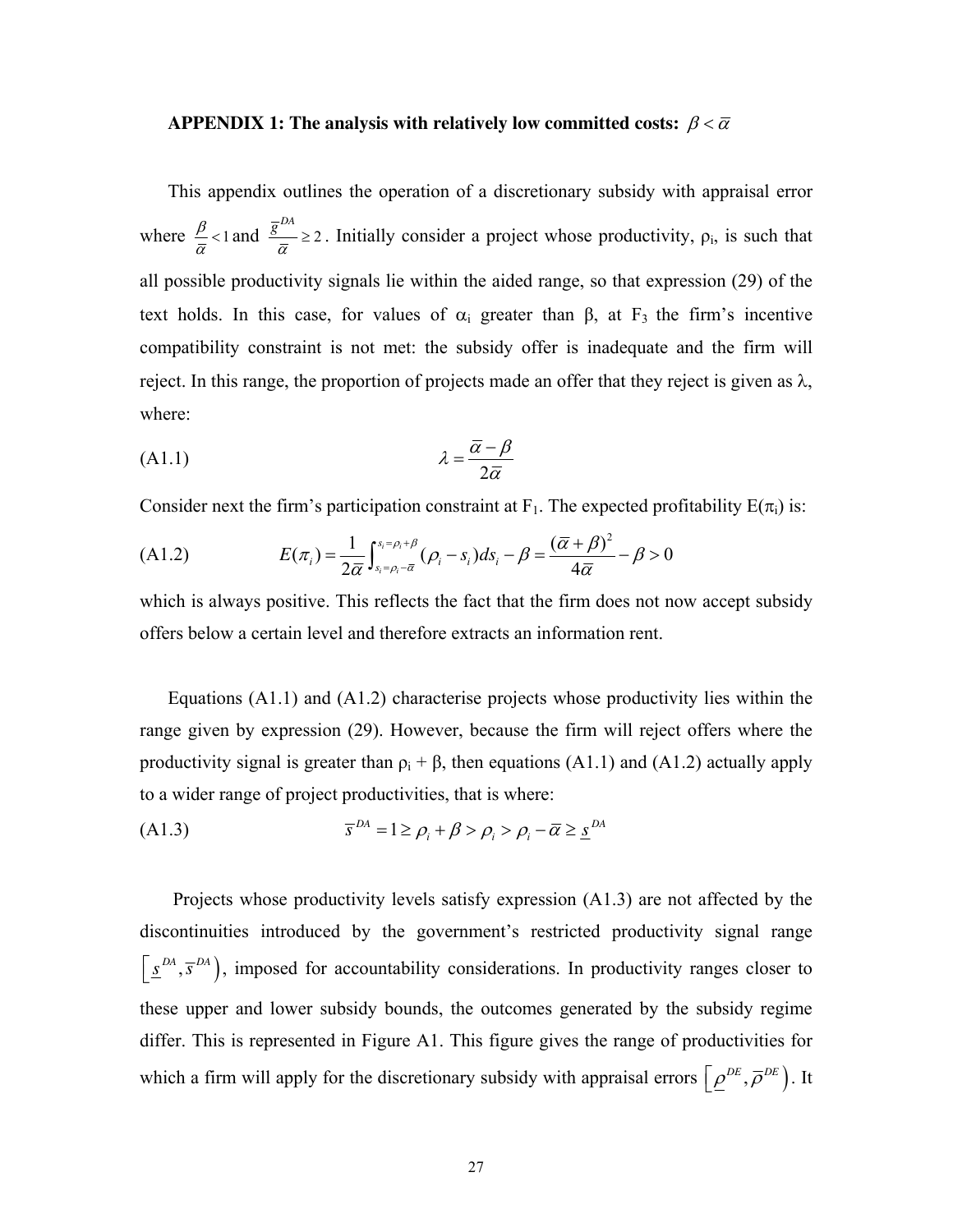also shows for each productivity level within this range the probability that the project will be offered a positive subsidy that will meet the firm's incentive compatibility constraint i.e. that the firm will accept. For productivity values outwith the range  $\left( \underline{s}^{DA}, \overline{s}^{DA} \right)$  the analysis is exactly the same as in the main text.

To determine the lower bound productivity level that just meets the participation constraint,  $\rho^{DE}$ , consider the probability that the project will be offered a subsidy that satisfies the incentive compatibility constraint at  $F_3$  and the expected value of that offer, given the value of  $S^{DA}$ . Define  $\rho^{DE}$  as  $S^{DA} + \gamma$ . The value of  $\gamma$  is then determined by imposing the participation constraint as an equality:

(A1.4) 
$$
E(\pi_i) = \frac{1}{2\bar{\alpha}} \int_{s_i = \rho_i - \gamma}^{s_i = \rho_i + \beta} (\rho_i - s_i) ds_i - \beta = \frac{(\gamma + \beta)^2}{4\bar{\alpha}} - \beta = 0
$$

which implies that:

$$
\gamma = 2\sqrt{\overline{\alpha}\beta} - \beta
$$

so that:

$$
\underline{\rho}^{DE} = \underline{s}^{DA} + 2\sqrt{\overline{\alpha}\beta} - \beta
$$

For the range of productivity values  $\underline{s}^{DA} + 2\sqrt{\overline{\alpha}\beta} - \beta$ ,  $\underline{s}^{DA} + \overline{\alpha}$  entry into the scheme meets the firm's participation constraint, but the range of productivity signals is restricted from below by the minimum signal,  $S^{DA}$ . The probability that the firm will receive an offer that meets the incentive compatibility constraint where the productivity level lies within this range is 2  $\rho_i$  – <u>s</u><sup>DA</sup> +  $\beta$  $\frac{-s^{DA} + \beta}{2\overline{\alpha}}$  which has minimum and maximum values of , 2  $\beta \ \bar{\alpha} + \beta$  $\bar{\alpha}$ ' 2 $\bar{\alpha}$  $\left[\begin{array}{cc} \overline{\beta} & \overline{\alpha} + \beta \end{array}\right]$  $\left[\sqrt{\frac{r}{\bar{\alpha}}}, \frac{\overline{\alpha} + \overline{\beta}}{2\bar{\alpha}}\right]$ . For projects within this range there are three potential sources of inefficiency, as compared to the perfect appraisal case. First, there is a probability that a welfare-increasing project will reject the subsidy and not be implemented. Second, this rejection occurs at the incentive compatibility stage, so that the resource commitment by the firm and the appraisal costs for the government have already been met. Third, the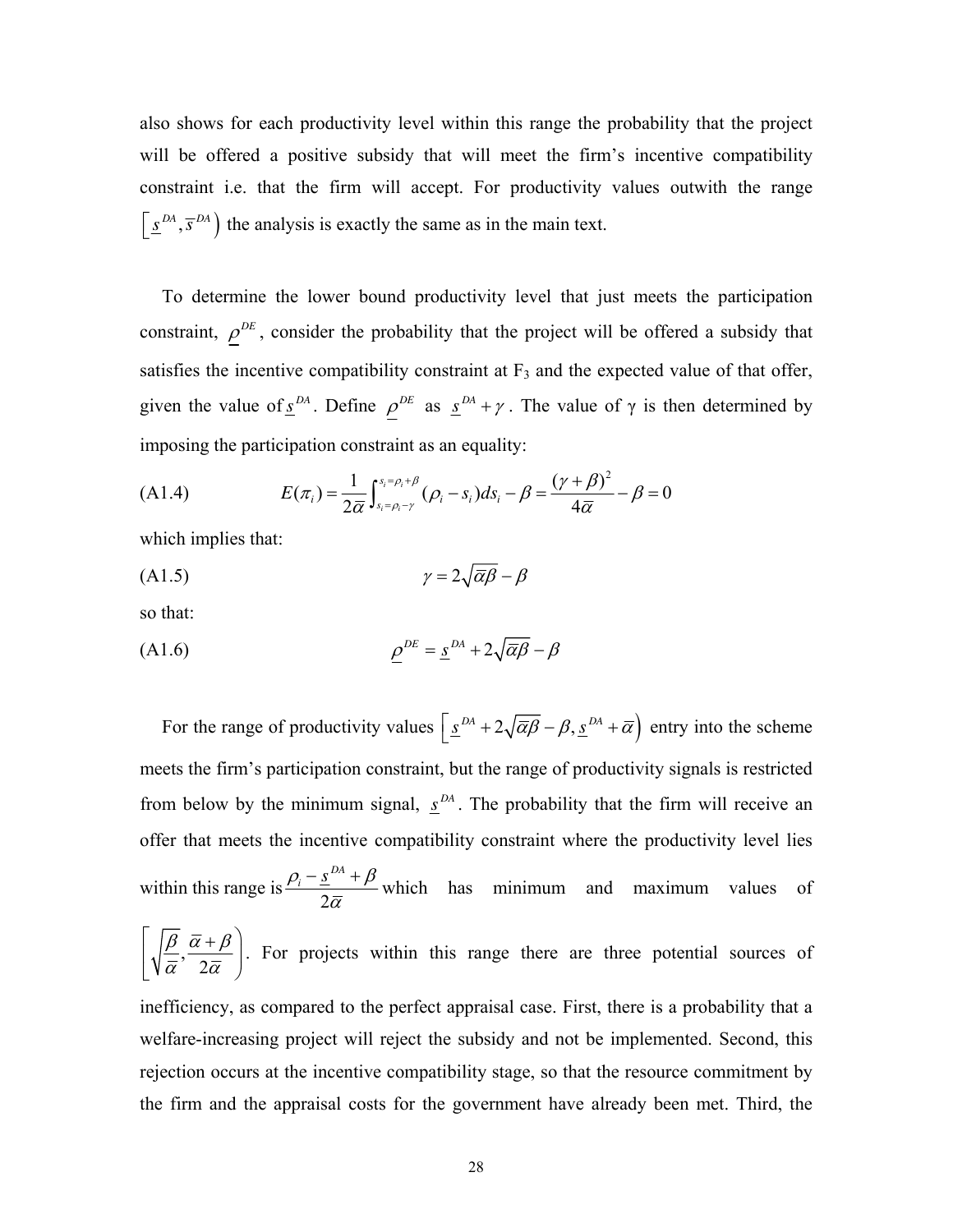expected profits for the firm from the subsidy scheme are positive, so that the average cost per project of government finance is increased.

In the range of productivities  $\left[ \underline{s}^{DA} + \overline{\alpha}, 1 - \beta \right)$  expression (A1.4) holds and the probability of receiving an acceptable positive offer is 2  $\bar{\alpha}$  –  $\beta$ α − . The sources of welfare loss are again the lower implementation level of welfare-improving projects, the resources committed to the appraisal procedure by both firms and government for the projects that fail to meet the incentive compatibility constraint, and the funding of the higher expected profits.

Finally projects whose productivities lie in range  $[1 - \beta, 1)$  have characteristics which match the high committed cost case analysed in the text. Projects with productivities in this range will always satisfy the incentive compatibility constraint at  $F_3$ . Even if the project is given a zero subsidy, the loss from implementing the project is less than the loss from abandoning it, given that a proportion of the costs,  $\beta$ , are already committed. The key issue is therefore whether the project passes the participation constraint at  $F_1$ . Given that all projects in this range will be implemented, the expected profitability is:

(A1.7) 
$$
E(\pi_i) = \rho_i - 1 + \frac{1}{2\bar{\alpha}} \int_{s_i = \rho_i - \bar{\alpha}}^{s_i = 1} (1 - s_i) ds_i = \rho_i - 1 + \frac{(\bar{\alpha} + 1 - \rho_i)^2}{4\bar{\alpha}} > 0
$$

where

$$
\frac{\partial E(\pi_i)}{\partial \rho_i}, \frac{\partial E^2(\pi_i)}{\partial \rho_i^2} > 0
$$

This means that all projects in this range will apply for the subsidy scheme and all will be implemented. The only source of inefficiency for these projects, as compared to the accurate appraisal scheme, is the tax raising cost required to finance the additional profits. Although the expected profitability of projects increases as the productivity approaches unity, the probability of getting a positive subsidy offer falls. This is the probability that  $-\rho_i +$ 

the signal lies within the range  $[\rho_i - \overline{\alpha}, 1)$  and is given as  $\frac{1-\rho}{2}$  $\rho$ <sub>*i*</sub> +  $\alpha$ α .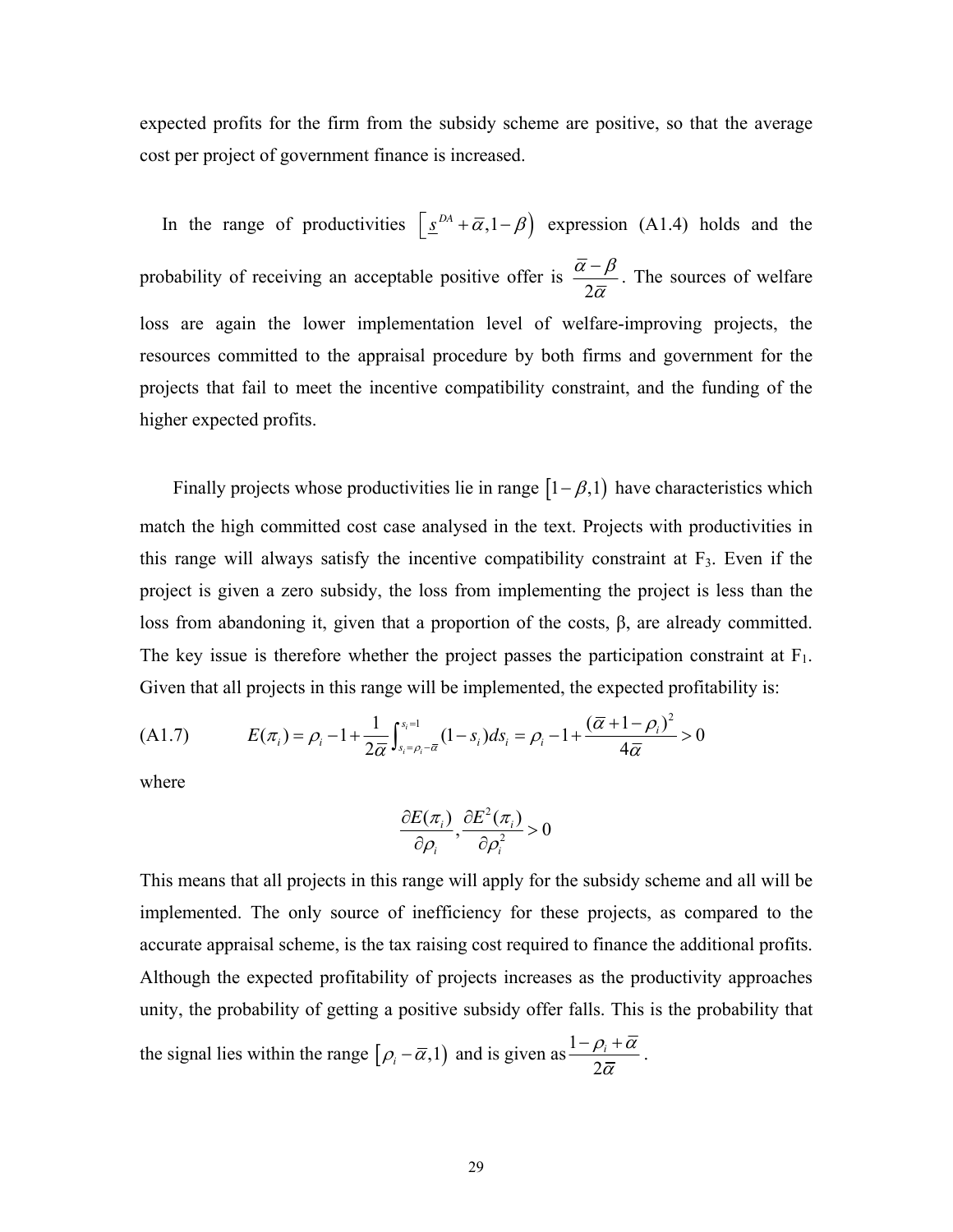## APPENDIX 2: The lower bound productivity where  $\frac{\overline{g}^{DA}}{2}$  < 2  $\frac{\overline{a}}{a}$  < 2

Express this productivity in terms of two parameters  $\gamma_1, \gamma_2$ , where:

(A2.1) 
$$
\underline{\rho}^{DE} = \underline{s}^{DA} + \gamma_1 = 1 - \gamma_2
$$

with  $\bar{\alpha} \ge \gamma_1, \gamma_2 \ge 0$ . At  $\rho^{DE}$ , the firm's expected profitability from entering the scheme equals zero. At  $F_3$  the incentive compatibility constraint is always met. This means that the expected grant value just equals the unsubsidised loss, so that:

(A2.2) 
$$
E(\pi_i) = \frac{1}{2\overline{\alpha}} \int_{s_i = \rho_i - \gamma_1}^{s_i = \rho_i + \gamma_2} (1 - s_i) ds_i - \gamma_2 = \frac{(\gamma_1 + \gamma_2)^2}{4\overline{\alpha}} - \gamma_2 = 0
$$

Rearranging equation (A2.2) produces:

$$
\gamma_1 + \gamma_2 = 2\sqrt{\overline{\alpha}\gamma_2}
$$

If :

$$
\gamma_2 = n\overline{g}^{DA}
$$

and given that from (A2.1):

$$
\gamma_1 + \gamma_2 = \overline{g}^{DA}
$$

then equation (A2.3) produces:

$$
(A2.6) \t\t n = \frac{\overline{g}^{DA}}{4\overline{\alpha}}
$$

Substituting expression (A2.6) into (A2.4) and then into equation (A2.1) gives the value for the lower bound productivity:

$$
\underline{\rho}^{DE} = 1 - \frac{\left[\overline{g}^{DA}\right]^2}{4\overline{\alpha}}
$$

which is equation (37) in the text.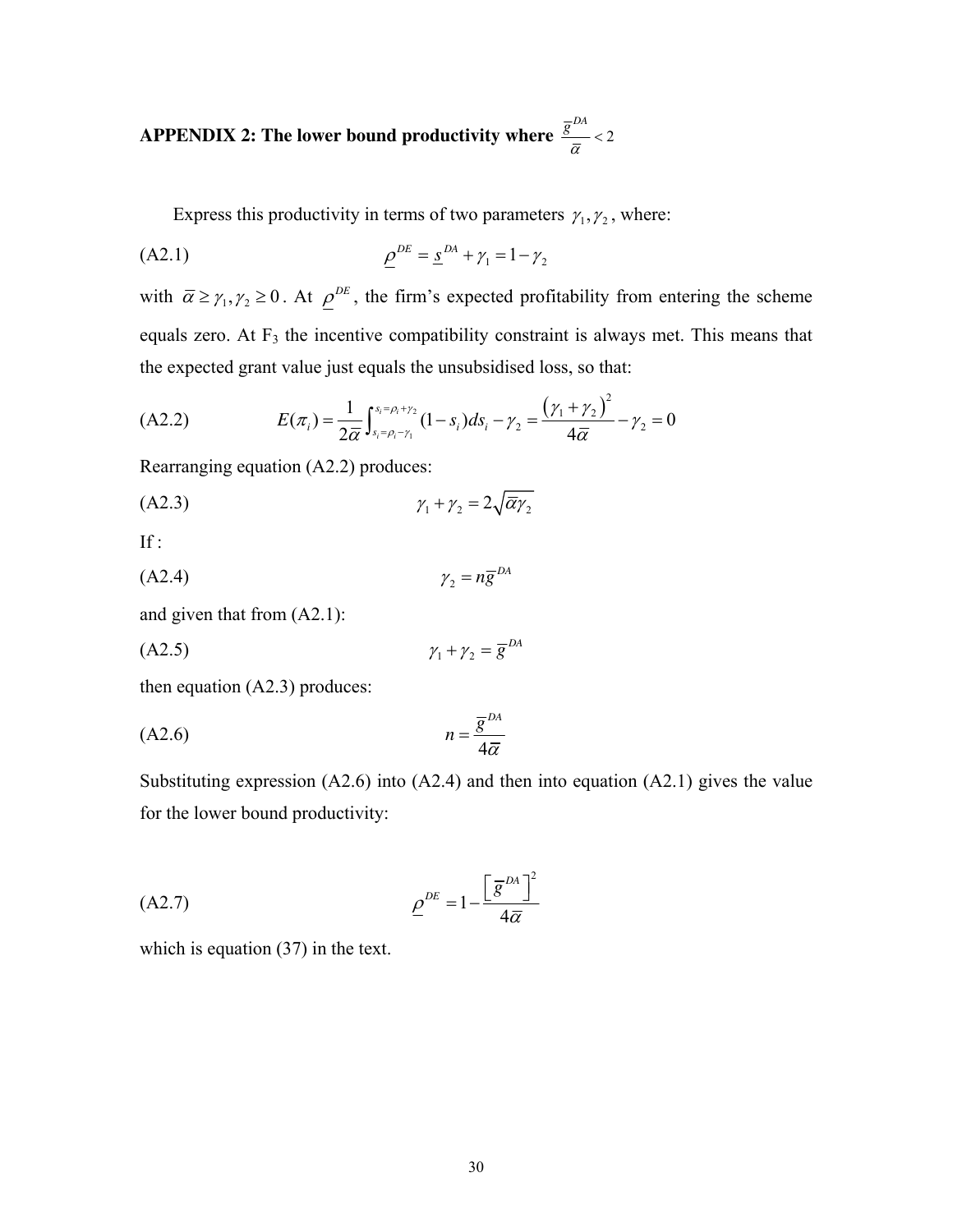## **APPENDIX 3: Calculating the welfare loss from appraisal error**

# *A3.1 Determining DE N <sup>A</sup>*

Using the arguments following equation (37), the value of additional aided schemes,  $N_A^{DE}$ , is given by:

(A3.1) 
$$
N_A^{DE} = \frac{1}{2\overline{\alpha}} \left[ \int_{\rho_i = 1 - (m-1)\overline{\alpha}}^{\rho_i = 1} (1 - \rho_i + \overline{\alpha}) d\rho_i + \int_{\rho_i = 1 - \frac{m^2 \overline{\alpha}}{4}}^{\rho_i = 1 - \overline{\alpha} (m-1)} \frac{m}{2} d\rho_i \right]
$$

which gives equation (39) in the text.

# *A3.2 Determining*  $R_{APT}^{DE}$

The cost of financing the profits on the additional projects is calculated as:

$$
(A3.2) R_{APT}^{DE} = c \left[ \frac{1}{4\overline{\alpha}} \int_{\rho_i = 1 - (m-1)\overline{\alpha}}^{\rho_i = 1} (1 - \rho_i + \overline{\alpha})^2 d\rho_i + \frac{m^2 \overline{\alpha}}{4} \int_{\rho_i = 1 - \frac{m^2 \overline{\alpha}}{4}}^{\rho_i = 1 - (m-1)\overline{\alpha}} d\rho_i - \int_{\rho_i = 1 - \frac{m^2 \overline{\alpha}}{4}}^{\rho_i = 1} (1 - \rho_i) d\rho_i \right]
$$

generating the expression:

$$
(A3.3) R_{APT}^{DE} = c \left[ -\left[ \frac{(1-\rho_i + \overline{\alpha})^3}{12\overline{\alpha}} \right]_{\rho_i=1-(m-1)\overline{\alpha}}^{\rho_i=1} + \frac{m^2 \overline{\alpha}}{4} [\rho_i]_{\rho_i=1-\frac{m^2 \overline{\alpha}}{4}}^{\rho_i=1-(m-1)\overline{\alpha}} - \left[ -\frac{(1-\rho_i)^2}{2} \right]_{\rho_i=1-\frac{m^2 \overline{\alpha}}{4}}^{\rho_i=1} \right]
$$

which gives the result that:

(A3.4) 
$$
R_{APT}^{DE} = c\overline{\alpha}^2 \left[ \frac{m^3 - 1}{12} + \frac{m^2}{4} \left[ 1 - m + \frac{m^2}{4} \right] - \frac{1}{2} \left[ \frac{m^2}{4} \right]^2 \right]
$$

Given the values  $c = 0.5$  and  $m = 1.3$ :

$$
(A3.5) \t\t R_{APT}^{DE} = 0.031\overline{\alpha}^2 = 0.02W^{DA*}
$$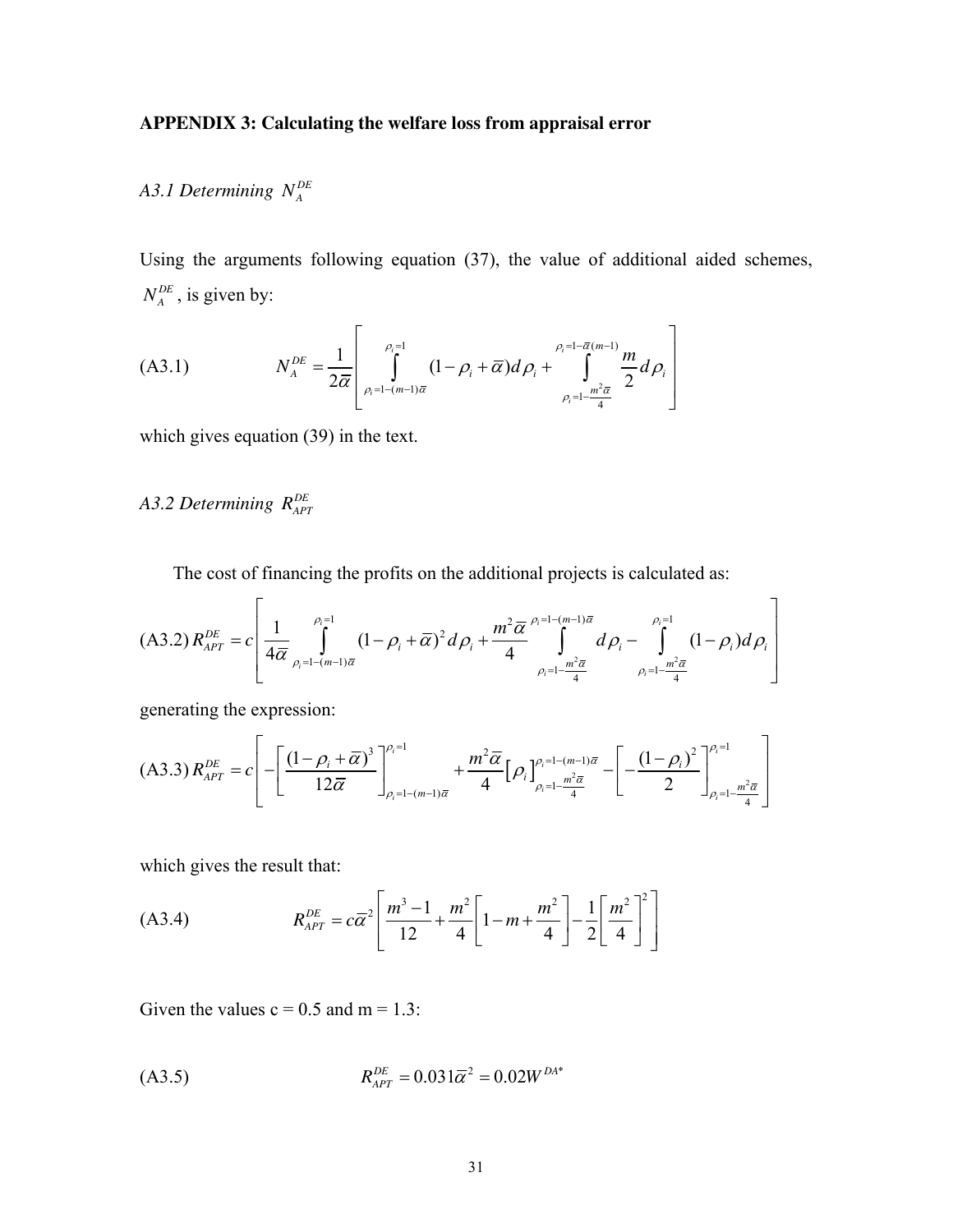This result is given as equation (44) in the text.

## *A3.3 Determining DE RNAA*

The loss of welfare as a result of the costs of appraising non-additional projects once appraisal error is introduced equals  $\bar{\alpha}k(1+c)$ . From equation (42) the proportionate reduction in welfare,  $R_{NAA}^{DE}$ , is given as:

$$
(A3.6) \t R_{\text{NAA}}^{DE} = \frac{2(1+c)k\overline{\alpha}}{(1-\Delta-(1+c)k)1.3\overline{\alpha}} = \frac{3}{1.3(q-1.5)}
$$

where q is the ratio of the maximum resource gain per project to the appraisal cost, so that:

$$
(A3.7) \t\t q = \frac{1-\Delta}{k}
$$

It is not straightforward to fix a value for q. Again stylised facts are used, but to restate the earlier warning: the results should be treated as indicative, rather than definitive. For the UK, the maximum subsidy under the RSA scheme equals 30% of the capital costs (Scottish Executive, 2006). Given that capital costs typically are around 30% of value added this represents a grant of around 10% of the value of the project. This would imply that the value of  $\bar{g}^{DA} = 0.1$ . Substituting in this value to equation (23), which determines the value of  $\bar{g}^{DA}$  from the underlying parameters, and rearranging gives:

$$
(A3.8) \tq = \frac{0.15}{k} + 1.5
$$

Substituting (A3.8) back into (A3.6) and using equation (42) gives equation (45) in the text.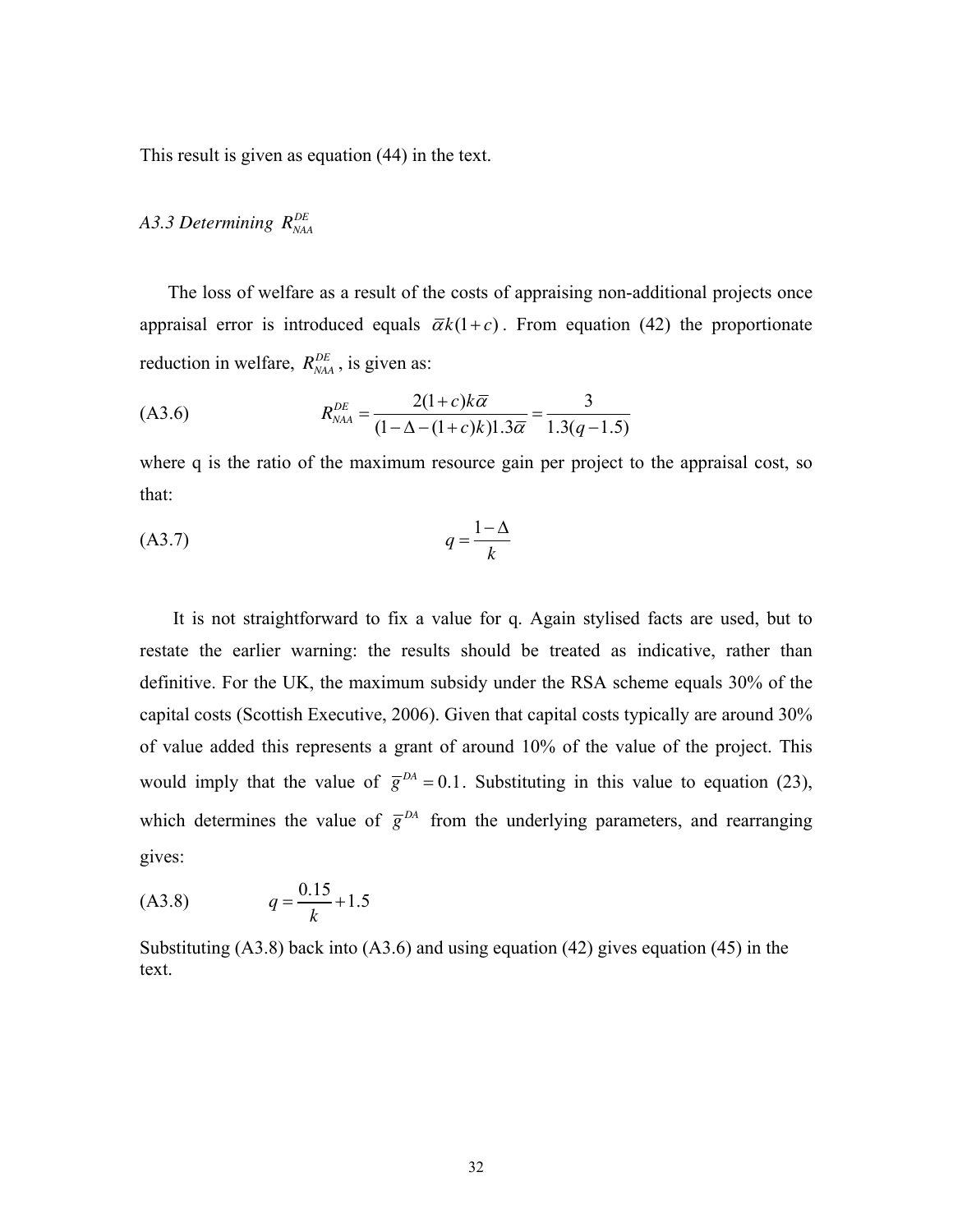Table 1: Participation in a discretionary subsidy scheme and the expected profitability of the subsidy payment under accurate appraisal and appraisal error for the parameter values

$$
\frac{\beta}{\overline{\alpha}} \ge 1 \text{ and } \frac{\overline{g}^{DA}}{\overline{\alpha}} \ge 2.
$$

| <b>Project Productivity</b>                                                                   | Appraisal |       |
|-----------------------------------------------------------------------------------------------|-----------|-------|
| Range                                                                                         | Accurate  | Error |
| $ 0, \underline{s}^{DA} $                                                                     | ×         | X     |
| $\left[\underline{s}^{DA}, \underline{s}^{DA} + \overline{\alpha}\right]$                     |           | ×     |
| $\left[\frac{\underline{s}}{\underline{s}}^{DA}+\overline{\alpha},1-\overline{\alpha}\right]$ |           |       |
| $[1-\overline{\alpha},1]$                                                                     |           |       |
| $[1, 1+\overline{\alpha})$                                                                    | ¥         |       |
| $\left[1+\overline{\alpha},1+r\right)$                                                        | ×         | X     |

Note:  $\boldsymbol{\times}$  represents no participation, 0 participation with a zero profit implication for the firm, and  $\checkmark$  participation with an expected positive profitability.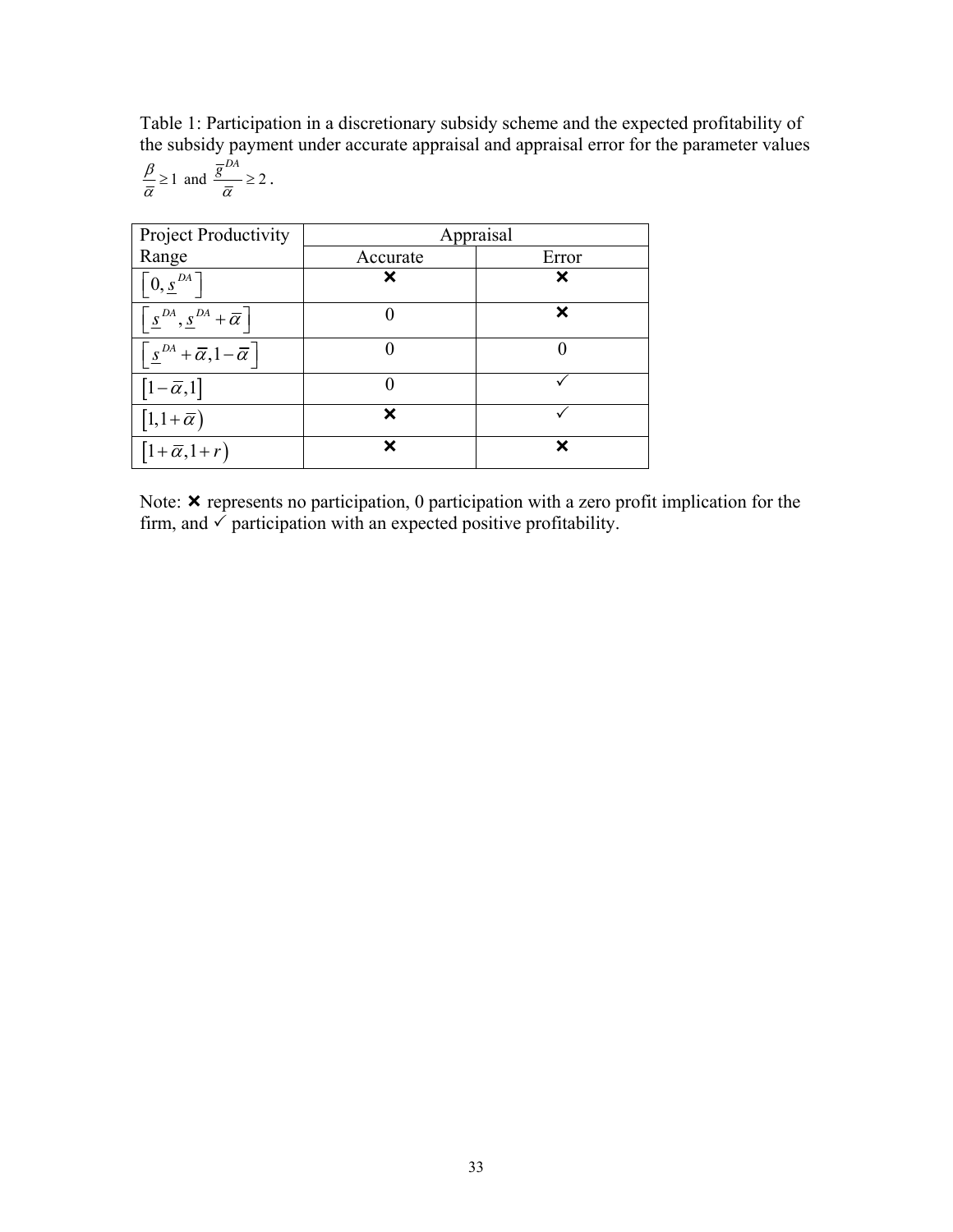## Figure 1a: An automatic subsidy scheme

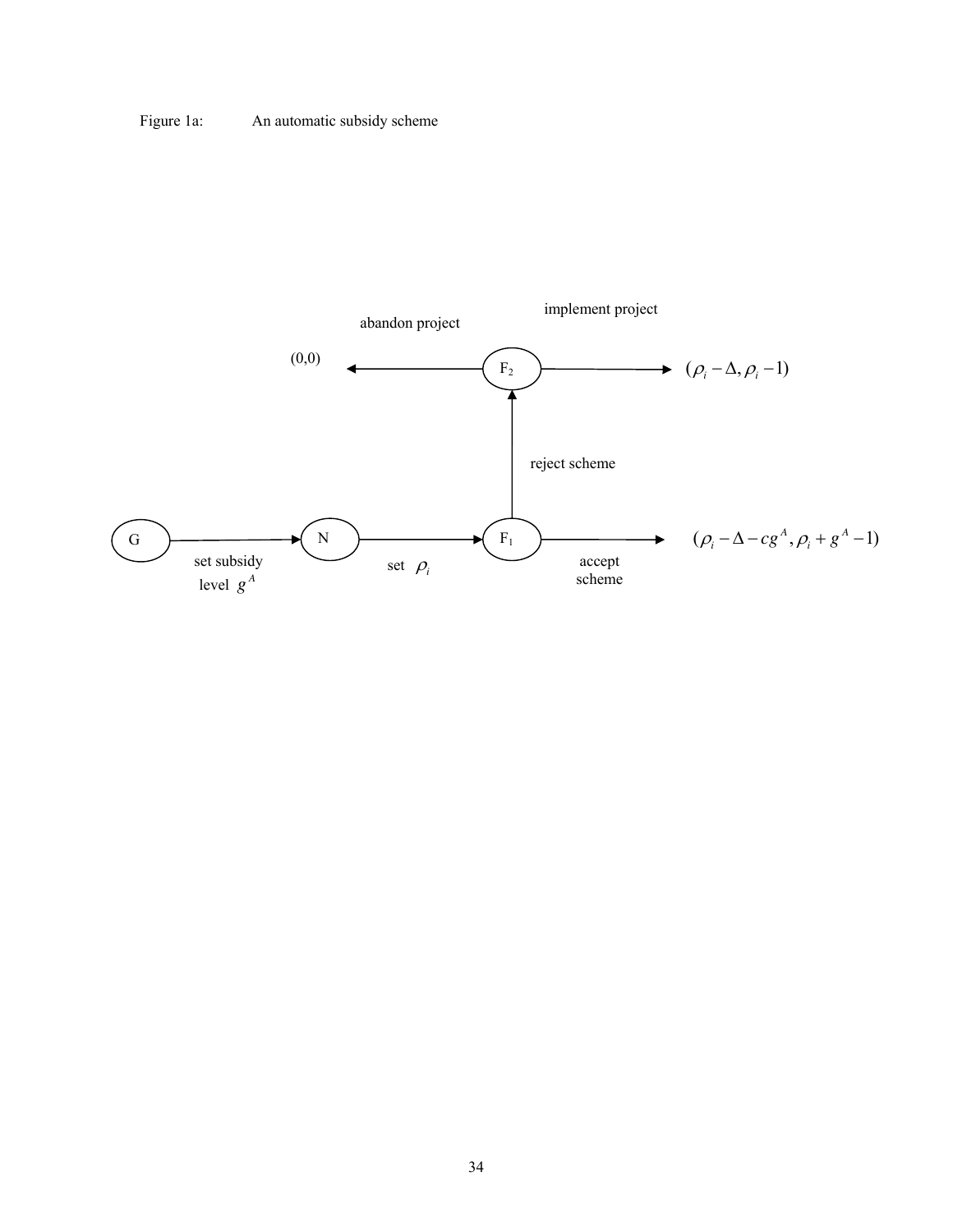Figure 1b: A discretionary subsidy scheme with accurate appraisal and appraisal error.

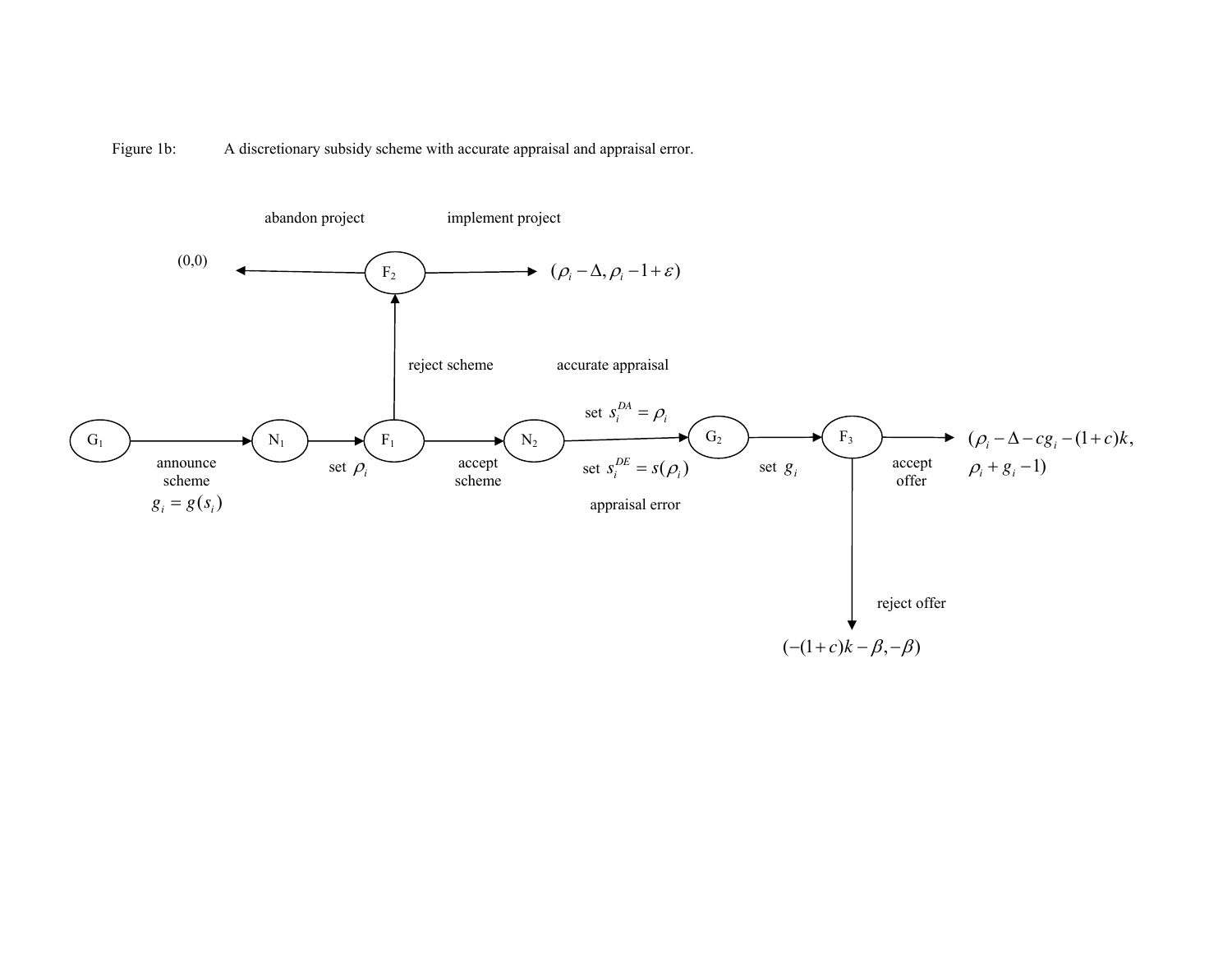Figure 2: Marginal Net Resource Benefits and Transactions Costs to Automatic and Discretionary Subsidies



 $\overline{N}$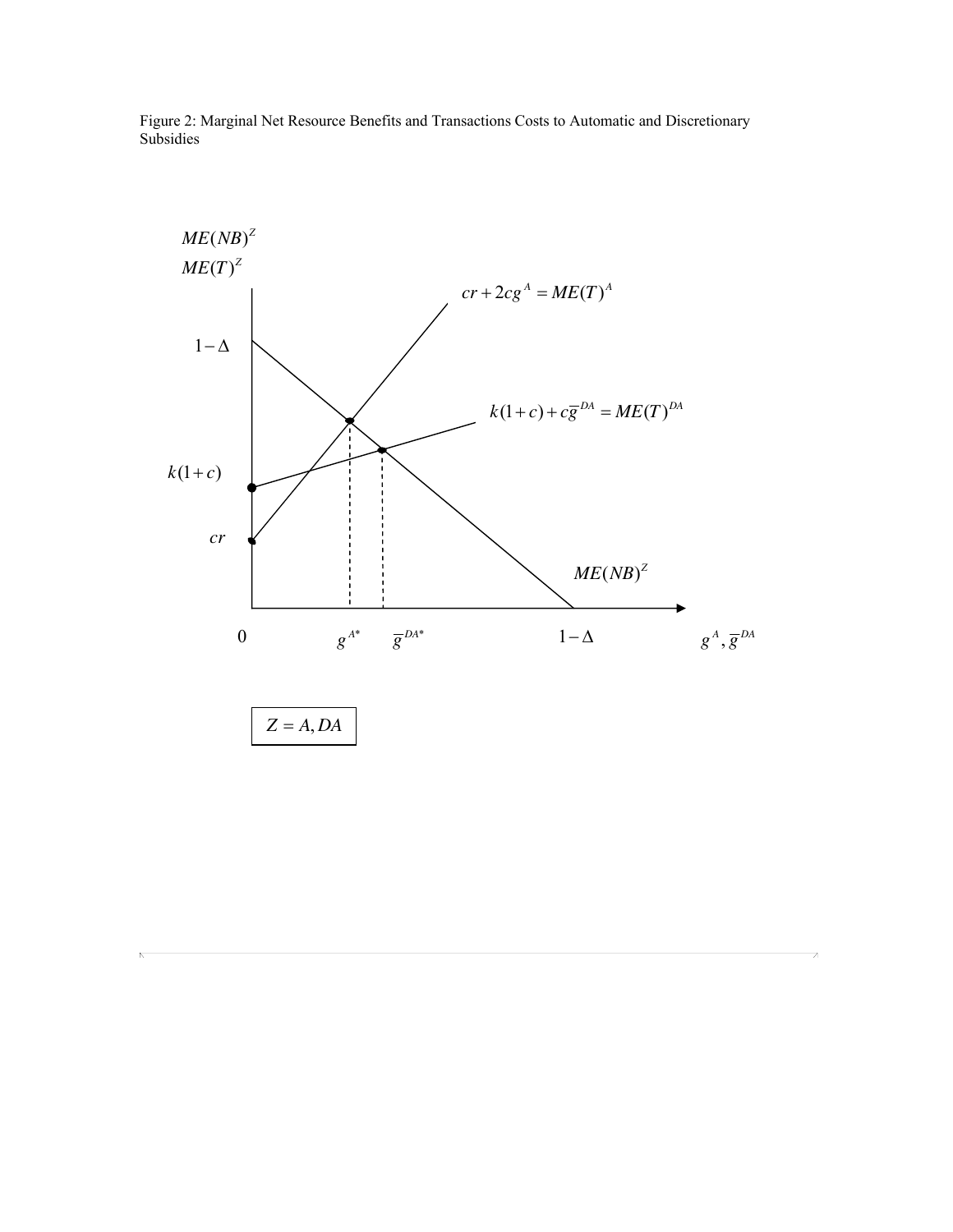Figure 3: Probability of a positive offer for a discretionary subsidy with appraisal error with relatively high committed costs and an unconstrained productivity range,

$$
\frac{\beta}{\overline{\alpha}} \ge 1 \text{ and } \frac{\overline{g}^{DA}}{\overline{\alpha}} \ge 2.
$$

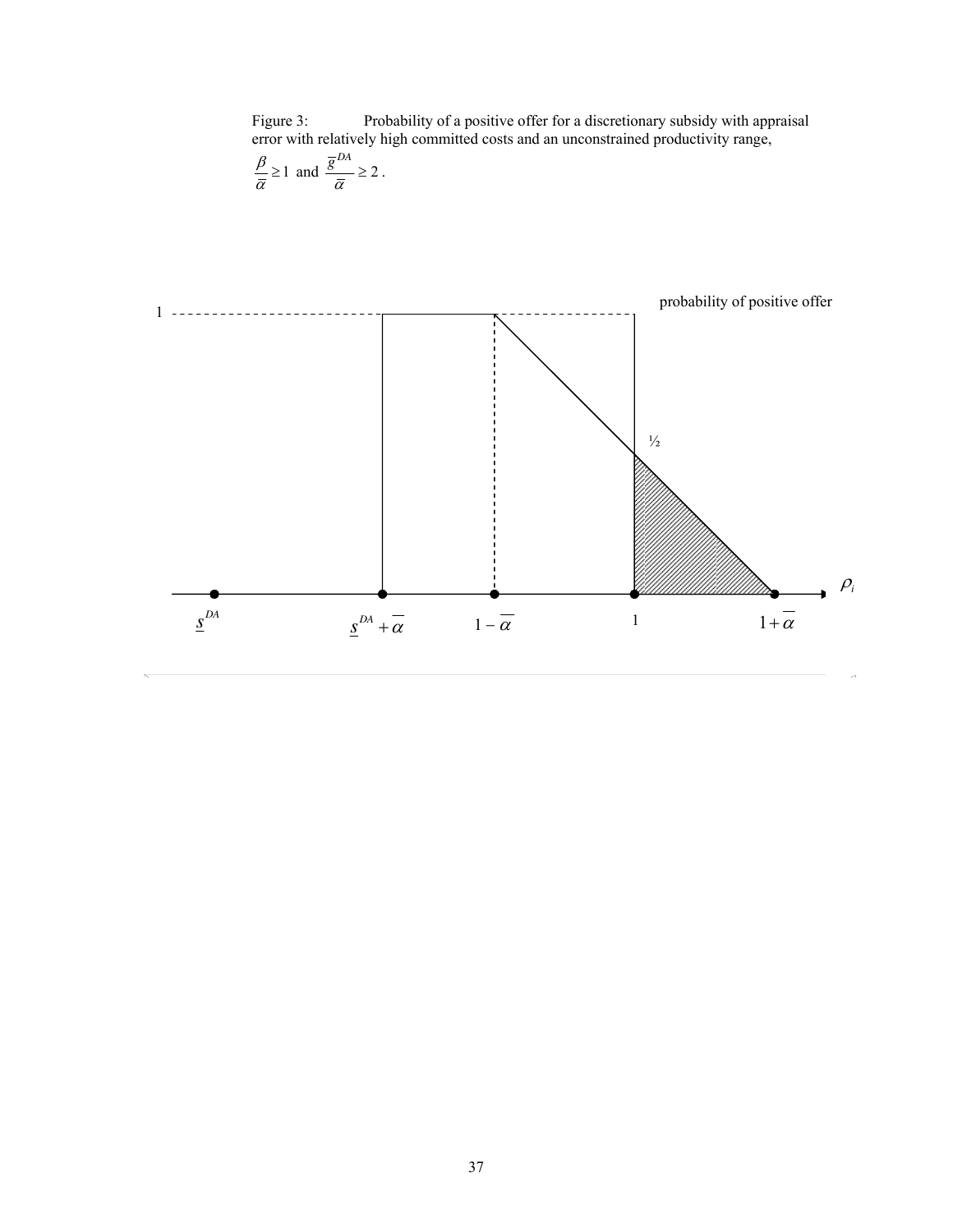Figure 4: Probability of a positive offer for a discretionary subsidy with relatively high committed costs and a constrained productivity range  $\frac{\beta}{\alpha} \geq 1$  $\frac{P}{\overline{\alpha}} \geq 1$  and  $1 \leq \frac{5}{\overline{\alpha}} < 2$ .  $\bar{g}^{DA}$  $\leq \frac{5}{\overline{\alpha}} < 2$ .

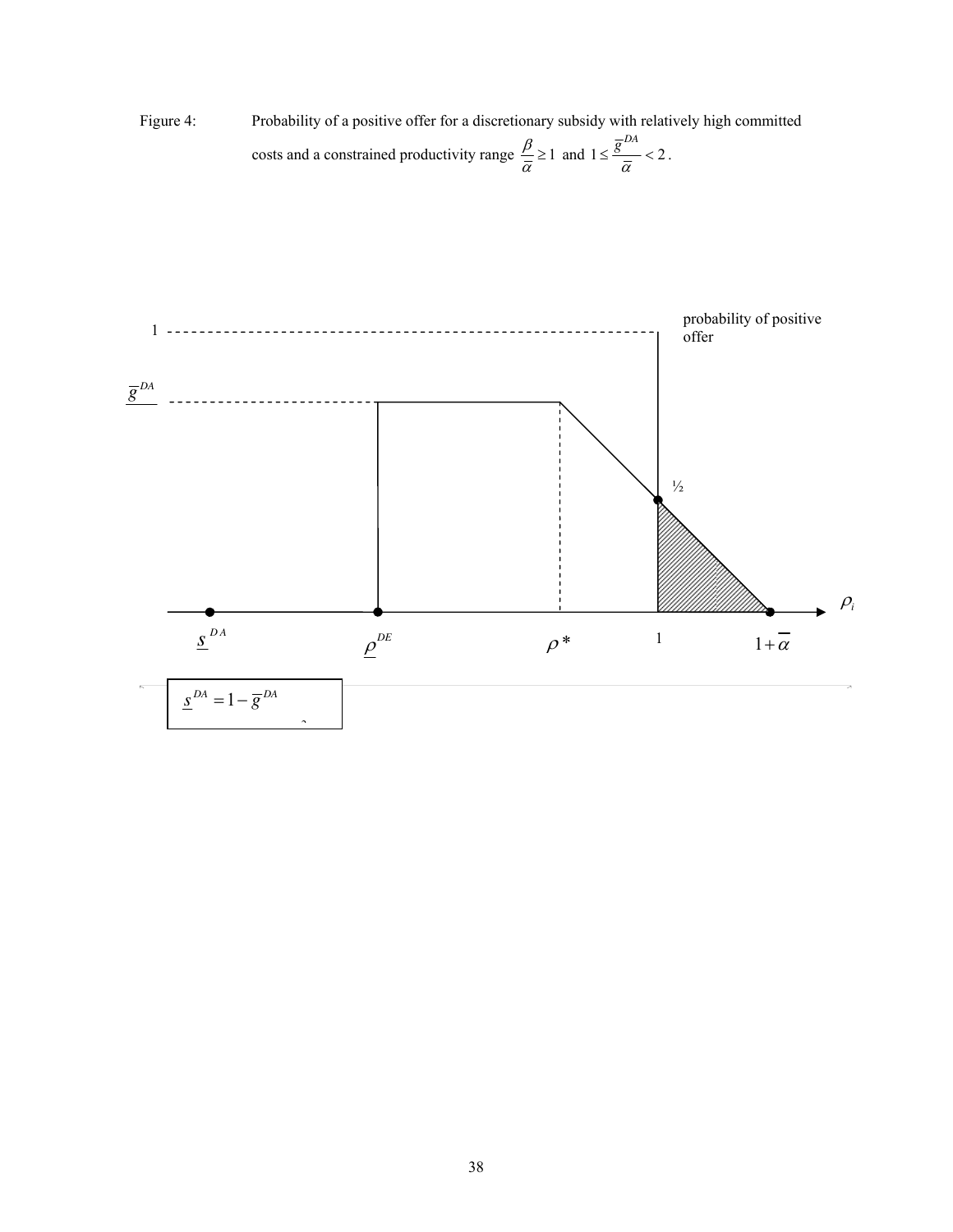Figure 5: Deadweight Loss from Appraisal Error

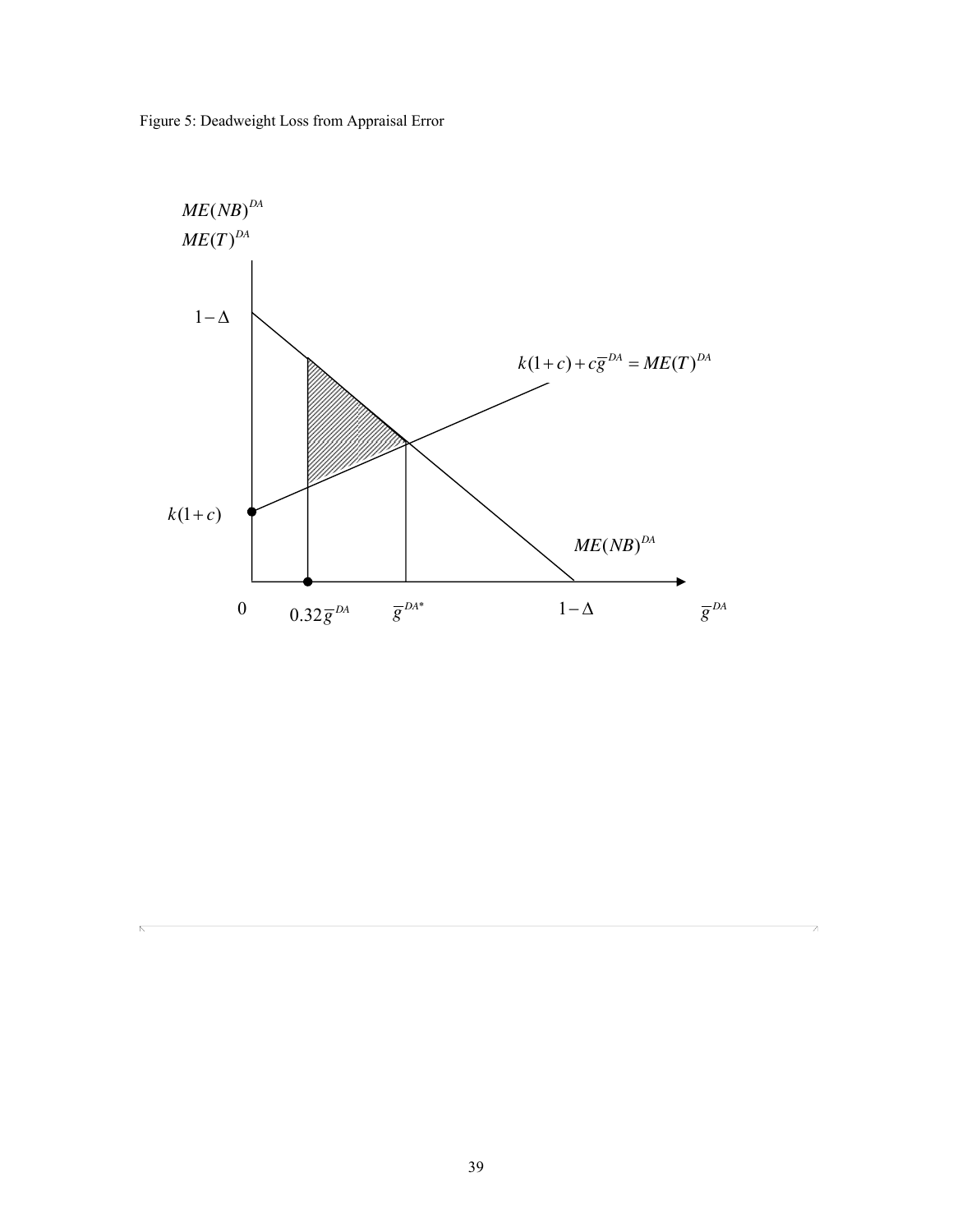Figure A1: Probability of a positive acceptable offer for a discretionary subsidy with relatively low committed costs and an unconstrained productivity range  $\frac{\beta}{\alpha}$  < 1  $\frac{\overline{p}}{\overline{\alpha}}$  < 1 and

$$
\frac{\overline{g}^{DA}}{\overline{\alpha}} \geq 2.
$$



$$
\underline{\rho}^{DE} = \underline{s}^{DA} + 2\sqrt{\beta \alpha} - \beta
$$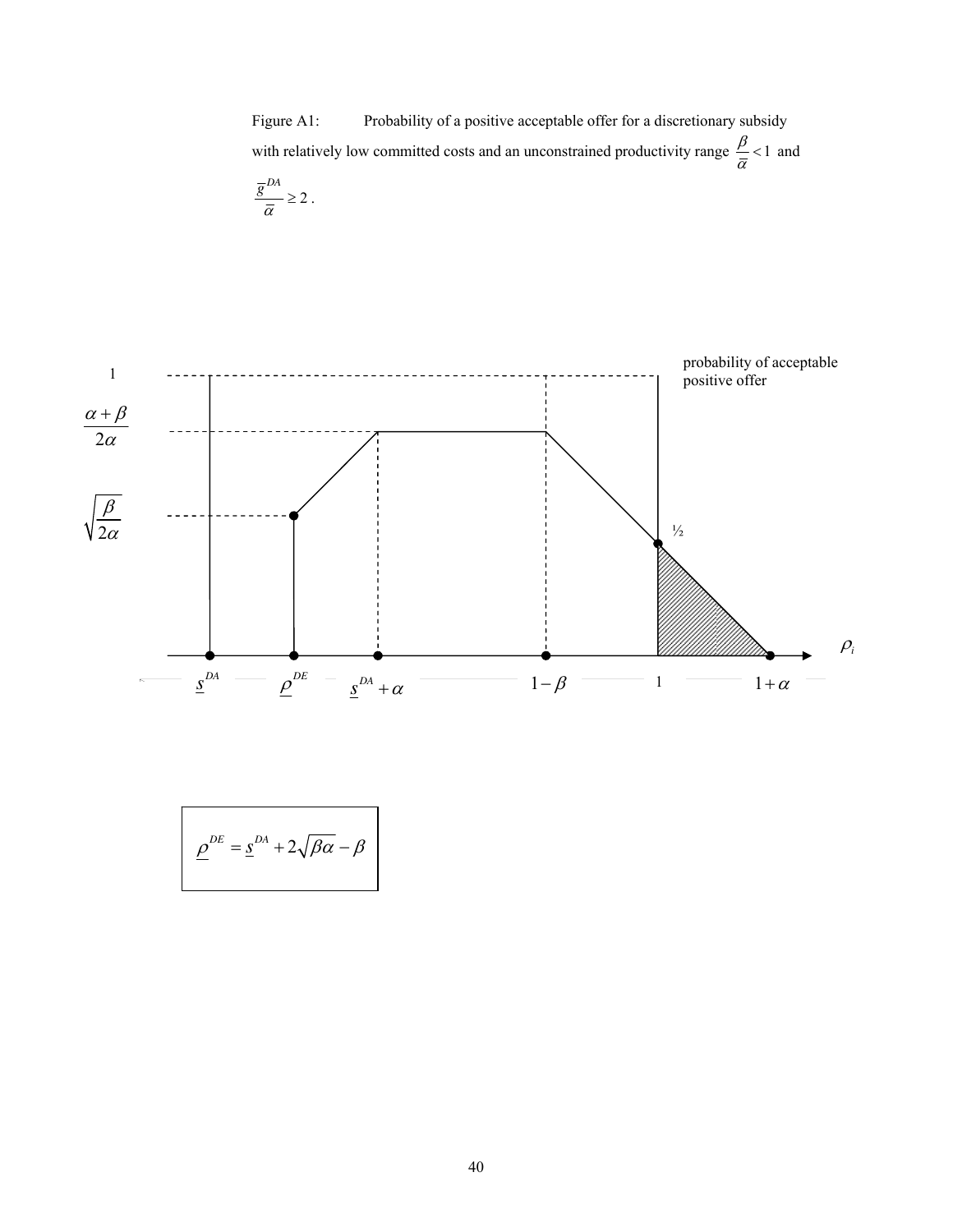## **References**

Arup Economics and Planning (2000), *Evaluation of Regional Selective Assistance, Arup Economics and Planning*, London.

Allen, K., Begg, H., McDowell, S. and Walker, G. (1986), *Regional Incentives and the Investment Decision of the Firm*, HMSO, London.

Armstrong, H. and Taylor, J. (2000), *Regional Economics and Policy*, Blackwell Publishing, Oxford.

Criscuolo, C., Martin, R., Overman, H. and Van Reenen, J. (2007), "The Effects of Industrial Policy on Corporate Performance: Evidence from Panel Dataî, *mimeo*, Centre for Economic Performance, London School of Economics.

Drazen, A. (2000), *Political Economy in Macroeconomics*, Princeton University Press, Princeton, New Jersey.

Evans, D., Kula, E. and Sazer, H.  $(2005)$ , "Regional Welfare Weights for the UK, England, Scotland, Wales and Northern Irelandî, *Regional Studies*, vol. 39, pp. 923-937.

Gillespie, G., McGregor, P.G., Swales, J.K. and Yin, Y.P.  $(2001)$ , "The Displacement and Multiplier Effects of Regional Selective Assistance: A Computable General Equilibrium Analysis, *Regional Studies*, vol. 35, pp. 125-139.

Grossman S. and Hart. O. (1983), "An Analysis of the Principal Agent Problem", *Econometrica*, vol. 51, pp. 7-45.

HM Treasury (1995), "A Framework for the Evaluation of Regeneration Projects and Programmes (EGRUP)", HM Treasury, London.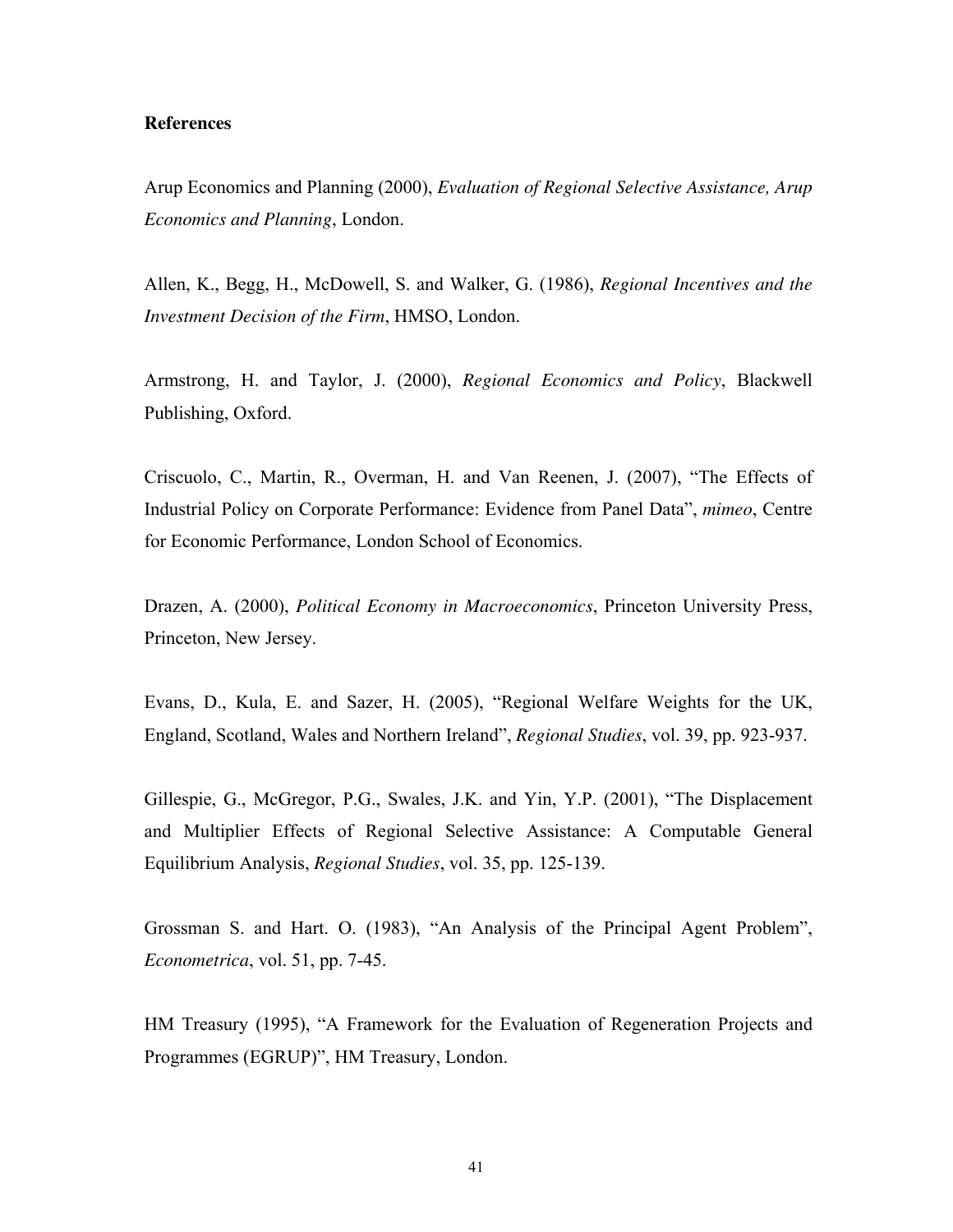HM Treasury (2003), *The Green Book: Appraisal and Evaluation in Central Government: Treasury Guidance*, The Stationery Office, London.

Hart, M., Driffield, N., Roper, S and Mole, K. (2008), "Evaluation of Regional Selective Assistance (RSA) and its Successor, Selective Financ for Investment in England (SFIE)", BERR Occasional Paper No. 2, Department for Business Enterprise and Regulatory Reform, London.

Holden D. and Swales, J.K. (1995), "The Additionality, Displacement and Substitution Effects of Factor Subsidies", *Scottish Journal of Political Economy*, vol. 42, pp. 113 – 126.

King, J. (1990), *Regional Selective Assistance 1980-1984*, London HMSO

Layard, R. and Glaister, S. (1994), "Introduction" in R. Layard and S. Glaister eds., *Cost Benefit Analysis, 2nd edition*, Cambridge, Cambridge University Press.

McVittie, E.P. and Swales, J.K.(2007), ""Constrained Discretion" in UK Monetary and Regional Policyî, *Regional Studies*, vol. 41, pp. 267-280.

PA Cambridge Economic Consultants (1993), *Regional Selective Assistance 1985-1988,*  London, HMSO.

Rose-Ackermann, S. (1999), *Corruption and Government: Causes, Consequences and Reform*, Cambridge University Press, Cambridge.

Scottish Executive (2006), "The Scottish Industrial Development Advisory Board: Members Handbook", Scottish Executive, Edinburgh.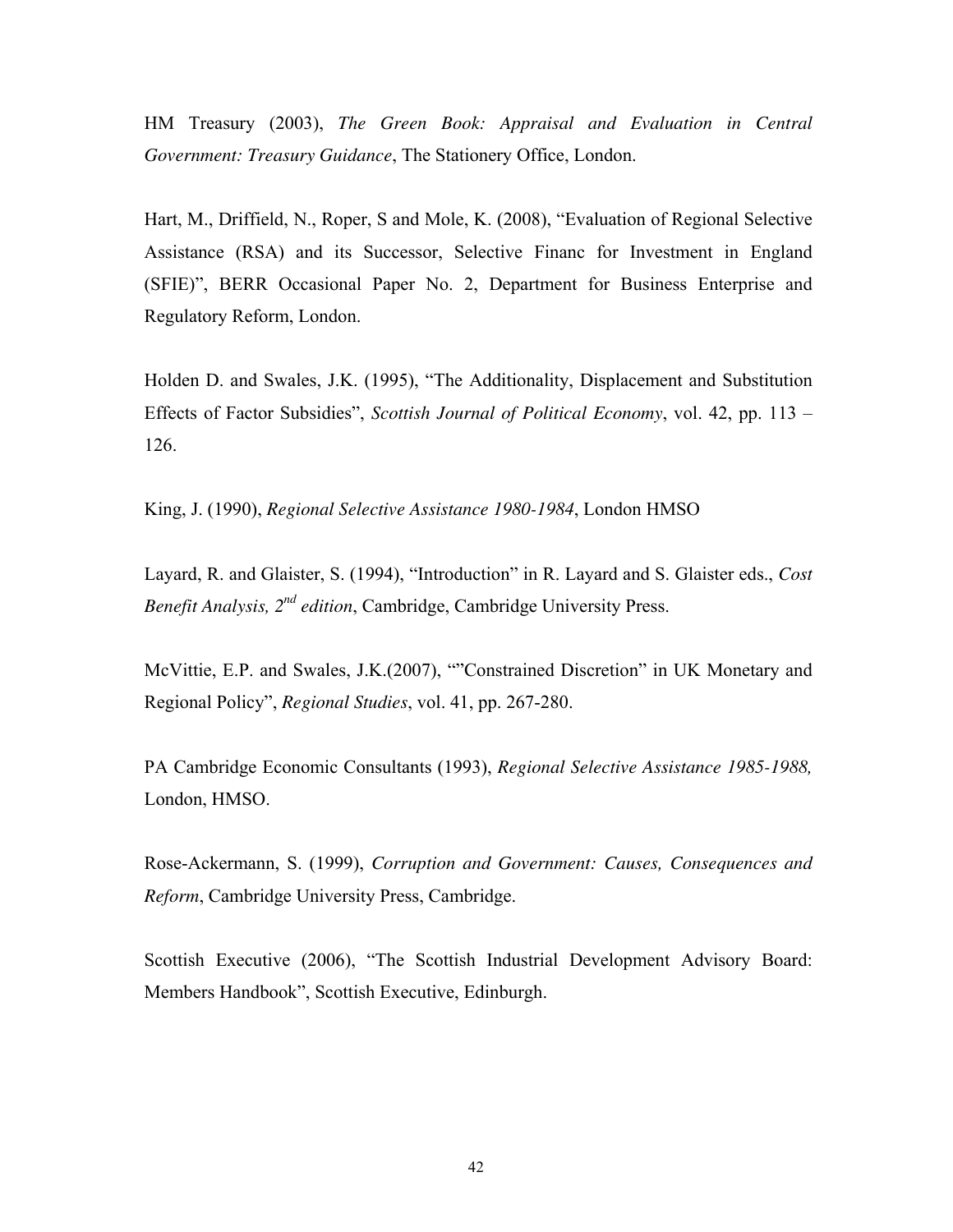<span id="page-41-1"></span><span id="page-41-0"></span>Swales, J.K. (1995), "The Efficiency of Automatic and Discretionary Subsides", paper presented to the Scottish Economic Society Conference, University of Aberdeen, April, 1995.

Swales, J.K. (1997), "A Cost-Benefit Approach to the Evaluation of Regional Selective Assistance, *Fiscal Studies*, vol. 18, pp. 73-84.

Viner, J. (1932), "Cost Curves and Supply Curves", *Journal of Economics*, vol. 3, pp. 23-46.

Wren, C. (2007a), "Discretion in Industrial Assistance Schemes", *mimeo*, Department of Economics, University of Newcastle upon Tyne.

Wren, C. (2007b), "Reconciling Practice with Theory in the Micro-Evaluation of Regional Policyî, *International Review of Applied Economics*, vol. 21, pp. 321-337.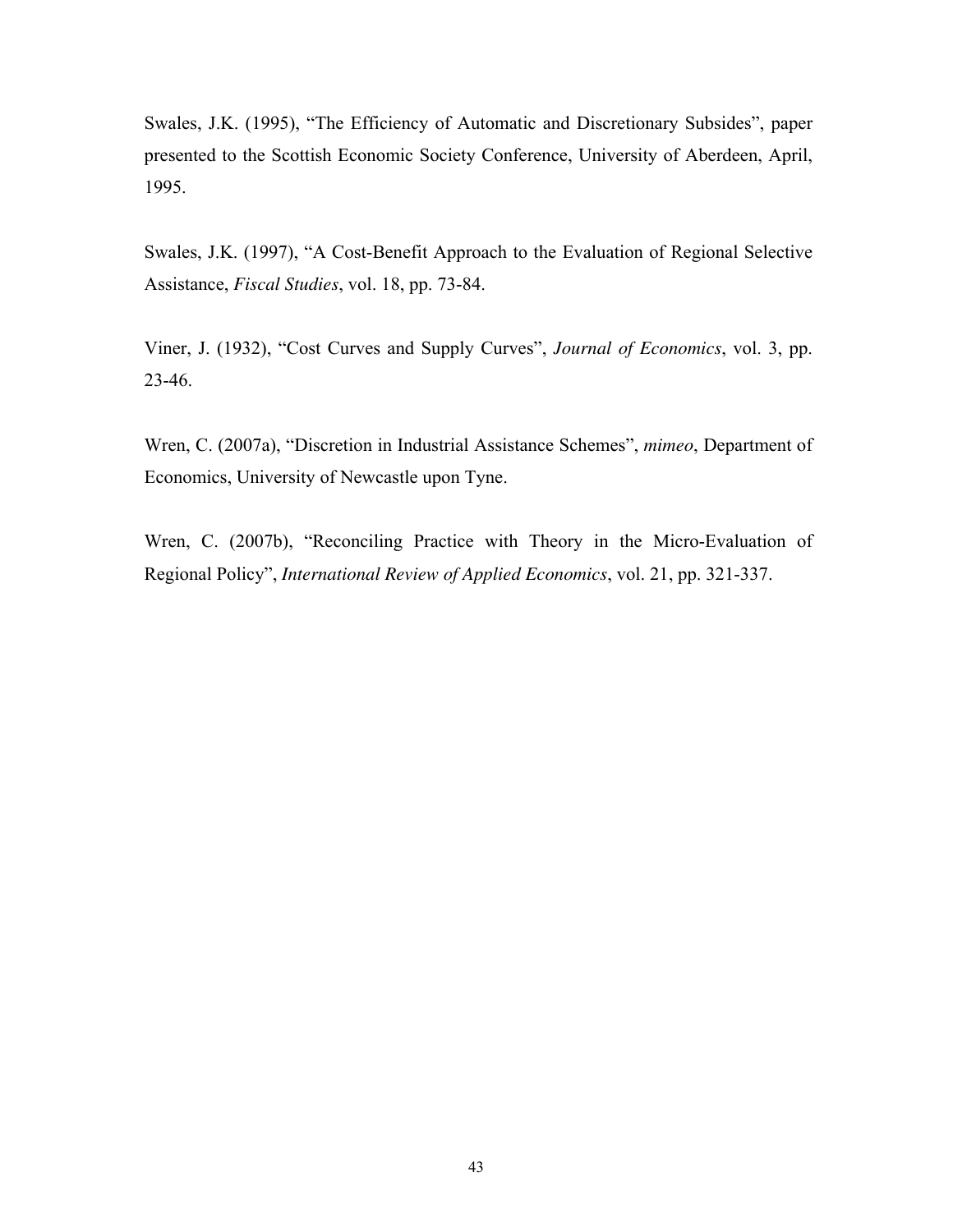### **Footnotes**

<span id="page-42-0"></span>j

<sup>i</sup> In general UK regional policy has moved towards a more disaggregated and decentralised system, shifting away from automatic subsidies to discretionary support. See, for example, the adoption by the post-1997 Labour Government of the Regional Development Agencies as central institutions in regional policy delivery (McVittie and Swales, 2007). At the time of writing, Regional Selective Assistance still applies in Scotland. The comparable scheme in England has been renamed Selective Finance for Industry in England (SFIE).

 $\overline{a}$  Essentially firms are assumed to be in atomistic competition (Viner, 1932) and it is convenient to consider these domestic firms as operating in a large, perfectly competitive international market. For an alternative approach, see Holden and Swales (1995). For pedagogic reasons, issues such as displacement and multiplier effects (Gillespie, *et al*, 2001; HM Treasury, 2003, Wren, 2007b) are not considered here, but these could be incorporated in a straightforward manner.

iii Fraudulent behaviour, where the firm receives a grant for a project that is never implemented, is ruled out.

<sup>iv</sup> The implication is that in making an application for a discretionary subsidy the firm has to gather information that would be required anyway if the project goes ahead but has no value if it does not.

 $\mathbf v$  An identical analysis applies if the market failure is in the product market. An example would be where each project jointly produces a private and public good (Wren, 2007a).

<sup>vi</sup> The application of this approach in the UK is slightly problematic. The UK government's guide to public sector appraisal and evaluation procedures, the Green Book, recommends a zero cost of raising taxation (HM Treasury, 2003). This is at variance to HM Treasury's concern over exchequer cost per job for regeneration projects.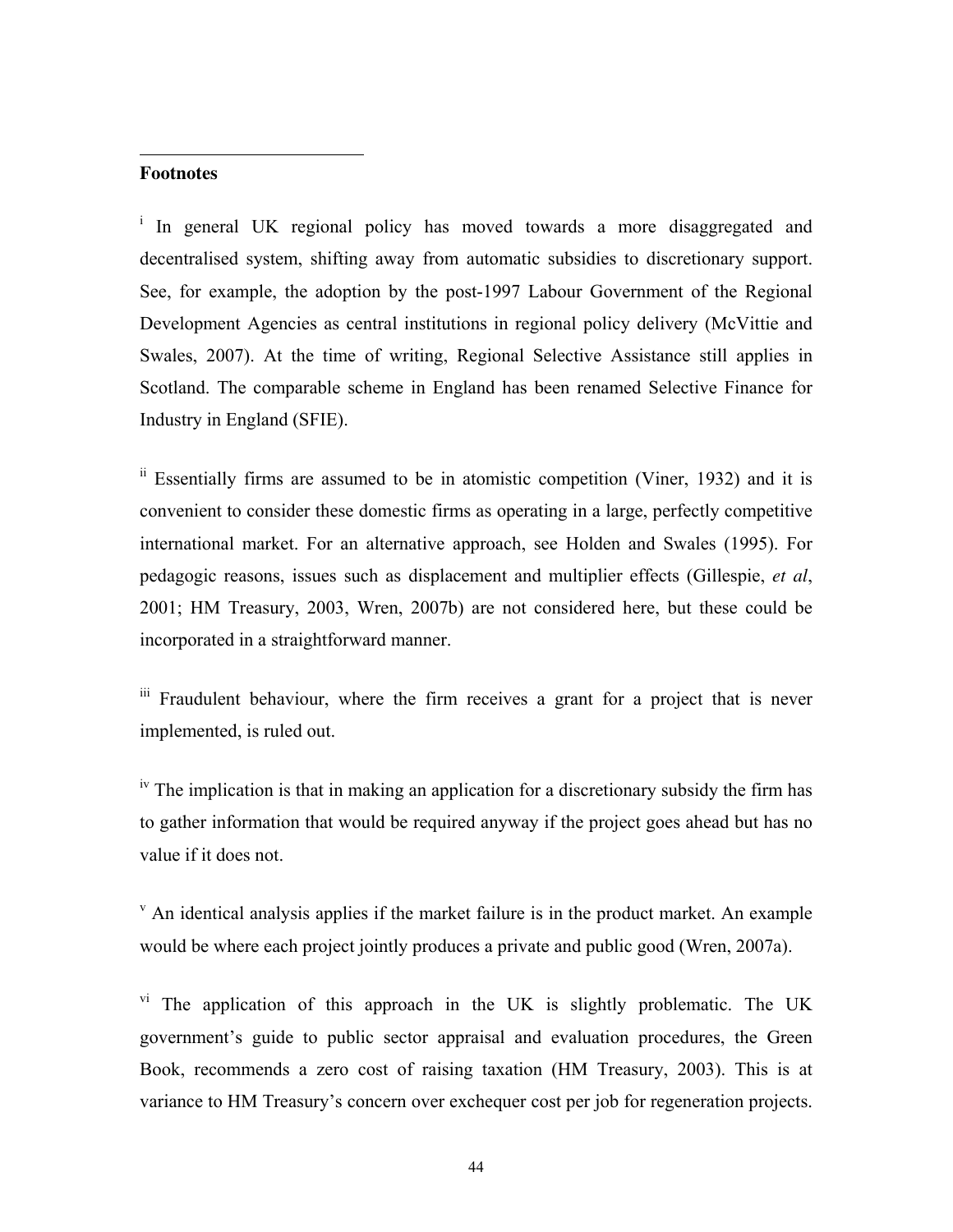Moreover, with the assumptions made in this paper, assigning zero cost to public funds would mean that the automatic subsidy would always out-perform the discretionary subsidy using the welfare criterion.

<sup>vii</sup> Again this assumption is made for ease of analysis. Differential income weights might be one of the key reasons for regional subsidies (Evans *et al*, 2005; HM Treasury, 2003, Annex 5). Also distributional issues will be relevant for income transfers to nonnationals, such as the shareholders of foreign owned companies.

viii The discretionary and automatic schemes broadly correspond to Regional Selective Assistance and Regional Development Grants that have operated as elements of UK regional policy (Armstrong and Taylor, 2000). Wren (2007a) also considers a hybrid case ìProof of Needî scheme where the government adopts a relatively costly monitoring process but then offers a subsidy either of zero or of a fixed level.

 $\mu$ <sup>ix</sup> The standard convention is adopted of listing the pay off to the first player (here the government) first.

<sup>x</sup> There is not a problem in moving between considering the game as a single encounter between a firm and the government, or as a repeated game where the government plays sequentially against a population of firms. In fact, credibility problems are likely to be reduced in the repeated game setting.

x<sup>i</sup> Excess expenditure is known as deadweight in the evaluation literature (HM Treasury, 2003). However, this should not be confused with the conventional welfare economics notion of deadweight loss (Layard and Glaister, 1994).

<sup>xii</sup> Given that  $\frac{\partial^2}{\partial x^2}$  $\frac{1}{2}$  < 0  $(g^A)^2$ *A A NB g*  $\frac{\partial^2 NB^A}{\partial \left(1\right)^2}$ ∂ and 2  $\frac{1}{2} > 0$  $(g^A)^2$ *A A T g*  $\frac{\partial^2 T^A}{\partial x^2}$ ∂ , the second order conditions for a maximum

always hold.

<span id="page-43-0"></span>-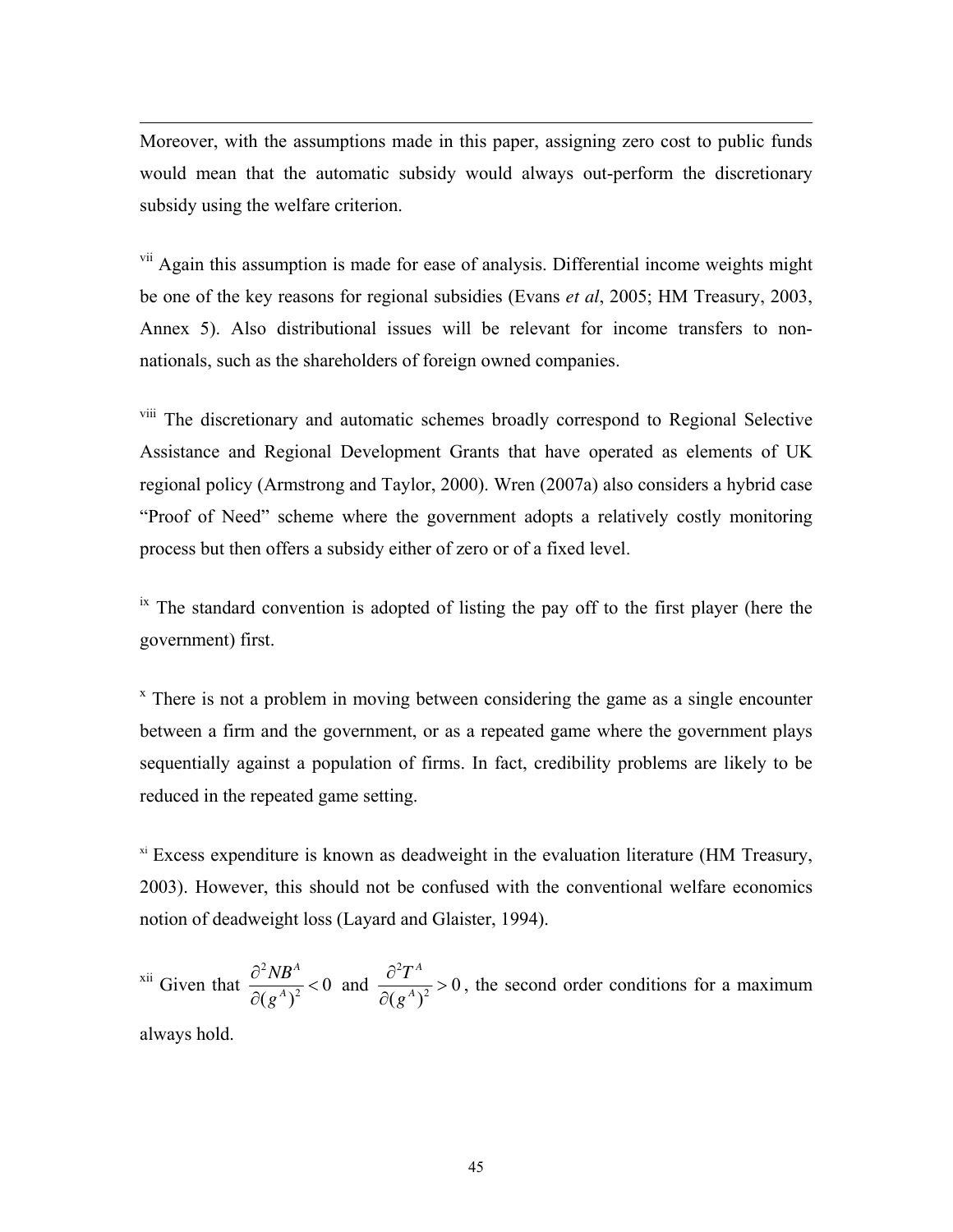<span id="page-44-0"></span><sup>xiii</sup> This commitment is required because of the moral hazard problem that the government always has an incentive to pay less than the full subsidy, once the firm has committed resources to the project. Without the government being able to commit to the subsidy schedule, no project would enter a scheme with accurate appraisal.

<sup>xiv</sup> The term  $\varepsilon$  can be interpreted as a small pay-off for being independent. It is introduced so that projects which are just profitable unaided, so that  $\rho_i = 1$ , will chose not to enter the scheme, rather than enter the scheme and be given a zero pay-off.

 $xv$  This is in the range 0 <sup>*i*</sup> 1 *c k*  $\leq \rho_i < \frac{\Delta + c}{1 + c} +$ + .

-

<sup>xvi</sup> For an alternative treatment see Wren (2007a).

<sup>xvii</sup> In the text results are given only for the case where  $\frac{\beta}{\alpha} \ge 1$  $\frac{\rho}{\overline{\alpha}} \ge 1$ . The arguments for this are given later in Section 5.1.

<sup>xviii</sup> The term in equation (34) can be shown to be positive because  $\frac{\partial E(\pi_i)}{\partial x_i}$  < 0 φ  $\frac{\partial E(\pi_i)}{\partial \phi}$  < 0 and where  $\phi = \alpha, E(\pi_i) = 0$ .

<sup>xix</sup> Where  $\beta \geq 1 - \rho_i$ , so that the project always is implemented,

$$
E(\pi_i) = \rho_i - 1 + \frac{1}{2\overline{\alpha}} \int_{s_i = \rho_i - \varphi}^{s_i = \rho_i + \overline{\alpha}} (1 - s_i) ds_i = \frac{(\overline{\alpha} - \varphi)}{2\overline{\alpha}} \left[ \rho_i - 1 - \frac{\overline{\alpha} + \varphi}{2} \right] < 0
$$

and where  $\beta < \rho_i - 1$ , so that the project is not implemented where a zero subsidy is offered,

$$
E(\pi_i) = \frac{(\overline{\alpha} + \varphi)(\rho_i - 1) - (\overline{\alpha} - \varphi)\beta}{2\overline{\alpha}} + \frac{1}{2\overline{\alpha}} \int_{s_i = \rho_i - \varphi}^{s_i = \rho_i + \overline{\alpha}} (1 - s_i) ds_i = \frac{(\overline{\alpha} - \varphi)}{2\overline{\alpha}} \left[ -\beta - \frac{\overline{\alpha} + \varphi}{2} \right] < 0
$$

 $\frac{xx}{x}$  In this model the introduction of appraisal error necessarily implies that non-additional projects will enter the discretionary scheme, with a positive probability of receiving a positive grant offer. This result is in contrast to Wren (2007a, p. 21) where in a similar "Minimum Grant" scheme "a separation by type ("additional" and "non-additional") is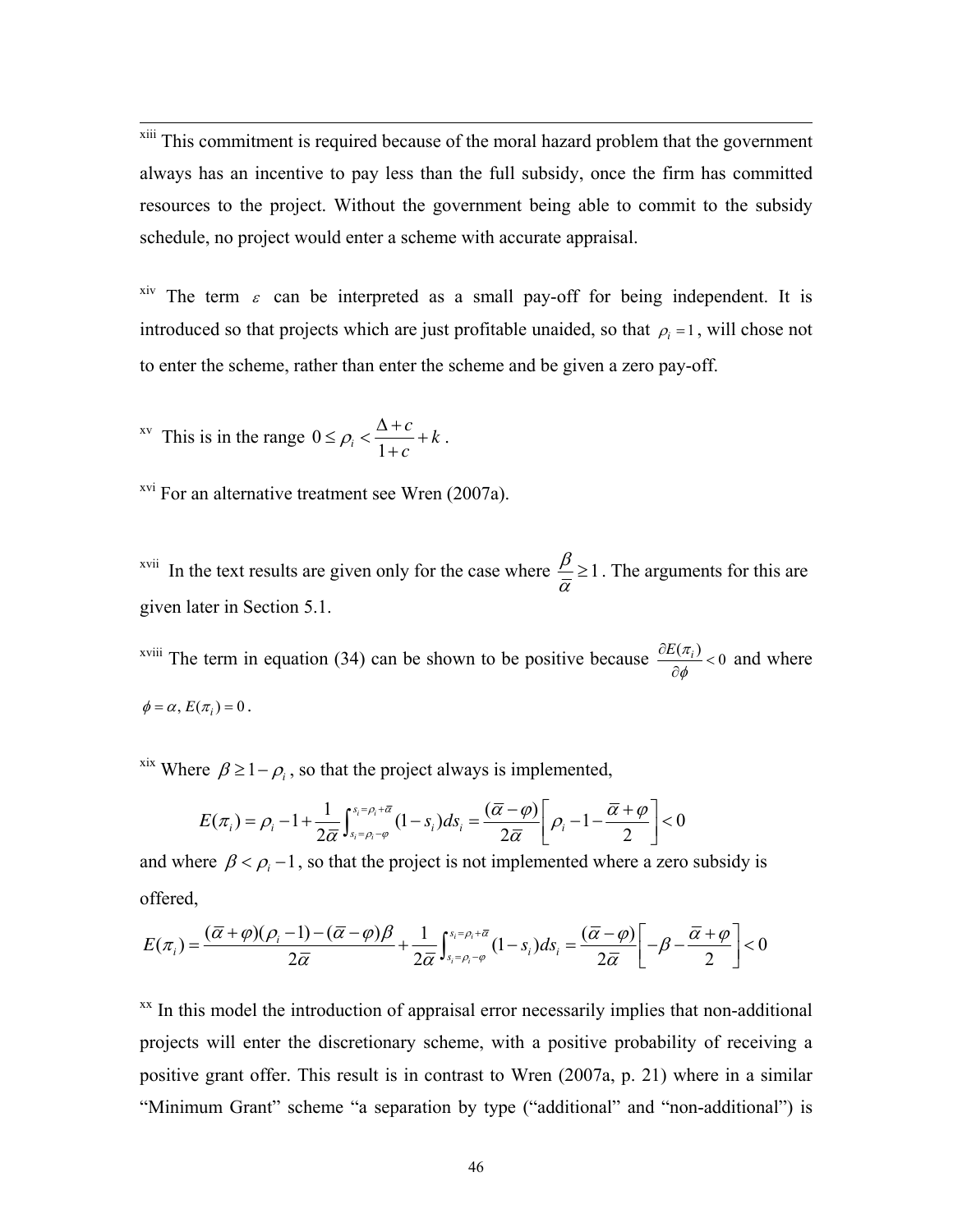always feasible". The result in Wren (2007a) relies on three key assumptions. First, the firm faces an application cost, rather than a resource commitment as in the present paper. Second, if the project is deemed additional, an extra payment to cover the application cost is incorporated into the grant offer. Third, the distribution of productivity signals is discontinuous.

<span id="page-45-0"></span>-

<sup>xxi</sup> This behaviour is very similar to that given for the operation of the subsidy where  $\beta < \overline{\alpha}$  for relatively high values of  $\rho_i$ 

<sup>xxii</sup> Where  $1 > \frac{\overline{g}^{DA}}{2}$  $>\frac{g}{\overline{\alpha}}$ , the highest productivity level at which the probability of getting a positive subsidy offer is maximised is greater than 1.

<sup>xxiii</sup> Hart *et al* (2008, p. 107) gives figures from the four UK government sponsored  $ex$ *post* evaluations of RSA: their own, King (1990), PA Cambridge Economic Consultants (1993) and Arup Economics and Planning (2000). In practice the issue of additionality is not clear cut. For example, whilst in some cases the project would have gone ahead anyway, receipt of RSA could have influenced the scale of the project or the speed with which it has been implemented. However, the proportion of aided projects that were fully additional varies between 14% and 35% in these studies.

xxiv The degree of additionality has been measured here in terms of the number of projects. Were the interpretation the level of grant expenditure, the range of aided additional productivities would be even more restricted.

xxv The subscripts DW, NAT, PT and NAA stand for: (conventional welfare economics) deadweight loss; tax raising costs of non-additional projects; the cost of funding the positive profits from aided firms; and the administrative and appraisal costs of nonadditional projects, respectively.